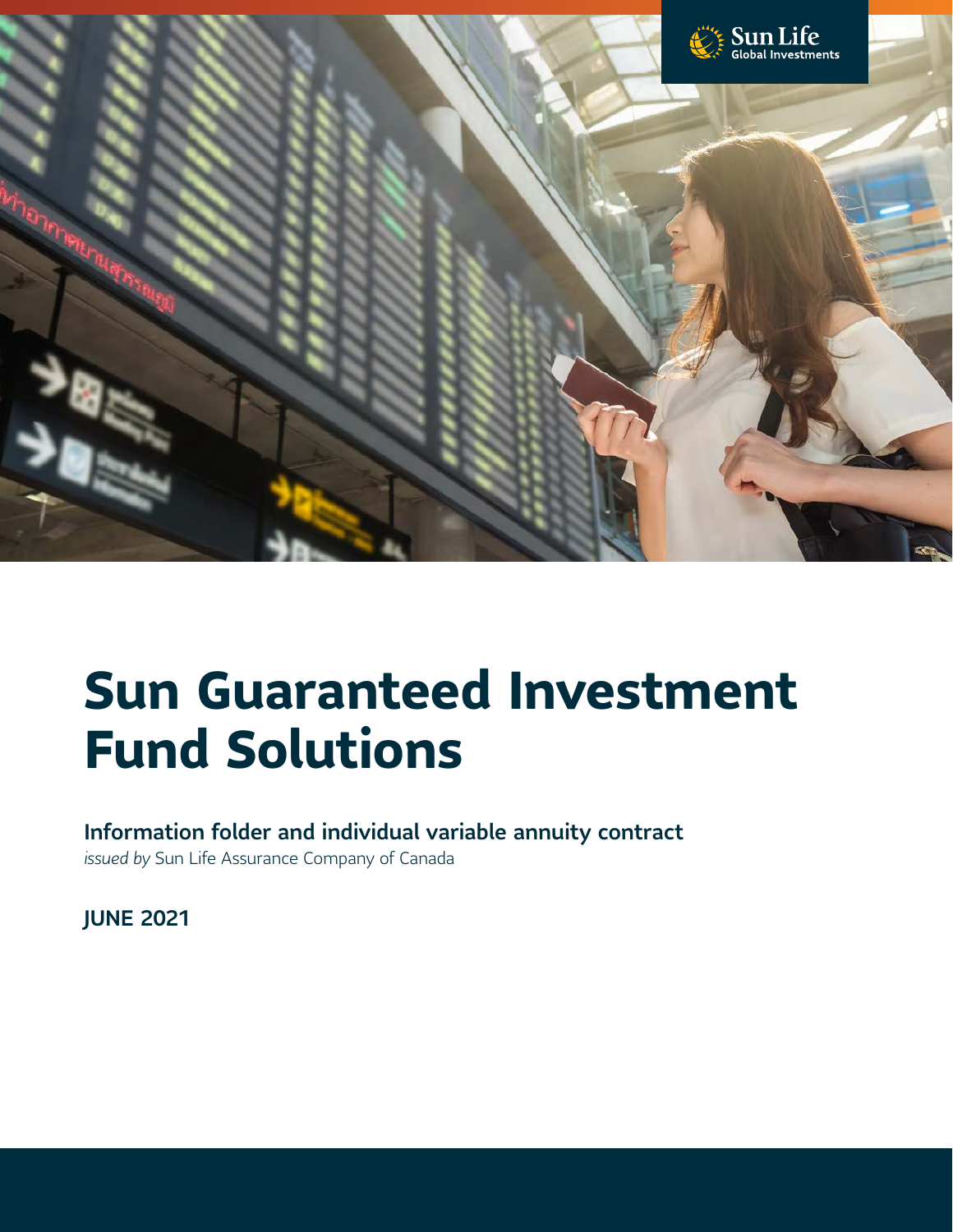# Sun Guaranteed Investment Fund Solutions

## Information folder and individual variable annuity contract issued by Sun Life Assurance Company of Canada

### June 2021

This document contains the Sun Guaranteed Investment Fund (GIF) Solutions information folder and contract provisions. The segregated fund information folder is published by the Sun Life Assurance Company of Canada ("Sun Life") for information purposes only and is not an insurance contract. Sun Life is the issuer of the Sun GIF Solutions individual variable annuity contract and the guarantor of the guarantee provisions.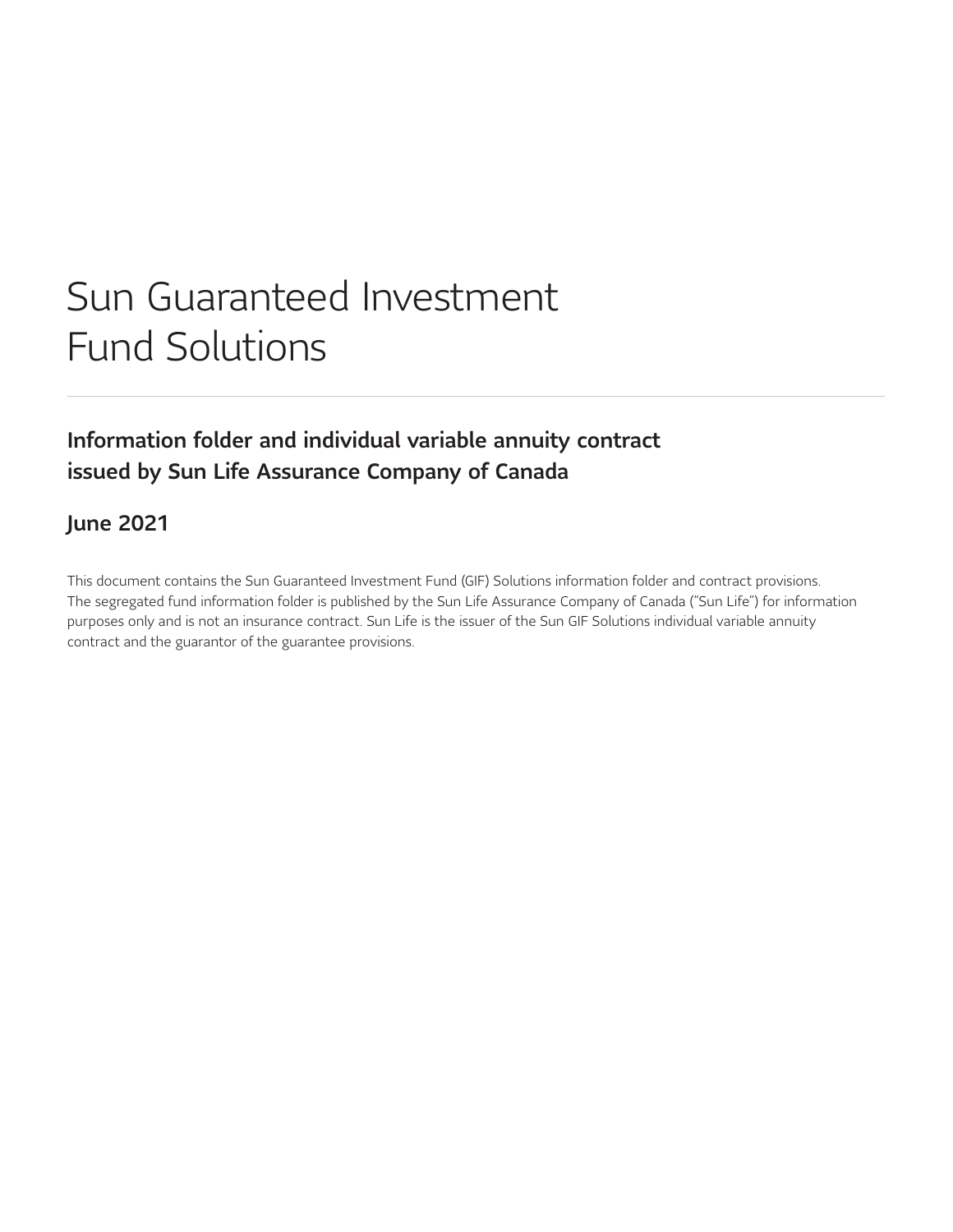# <span id="page-2-0"></span>Key facts

### Sun Guaranteed Investment Fund Solutions

This summary provides a brief description of the basic things you should know before you apply for a Sun Guaranteed Investment Fund Solutions (Sun GIF Solutions) contract. This summary is not part of your contract. A full description of all the features and how they work is in the contract, information folder, fund facts and any supplement that applies. Please review these documents and discuss any questions you have with your insurance advisor.

For a glossary of terms we use, see the glossary at the back of the contract.

## What am I purchasing?

You are purchasing a Sun GIF Solutions individual variable annuity contract, also called a segregated fund contract. It is issued by Sun Life Assurance Company of Canada (Sun Life). It gives you a choice of investments and guarantees.

We may offer different guarantee series that provide different types of guarantees such as maturity guarantees, death benefit guarantees and income guarantees. You may choose the guaranteed benefits you wish to receive from the contract by allocating your deposits to the available guarantee series.

Under the contract you may purchase units in any or all of the guarantee series that are available. Purchasing units of a segregated fund means allocating your deposit to units of a fund. You do not own units or any part of the underlying assets of a fund.

Information about the Sun GIF Solutions contract and the Investment Series is contained in this information folder and contract. If you purchase one of the available guarantee series other than Investment Series, which is fully described in this information folder and contract, you will receive the supplement for that series. The supplement provides additional information about that series. Supplements have provisions that will form part of your contract.

You may designate a beneficiary for your contract.

You may ask that your contract be a registered plan. Some of the available registration types are RRSP, RRIF and TFSA. The choice you make will have tax implications. Tax rules will apply to the contract while you are alive and on your death. Speak to your insurance advisor to learn more.

The value of your contract can go up or down and is subject to guarantees.

### What guarantees are available?

The contract gives you maturity and death benefit guarantees for each guarantee series, that apply when you reach a certain age or when you die, whichever happens first. For the Investment Series the benefits are:

- Maturity guarantee: protects the value of the premiums you paid on the contract maturity date (most often age 105). The maturity guarantee is 75% of all premiums you paid, less a reduction for withdrawals.
- Death benefit guarantee: protects the value of the premiums you paid on death. The death benefit guarantee is 75% of all premiums you paid, less a reduction for withdrawals.

Any withdrawals you make will reduce the guarantees. For full details see section 3, Guaranteed benefits.

Different guarantee series may be available that offer income guarantees or enhanced death benefits. These benefits are calculated separately for each series.

On the contract maturity date, annuity payments will begin. You may also ask to begin annuity payments at an earlier date. Any request you make must be in writing.

### What investments are available?

You may choose from a number of segregated funds. For a list of available funds, see our website at [sunlifeglobalinvestments.com/investmentoptions](http://sunlifeglobalinvestments.com/investmentoptions) or talk to your insurance advisor. The funds are described in the fund facts. Read the fund facts for more information about the funds. Sun Life does not guarantee the performance of funds. Before you select a fund carefully consider your risk tolerance.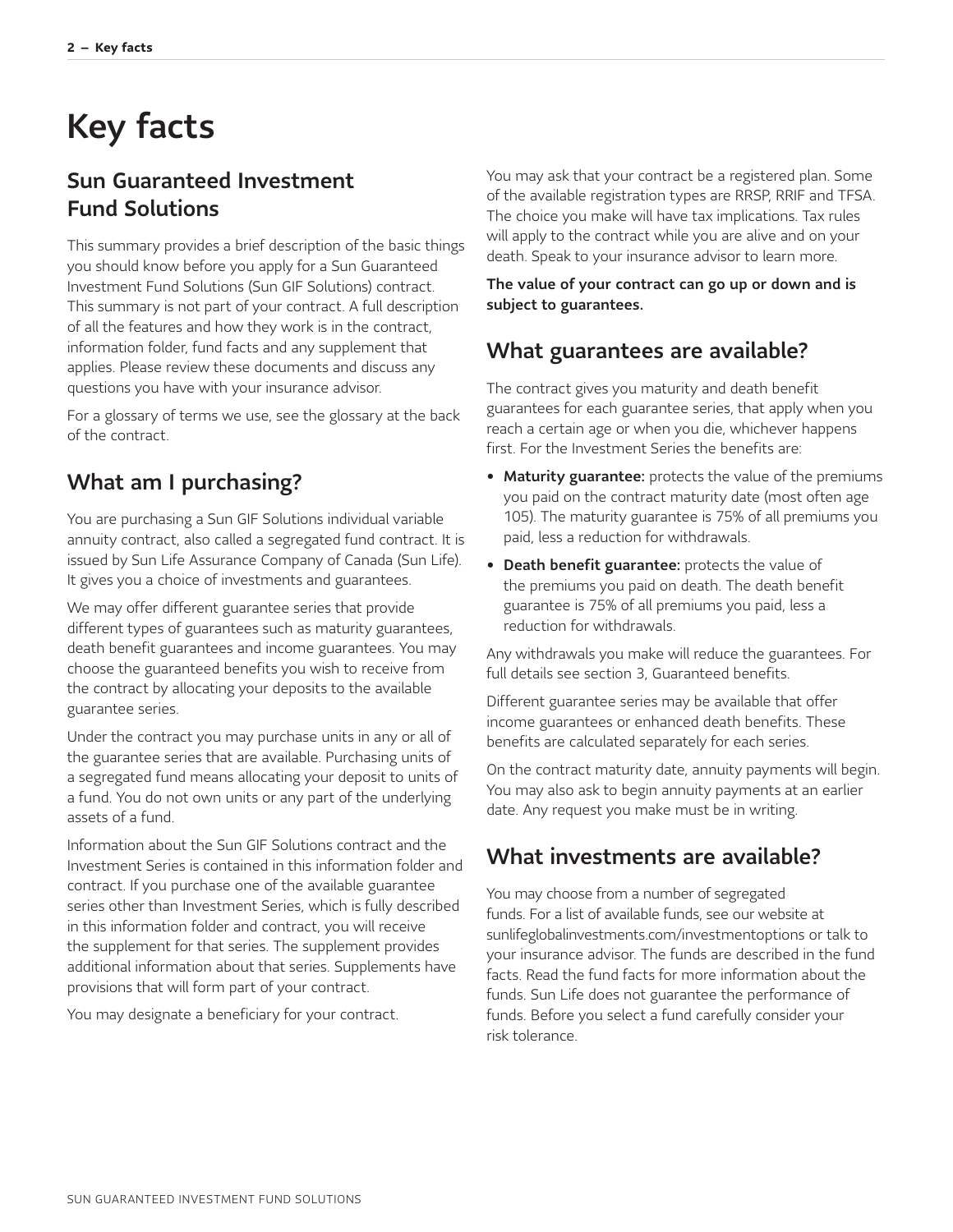### How much will this cost?

The cost depends on the guarantee series, funds, and sales charge options you choose.

#### Sales charge options

Depending on the sales charge option you choose, we may either deduct a sales commission from your premium, or apply a deferred sales charge for certain withdrawals. You may pay deferred sales charges for withdrawals made during the first seven years for the DSC sales charge options or three years for the low-load sales charge option, following the date of each deposit. You may also choose the advisor chargeback option where the distributor and insurance advisor may have to return all or part of their sales commission for withdrawals made during the first two years following the date of each deposit. Fee-based accounts may have different sales charge options. See Section 5, Fees and charges, for more information.

Private Client pricing may have different options. See section 10, Private Client pricing, for more information.

#### Fees and expenses

There are fees to cover the cost of providing the guarantees, the management fee for the fund and other expenses. We deduct these fees, expenses and applicable taxes from the fund. The total fees and expenses charged to the fund over the calendar year are used to determine the Management Expense Ratio (MER). The MER is a measure of the cost to run a fund.

The unit value of a fund is reduced by the fees and expenses. Fee-based accounts may have some fees that are paid directly by you, which are not included in the MER. See section 7, Fees and charges, in the contract for more information.

O class units have some fees that are paid directly by you, which are not included in the MER. Please see section 5, Fees and charges, for more information.

#### Other fees

Sun Life may charge additional fees for certain transactions, including early withdrawals and fund switches. We may also charge a fee if you have not maintained the minimum deposit amount in a guarantee series. See section 5, Fees and charges, for more information.

[See our website at sunlifeglobalinvestments.com/](http://sunlifeglobalinvestments.com/investmentoptions) investmentoptions or talk to your insurance advisor for detailed information about fees associated with the funds.

### What can I do after I purchase this contract?

You may make additional deposits, change the funds you are invested in, request withdrawals, and transition to different guarantee series within your contract, subject to our administrative rules. When your contract reaches the maturity date you will have options available. If you don't select an option we will provide you with a payout annuity.

#### Age limitations – Investment Series

We set the latest ages that you can make premium payments or deposits into the Investment Series based on our administrative rules or the Income Tax Act depending on the registration type of your contract. See section 2.1, Deposits, in the information folder for more information.

#### Other information

Other guarantee series may have different restrictions and minimums. Please refer to the supplements for each of the other guarantee series for further details.

Certain restrictions and other conditions may apply. Review the Sun GIF Solutions information folder and contract, and the supplements for other guarantee series for your rights and obligations and discuss any questions with your insurance advisor.

## What information will I receive about my contract?

At least once a year we will send you a summary of the value of your investments and the transactions you made.

The annual audited financial statements and semi-annual unaudited financial statements for each fund are available on Sun Life's website or on request.

## Can I change my mind?

Yes, you can change your mind about purchasing the contract or adding more money to it. If you change your mind you must tell us in writing within two business days after the date you received confirmation of your purchase. We deem that you have received the confirmation five business days after we mailed it.

The amount we return to you will be the amount of premium you paid or the value of your investments, whichever is less. The amount returned will include a refund of any sales commissions or other fees you paid.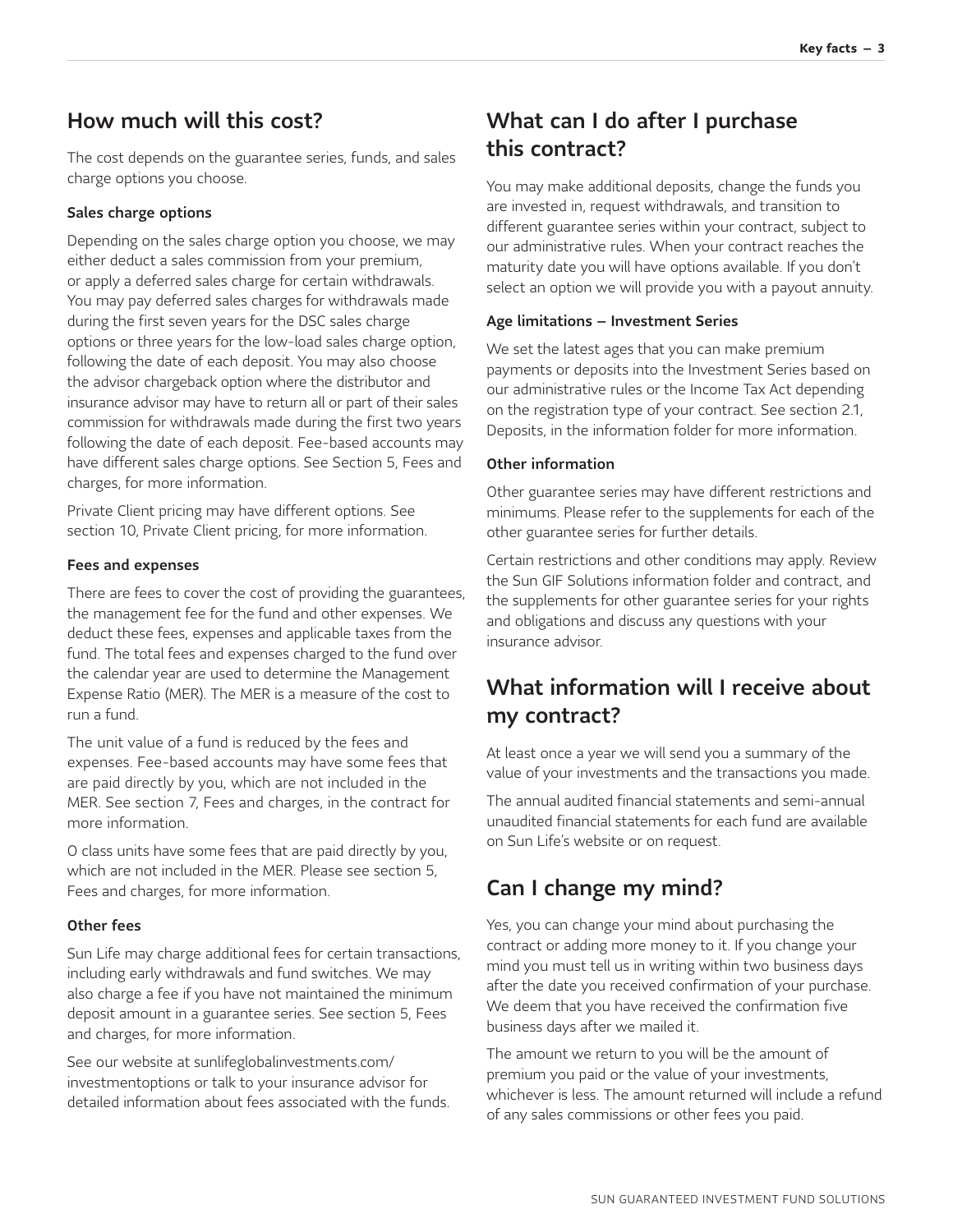## Where can I get more information or help?

For more information, please contact your insurance advisor, read the Sun GIF Solutions information folder and contract, other guarantee series supplements, or you may contact us at:

Sun Life Assurance Company of Canada 30 Adelaide Street East, Suite 1 Toronto, Ontario M5C 3G9 Canada

1-844-753-4437 (1-844-SLF-GIFS) Email: [gifs@sunlife.com](mailto:gifs@sunlife.com)

For information about handling issues you are unable to resolve with Sun Life, contact the OmbudService for Life and Health Insurance at 1-800-268-8099 or on the web at <olhi.ca>.

For information about additional protection that may be available for life insurance contract owners, contact Assuris, a company established by the Canadian life insurance industry. See [assuris.ca](http://assuris.ca) for details.

For information on how to contact the insurance regulator in your province visit the Canadian Council of Insurance Regulators website at [ccir-ccrra.org.](http://ccir-ccrra.org)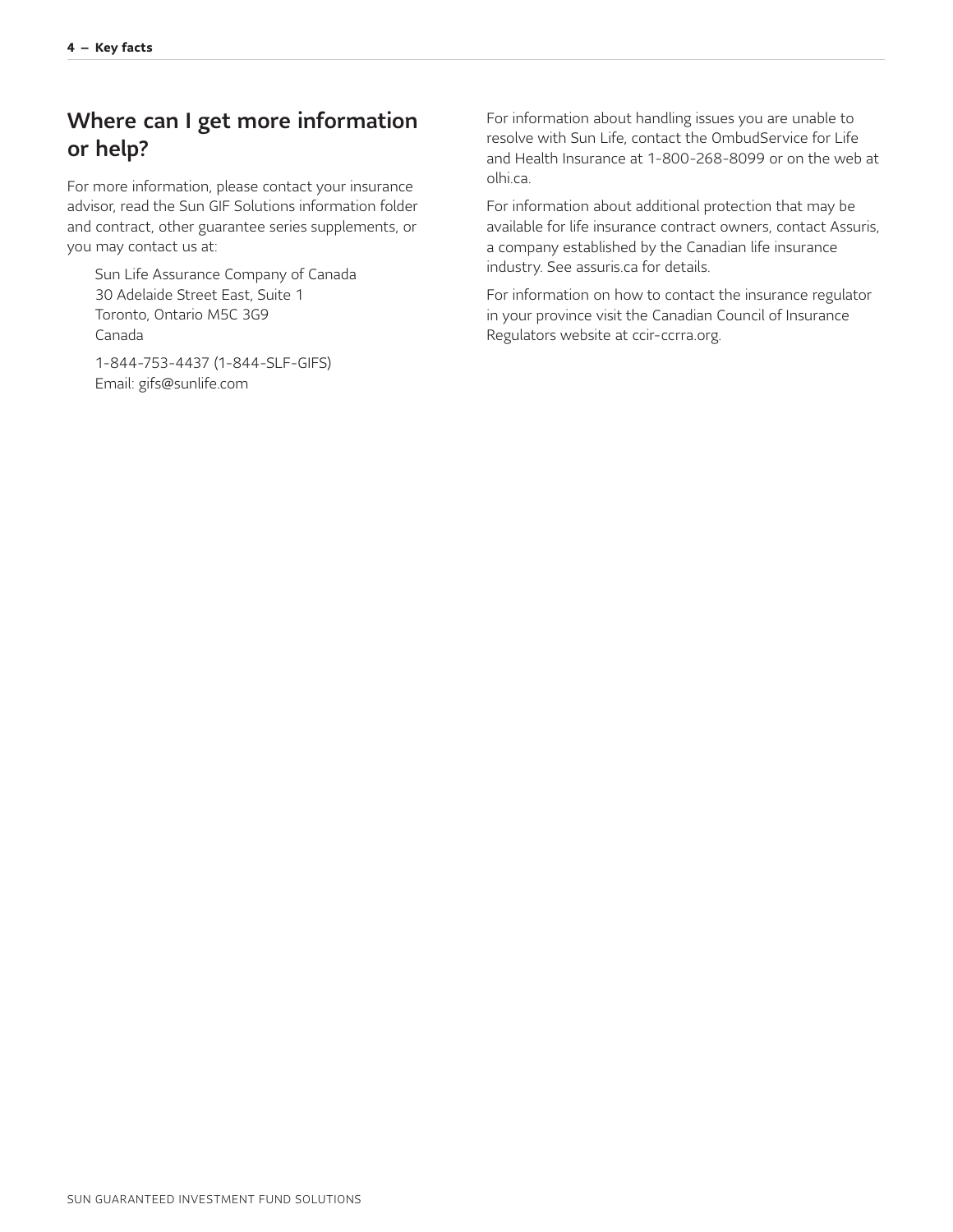# Table of contents

| <b>Sun Guaranteed Investment Fund</b>                 |
|-------------------------------------------------------|
| Solutions information folder  9                       |
|                                                       |
|                                                       |
|                                                       |
|                                                       |
|                                                       |
|                                                       |
| Section 2 Financial transactions 12                   |
|                                                       |
|                                                       |
|                                                       |
| 2.2.2 Scheduled withdrawal options  14                |
| 2.3 Fund switches and changing sales charge options14 |
|                                                       |
|                                                       |
|                                                       |
|                                                       |
|                                                       |
|                                                       |
|                                                       |
|                                                       |
| 3.1.2 Investment Series maturity guarantee17          |
|                                                       |
| 3.2.1 Contract death benefit guarantee 17             |
| 3.2.2 Investment Series death benefit guarantee  18   |
|                                                       |
|                                                       |
|                                                       |
|                                                       |
|                                                       |
|                                                       |
|                                                       |

| 5.1.2 Deferred sales charge (DSC) and    |  |
|------------------------------------------|--|
|                                          |  |
|                                          |  |
|                                          |  |
|                                          |  |
|                                          |  |
| 5.4 Insurance fees, management fees,     |  |
|                                          |  |
|                                          |  |
| 5.4.3 Management expense ratio (MER) 23  |  |
|                                          |  |
|                                          |  |
|                                          |  |
|                                          |  |
|                                          |  |
| 6.5 Interest of management and           |  |
|                                          |  |
|                                          |  |
|                                          |  |
| Section 7 Compensation paid to your      |  |
|                                          |  |
|                                          |  |
|                                          |  |
|                                          |  |
|                                          |  |
|                                          |  |
|                                          |  |
| 8.3.1 RRSPs, spousal RRSPs, LIRAs,       |  |
| 8.3.2 RRIFs, spousal RRIFs, LIFs, LRIFs, |  |
|                                          |  |
|                                          |  |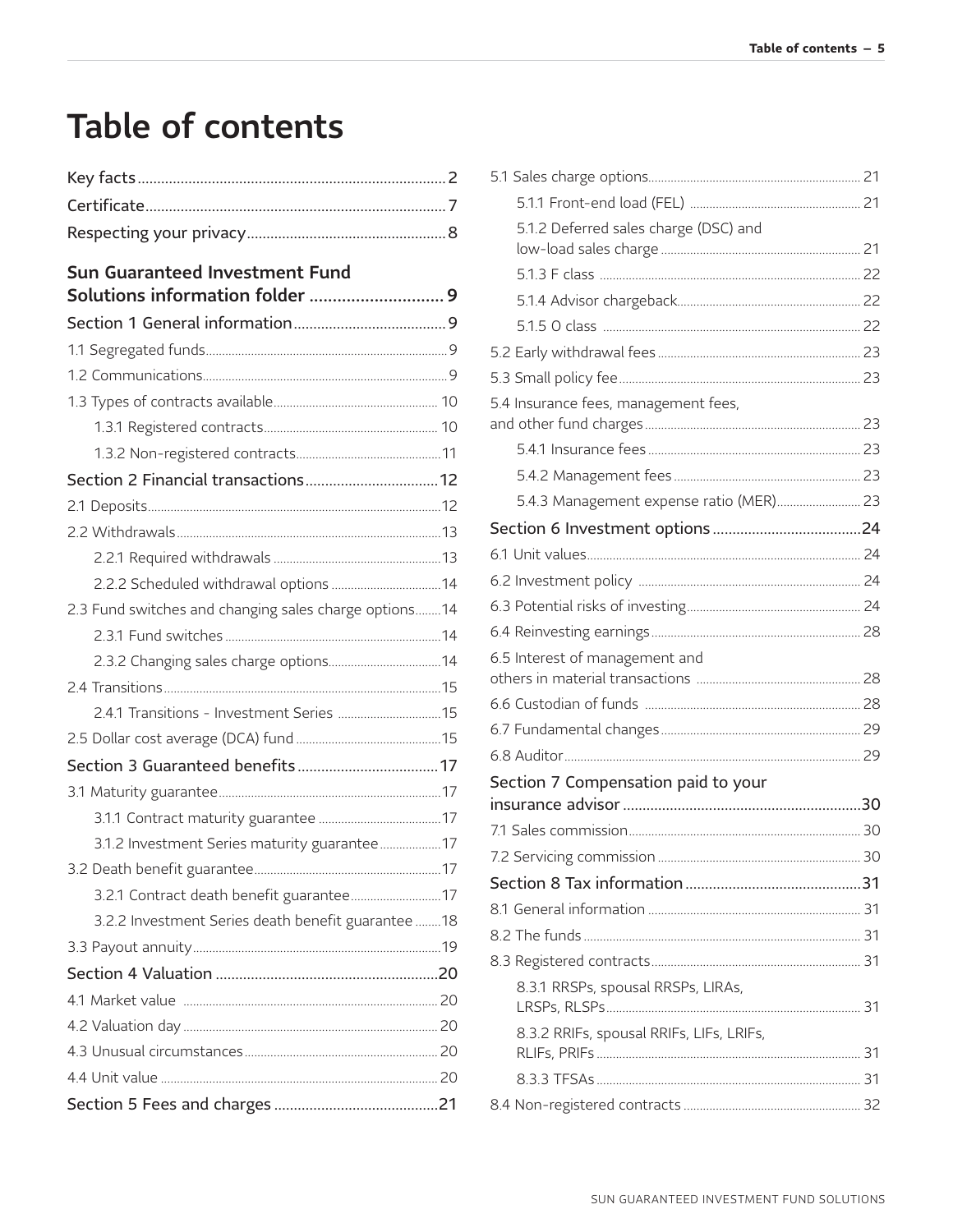## Sun Guaranteed Investment Fund

| Section 8 Terms of the guarantees  47                  |  |
|--------------------------------------------------------|--|
|                                                        |  |
| 8.1.1 Investment Series maturity guarantee 47          |  |
|                                                        |  |
| 8.2.1 Investment Series death benefit guarantee47      |  |
|                                                        |  |
| 8.4 Contract continuation at the annuitant's death  48 |  |
|                                                        |  |
|                                                        |  |
|                                                        |  |
|                                                        |  |
|                                                        |  |
| Section 10 Fundamental changes49                       |  |
|                                                        |  |
|                                                        |  |
|                                                        |  |
|                                                        |  |
|                                                        |  |
| Section 13 Private Client pricing52                    |  |
|                                                        |  |
|                                                        |  |
|                                                        |  |
|                                                        |  |
|                                                        |  |
|                                                        |  |
|                                                        |  |
|                                                        |  |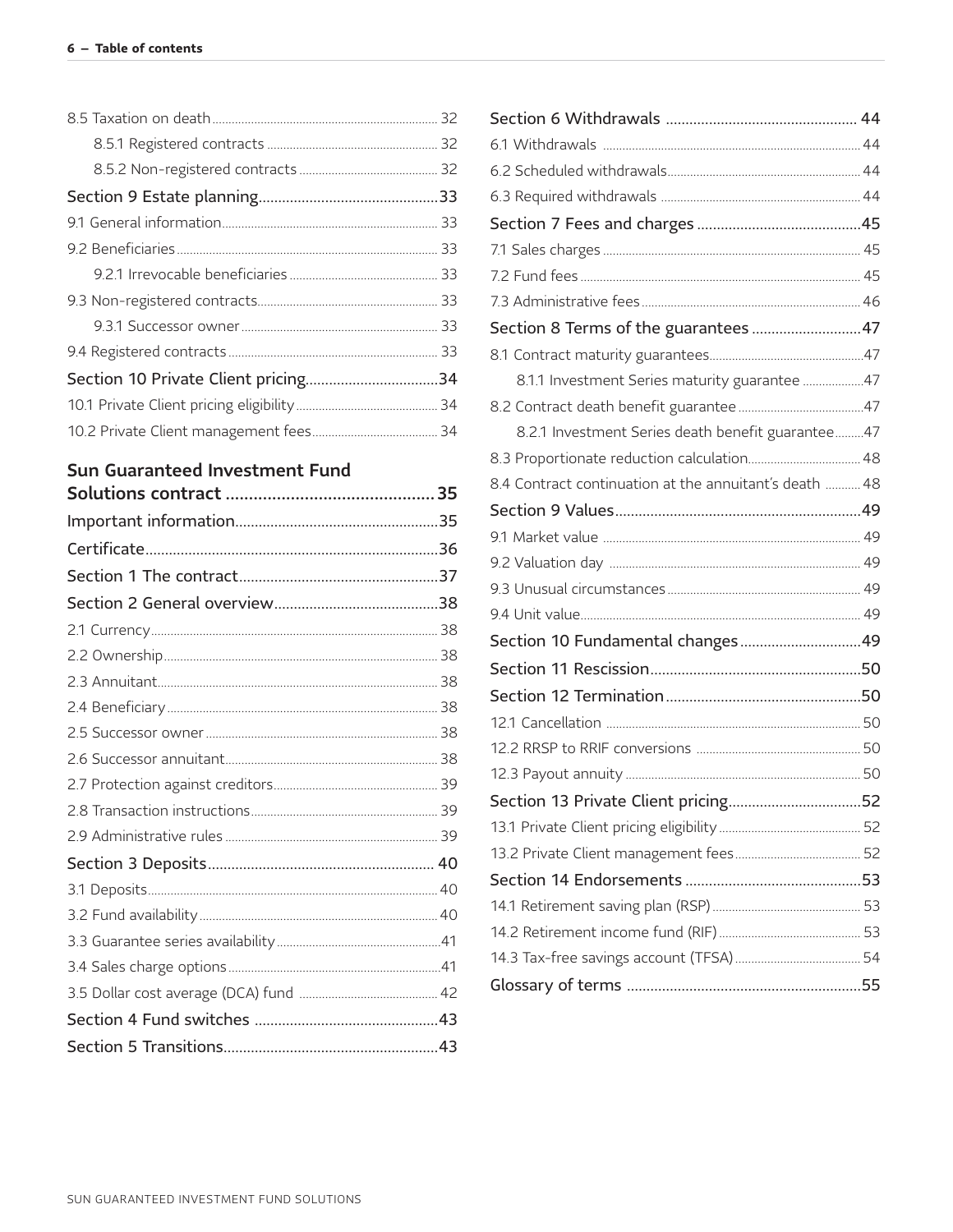# <span id="page-7-0"></span>**Certificate**

Sun Life Assurance Company of Canada certifies that this information folder provides brief and plain disclosure of all material facts for the Sun GIF Solutions individual variable annuity contract issued by Sun Life Assurance Company of Canada (Sun Life).

**Oricia Smith**

President, SLGI Asset Management Inc. & Senior Vice President, Investment Solutions Sun Life Assurance Company of Canada

 $\sim$ 

**Jason Agaby** Vice President, Product Management Sun Life Assurance Company of Canada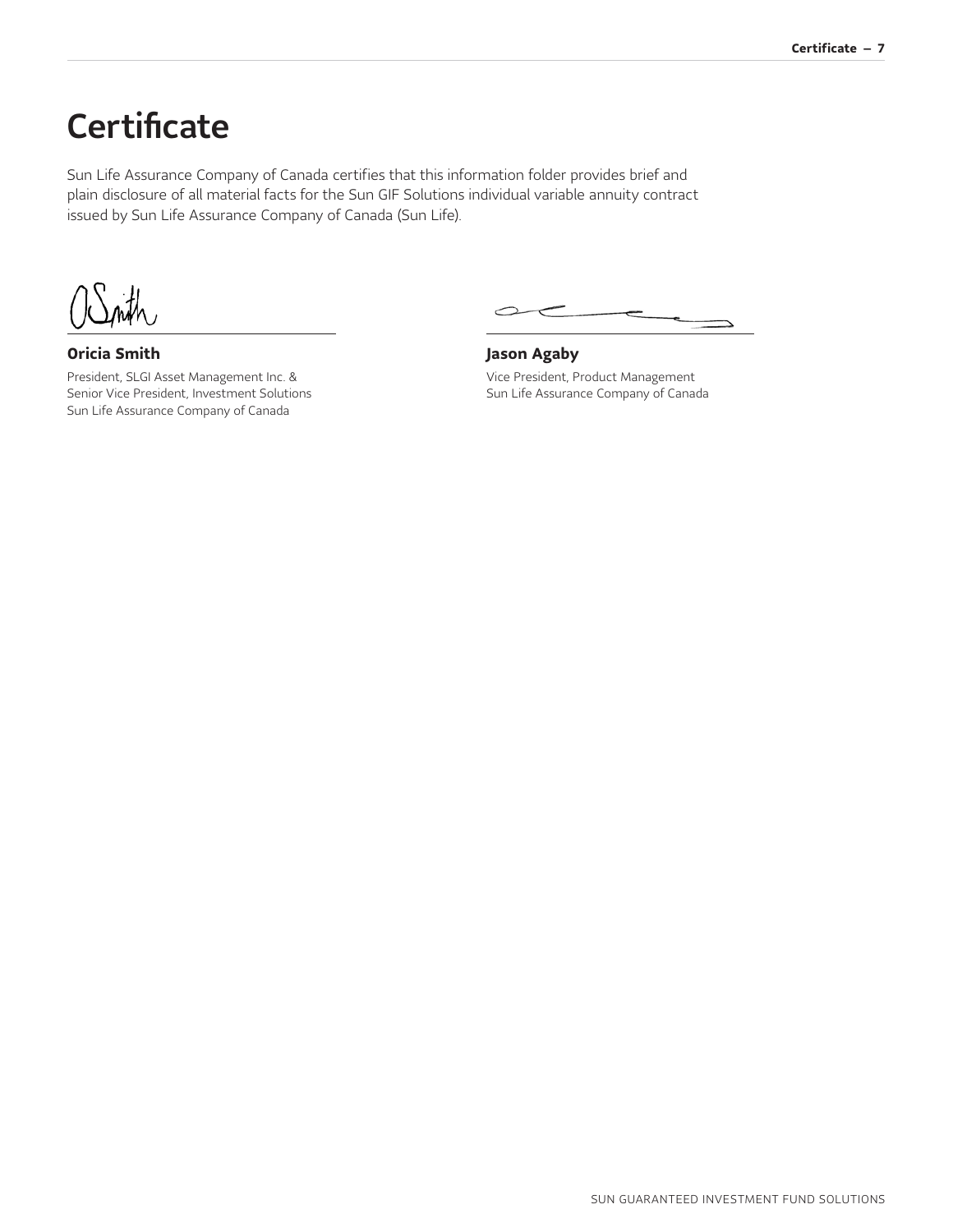# <span id="page-8-0"></span>Respecting your privacy

Respecting your privacy is a priority for the Sun Life group of companies. We keep in confidence personal information about you and the products and services you have with us to provide you with investment, retirement and insurance products and services to help you meet your lifetime financial objectives. To meet these objectives, we collect, use and disclose your personal information for purposes that include: underwriting; administration; claims adjudication; protecting against fraud, errors or misrepresentations; meeting legal, regulatory or contractual requirements; and we may tell you about other related products and services that we believe meet your changing needs. The only people who have access to your personal information are our employees, distribution partners such as advisors, and third-party service providers, along with our reinsurers. We will also provide access to anyone else you authorize. Sometimes, unless we are otherwise prohibited, these people may be in countries outside Canada, so your personal information may be subject to the laws of those countries. You can ask for the information in our files about you and, if necessary, ask us in writing to correct it. To find out more about our privacy practices, visit [sunlife.ca/privacy.](http://sunlife.ca/privacy)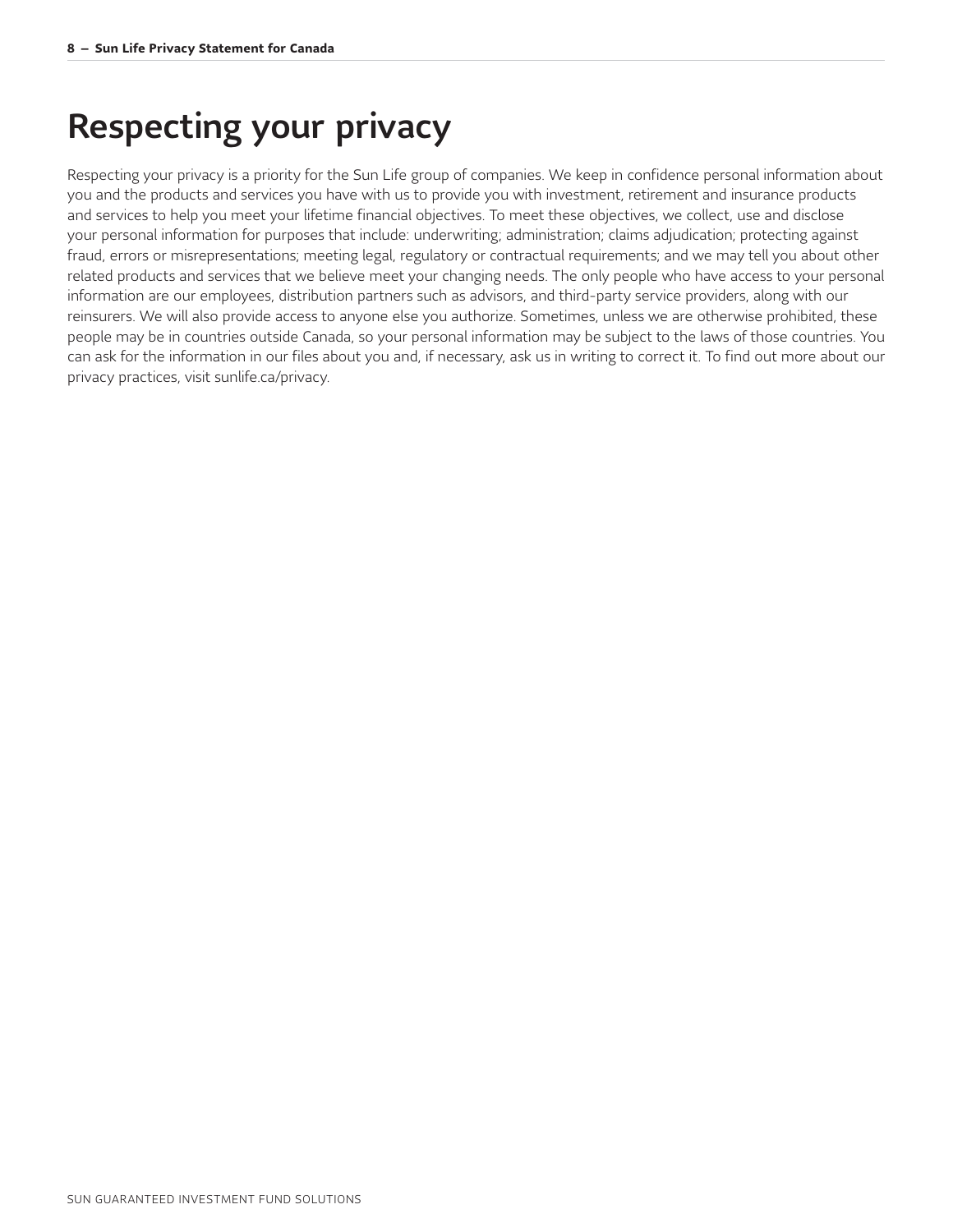# <span id="page-9-0"></span>Sun Guaranteed Investment Fund Solutions information folder

# <span id="page-9-1"></span>Section 1 General information

In this information folder, "you", "your", and "owner" mean the owner of the contract. For non-registered contracts there can be more than one owner. "Sun Life", "we", "us" and "our" mean Sun Life Assurance Company of Canada. Sun Life's Canadian head office is located at 227 King Street South, Waterloo, Ontario N2J 4C5.

When we say "administrative rules" we mean our administrative rules in place at the time of a transaction. We may change our administrative rules, without notice to you, for various reasons including:

- to improve service,
- to reflect corporate policy, or
- for economic or legislative changes including revisions to the Income Tax Act.

Sun Life may refuse any purchase. Your receipt of this document does not constitute our acceptance. The contract takes effect as of the valuation day of the first premium payment and when Sun Life receives and accepts the initial contract opening requirements. When our requirements are met we will send you a purchase confirmation. If any addendum or amendment is required we'll send them to you and they will form part of the contract.

By allocating your deposits into different guarantee series, you are choosing the benefits you wish to receive. For a detailed description of the funds available, see our website at [sunlifeglobalinvestments.com/investmentoptions](http://sunlifeglobalinvestments.com/investmentoptions) or talk to your insurance advisor.

Electronic versions of the information folder and contract, supplements, and fund facts are available on our website at [sunlifeglobalinvestments.com/contracts](http://sunlifeglobalinvestments.com/contracts). To request printed copies of these documents contact our Client Service Team at 1-844-753-4437 (1-844-SLF-GIFS) or talk to your insurance advisor.

## <span id="page-9-2"></span>1.1 Segregated funds

We have created the segregated funds for this individual variable annuity contract. By law, we must own the fund and the assets of the fund. These assets are segregated from our other assets. Once we receive your money all deposits belong to us. You are entitled to the rights set out in the contract.

The funds are divided into units. We take your instructions and invest your deposit in the fund(s) you select. We hold these funds and assign a unit value. We use the value of the units to determine your benefits.

Under the contract you may purchase units in any or all of the guarantee series that are available. Purchasing units of a segregated fund means allocating your deposit to units of a fund. You do not own units or any part of the underlying assets of a fund. You have no voting rights.

## <span id="page-9-3"></span>1.2 Communications

When we ask you to "tell us in writing", please send your correspondence to:

Sun Life Assurance Company of Canada 30 Adelaide Street East, Suite 1 Toronto, Ontario M5C 3G9

We may limit or refuse any request you make if contrary to the laws of Canada, other jurisdictions applicable to you, the contract, or our administrative rules.

When we say that we will notify you, we mean that we will send a written notice to your address that we have in our files. You must tell us in writing when you change your address.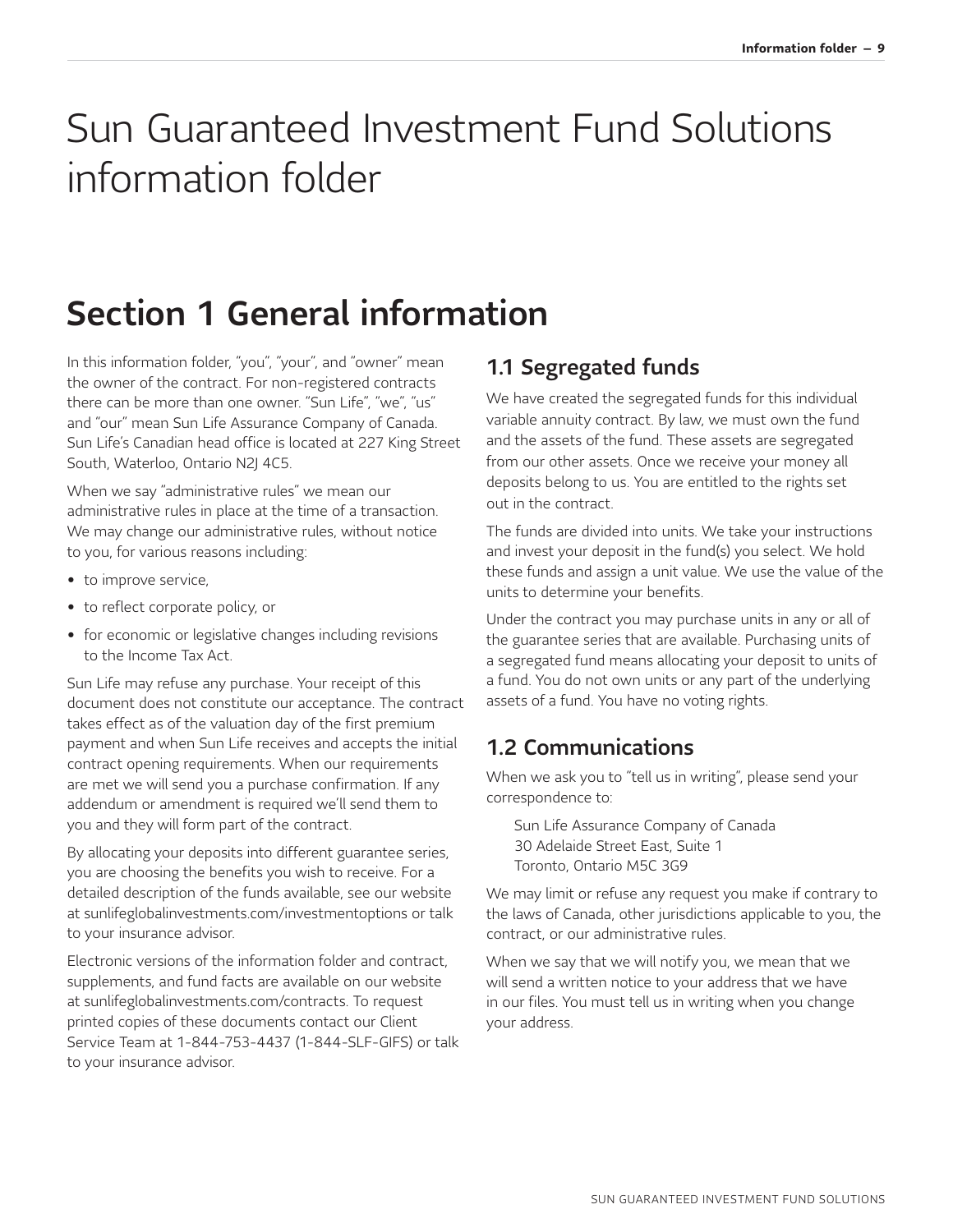When your contract is held in the name of your distributor or its nominee, we may direct correspondence to them based on the authorization you have given to your distributor. Your authorization must be acceptable to us.

We may make changes to your contract. This information folder is a disclosure document about your contract when we issue it. If we make changes to your contract, we will send you notice of the changes.

We will send you:

- confirmations for most financial transactions affecting your contract,
- statements that give you information such as values and transaction details at least once a year,
- on your request, the simplified prospectus, annual information form, financial highlights, and audited financial statements of the underlying fund, and
- on your request, the current fund facts information, audited annual financial statements, and unaudited semiannual financial statements for each segregated fund.

### <span id="page-10-0"></span>1.3 Types of contracts available

A Sun GIF Solutions contract can be registered or nonregistered for tax purposes. Not all contract registration types may be available to you depending on the source of the initial premium and applicable law.

A contract that is held in a registered trust plan is a nonregistered contract with Sun Life. You are the contract's annuitant. Your distributor or intermediary sends your instructions to us.

We may limit the number of Sun GIF Solutions contracts you may hold according to our administrative rules.

#### <span id="page-10-1"></span>**1.3.1 Registered contracts**

You are both the owner and the annuitant of the contract. You can't appoint a joint or successor owner. You can only use the contract as security for a loan if it is a TFSA contract.

#### Registered retirement savings plan – RRSP including LIRA, LRSP, and RLSP if locked-in funds, as pension law permits

You may own and make investments in your Sun GIF Solutions RRSP contract until the RRSP maturity date. At the RRSP maturity date we will continue your contract as a registered retirement income fund (RRIF, LIF, LRIF, RLIF, or PRIF if locked-in funds, as pension law permits) unless you tell us in writing to redeem the units. If you do not continue the contract as a RRIF your contract will end. You can't make cash withdrawals from LIRAs, LRSPs, or RLSPs unless an exception is permitted by pension law.

You cannot appoint a successor annuitant for an RRSP contract.

#### Spousal RRSPs

If your spouse makes premium payments to your RRSP, it is a spousal RRSP. You are the owner and the annuitant of the contract. A RRIF purchased with funds transferred from a spousal RRSP will be a spousal RRIF.

#### Registered retirement income fund - RRIF, including LIF, LRIF, RLIF, and PRIF if locked-in funds, as pension law permits

You may hold segregated fund investments in your Sun GIF Solutions RRIF contract until the contract maturity date. Each calendar year after the year you open your RRIF contract you must withdraw a minimum annual payment. We calculate this amount according to the requirements of the Income Tax Act. If you don't withdraw the minimum amount in any calendar year, we will withdraw the amount needed to satisfy the minimum. We will send you this amount before the end of the calendar year.

For a LIF, LRIF, or RLIF contract, you may not withdraw more than the maximum annual payment permitted by pension law. LIF, LRIF, PRIF, and RLIF can continue until the contract maturity date.

You can appoint a successor annuitant for a RRIF contract. You cannot appoint a successor annuitant for a LIF, LRIF, RLIF or PRIF contract.

#### Tax-free savings account (TFSA)

You may hold segregated fund investments in your Sun GIF Solutions TFSA contract until the contract maturity date. You may use a TFSA contract as security for a loan by assigning it to a lender. The rights of the lender may take precedence over the rights of any other person claiming the death benefit. An assignment of the contract may restrict or delay certain transactions.

You can appoint a successor planholder for a TFSA.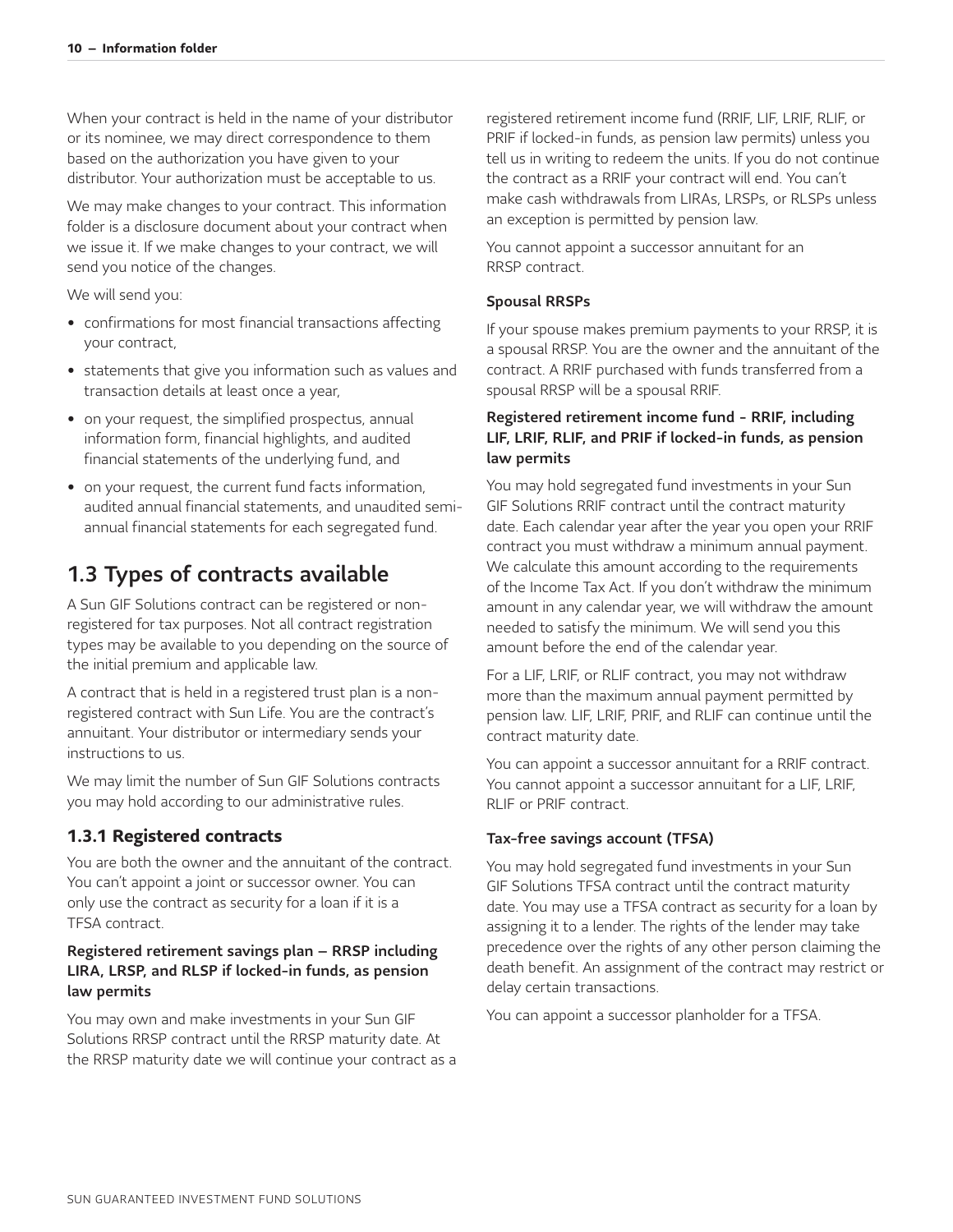#### <span id="page-11-0"></span>**1.3.2 Non-registered contracts**

You may hold segregated fund investments in your Sun GIF Solutions non-registered contract until the contract maturity date.

The owner and the annuitant do not need to be the same person. The owner may be an individual, more than one individual, or a company.

You may be able to transfer ownership of the contract. We may limit your rights to transfer ownership according to our administrative rules or applicable laws.

You may not borrow money from the contract. You may use the contract as security for a loan by assigning it to a lender. The rights of the lender may take precedence over the rights of any other person claiming the death benefit. An assignment of the contract may restrict or delay certain transactions.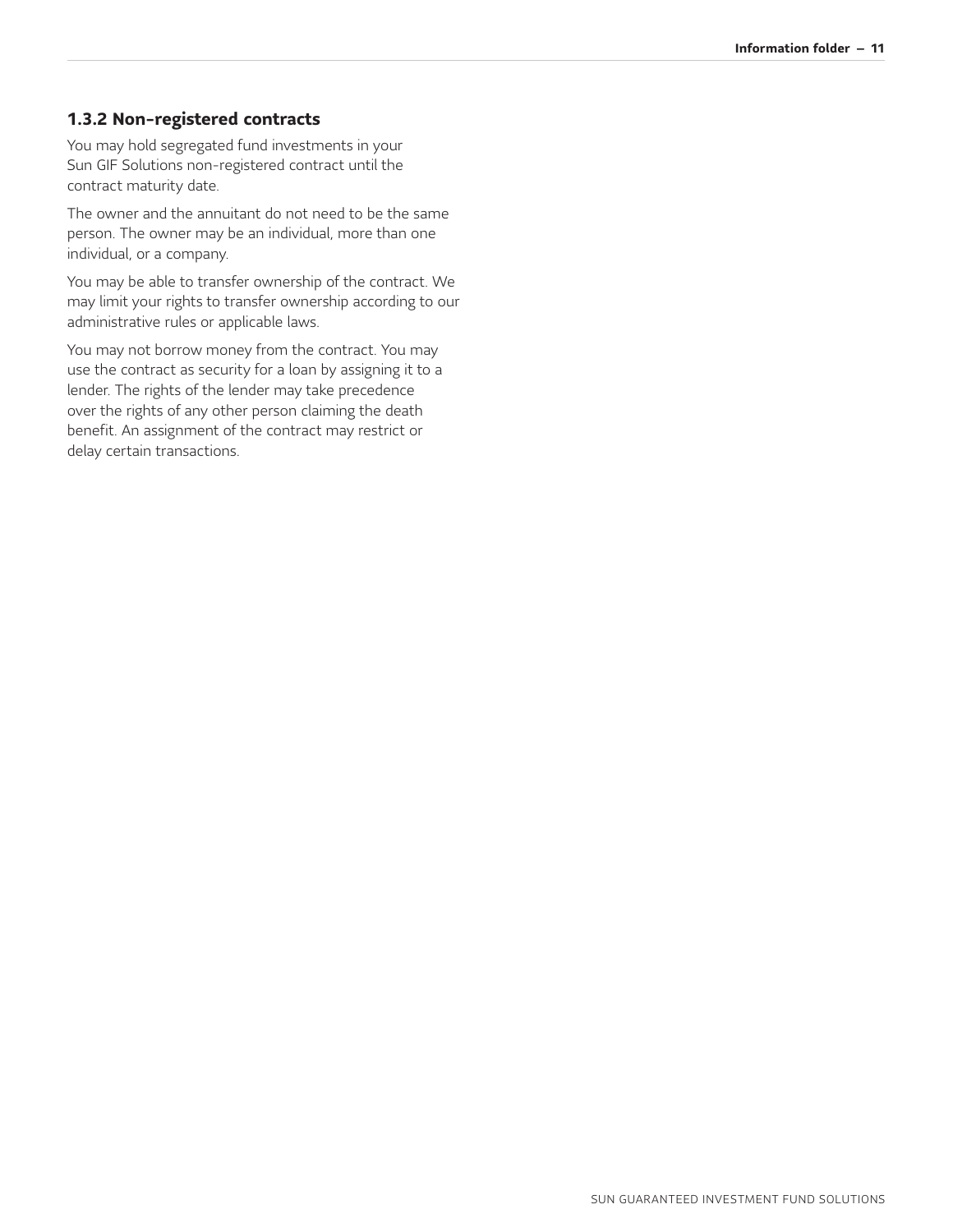# <span id="page-12-0"></span>Section 2 Financial transactions

Financial transactions include paying premiums, moving money within the contract, withdrawals, changing funds and changing guarantee series. Some financial transactions will affect your guarantees.

See section 3, Guaranteed benefits, for more information about how financial transactions affect the guarantees.

## <span id="page-12-1"></span>2.1 Deposits

A deposit is the premium amount you pay or the amount you transition from another guarantee series, minus any sales charges or government taxes.

#### Minimum opening requirements

To establish your contract you must satisfy our opening requirements. Your first premium amount must meet our minimums. We will tell you if there are other requirements when you make your first deposit.

#### Minimum premium amounts for Investment Series

\$500 initial premium to a fund

\$100 for subsequent deposits

\$50 pre-authorized chequing plan (PAC) amount to a fund

\$5,000 to the dollar cost average (DCA) fund

#### Minimum amounts for O class units

For more information see our website at [sunlifeglobalinvestments.com/ff.](http://sunlifeglobalinvestments.com/ff)

#### Minimum amounts for Private Client pricing

For more information see our website at [sunlifeglobalinvestments.com/privateclientpricing](http://sunlifeglobalinvestments.com/privateclientpricing).

#### Valuation day

If your premium or transition amount meets our requirements, the valuation day of your first deposit is the contract date. If the total of all of your premiums are more than \$1 million you must first get our written consent before we will accept it.

#### When you can make a premium payment or deposit

You can make a premium payment or deposit at any time until December 31st of the year the annuitant reaches the age shown in the chart below.

| Contract's                            | Age of annuitant<br>(on December 31st of that year)      |                                                                                                                                                                                                                   |
|---------------------------------------|----------------------------------------------------------|-------------------------------------------------------------------------------------------------------------------------------------------------------------------------------------------------------------------|
| registration<br>type                  | Premium payment<br>or deposit                            | <b>Contract maturity</b>                                                                                                                                                                                          |
| Non-registered,<br>TFSA               | 90                                                       | 105                                                                                                                                                                                                               |
| RRSP, LIRA, LRSP,<br><b>RLSP</b>      | $71*$                                                    | $71^{\circ}$ – by this age these<br>registration types must<br>be converted to a RRIF,<br>LIF, LRIF, RLIF, or PRIF.<br>See section 12.2, RRSP<br>to RRIF conversions, in<br>the contract for more<br>information. |
| RRIF, LIF, LRIF,<br><b>RLIF, PRIF</b> | 90 (deposits from<br>other registered<br>contracts only) | 105                                                                                                                                                                                                               |

<span id="page-12-2"></span>\* or the latest age permitted under the Income Tax Act

#### How we apply your deposit

We apply your deposit to purchase units of the fund(s) with the sales charge option you select. See section 5, Fees and charges, for more information.

The valuation day is the date we receive your instructions which include the guarantee series, the fund(s) and sales charge option you choose. See section 4.2, Valuation day, for more information.

#### Guarantee series

When you apply for your contract, you select one or more guarantee series. There may be other guarantee series available to you with different terms, conditions and guarantees. The availability of these other series depends on the date you choose to deposit money to a new series.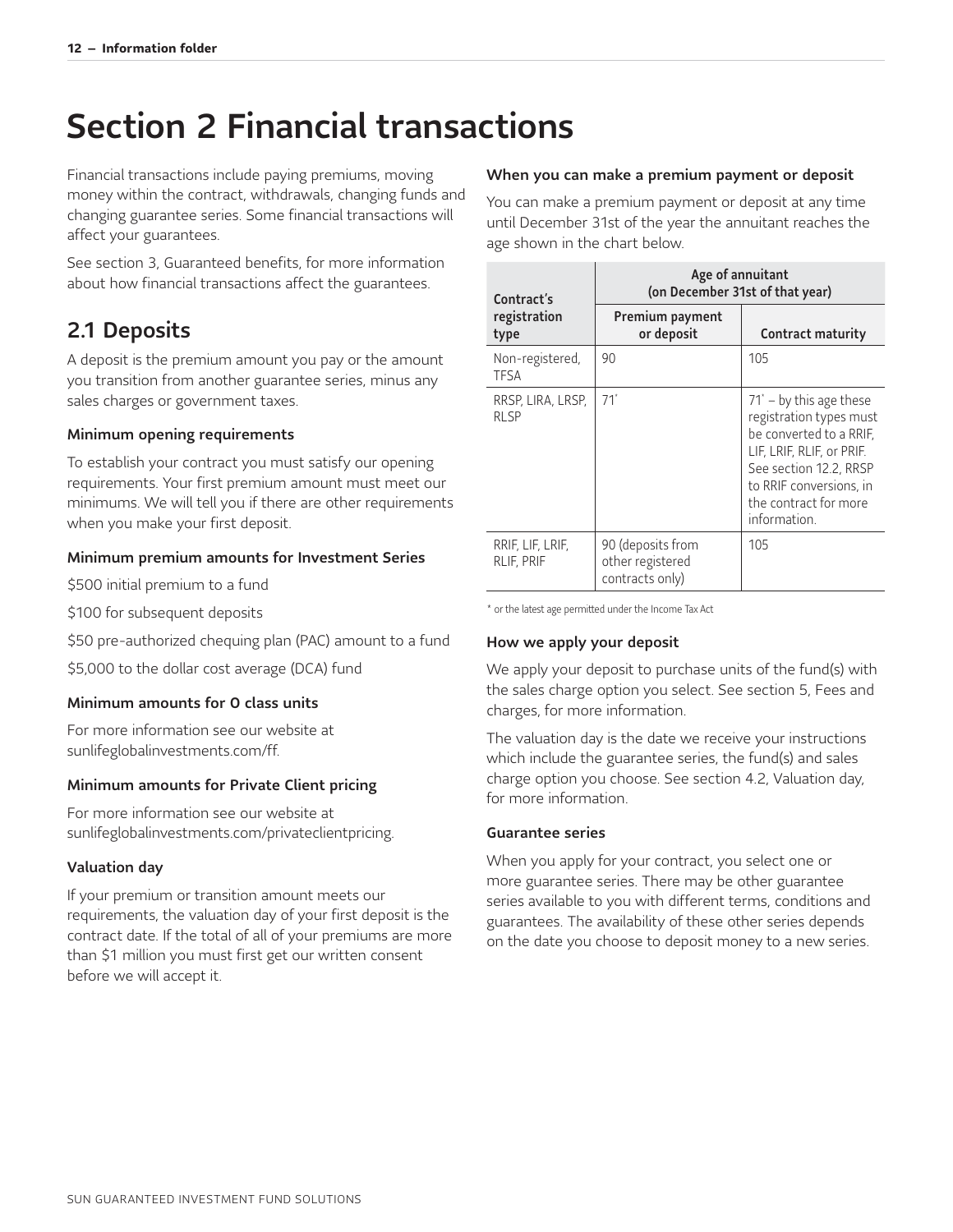#### Payments not honoured

If a payment is not honoured we may charge you an administrative fee to cover our expenses. If you are making payments using PAC and a payment is not honoured, we will attempt a second withdrawal. We may cancel the PAC according to the PAC authorization.

#### Moving money to other guarantee series

We may restrict deposits to other guarantee series. For guarantee series other than Investment Series, you can read more information about these restrictions in the supplements for the specific guarantee series.

#### Our right to refuse or request additional information

We may refuse to accept any deposit. We may also limit the amount you can deposit for any sales charge option.

We may, at any time, decide that a fund or guarantee series is no longer available for new deposits.

We may request medical evidence about the annuitant before accepting a deposit. If we determine the medical evidence is incomplete or not satisfactory we may refuse the deposit.

We may request proof of age, sex, survival, or marital status of any person whose information is used to determine benefits. If this information has been misstated, we may recalculate the benefits to equal those that would have been provided for the person's correct age, sex, survival, or marital status. We may recover any payments made based on incorrect information, including income payments made after the death of an annuitant or other person on whose death payments should have stopped.

### <span id="page-13-0"></span>2.2 Withdrawals

You may request withdrawals from the Investment Series on a scheduled or unscheduled basis, depending on the registration type of the contract. Withdrawals you make will reduce the maturity and death benefit guarantees. See section 3, Guaranteed benefits, for more information.

The minimum withdrawal amounts from the Investment Series are:

- minimum of \$500 from a fund, or
- minimum of \$100 a month for scheduled withdrawals.

For each withdrawal we redeem units from the fund(s) you choose. We redeem them at the unit value on the valuation day of the withdrawal. The value of the units redeemed will change with the market value of the underlying assets of the fund(s) and is not guaranteed.

We may apply a fee for some withdrawals. We may deduct any fees and withholding taxes if required from your withdrawal. See section 5, Fees and charges, for more information.

We set minimum amounts for withdrawals. The minimum amount is before any fees or withholding taxes are deducted. A redemption of all units in your contract will terminate the contract unless otherwise specified in the supplement for another guarantee series. You can't make cash withdrawals from LIRAs, LRSPs, or RLSPs unless an exception is permitted by pension law. Withdrawals from registered contracts, except TFSA, are taxable. Withdrawals from non-registered contracts may result in capital gains or losses. See section 8, Tax information, for more information.

We process your withdrawal on the valuation day we receive your request. If we receive your request on a nonvaluation day, we process it on the next valuation day. See section 4, Valuation, for more information.

Withdrawal provisions for other guarantee series are set out in the supplements for those series.

#### <span id="page-13-1"></span>**2.2.1 Required withdrawals**

RRIFs, LIFs, LRIFs, RLIFs, and PRIFs require minimum annual withdrawals. We calculate the minimum annual payment amount based on the total value of your contract on January 1st of each year. If the total amount withdrawn is less than the required minimum annual payment, we will pay you the balance before the end of the year.

The payment will be withdrawn using the payment allocation we have on file for you. If none has been provided, we will pay it according to our administrative rules.

If you have a LIF, LRIF, or RLIF there is a maximum annual payment amount that is set out by pension law. You cannot withdraw more than this amount unless an exception is permitted by pension law.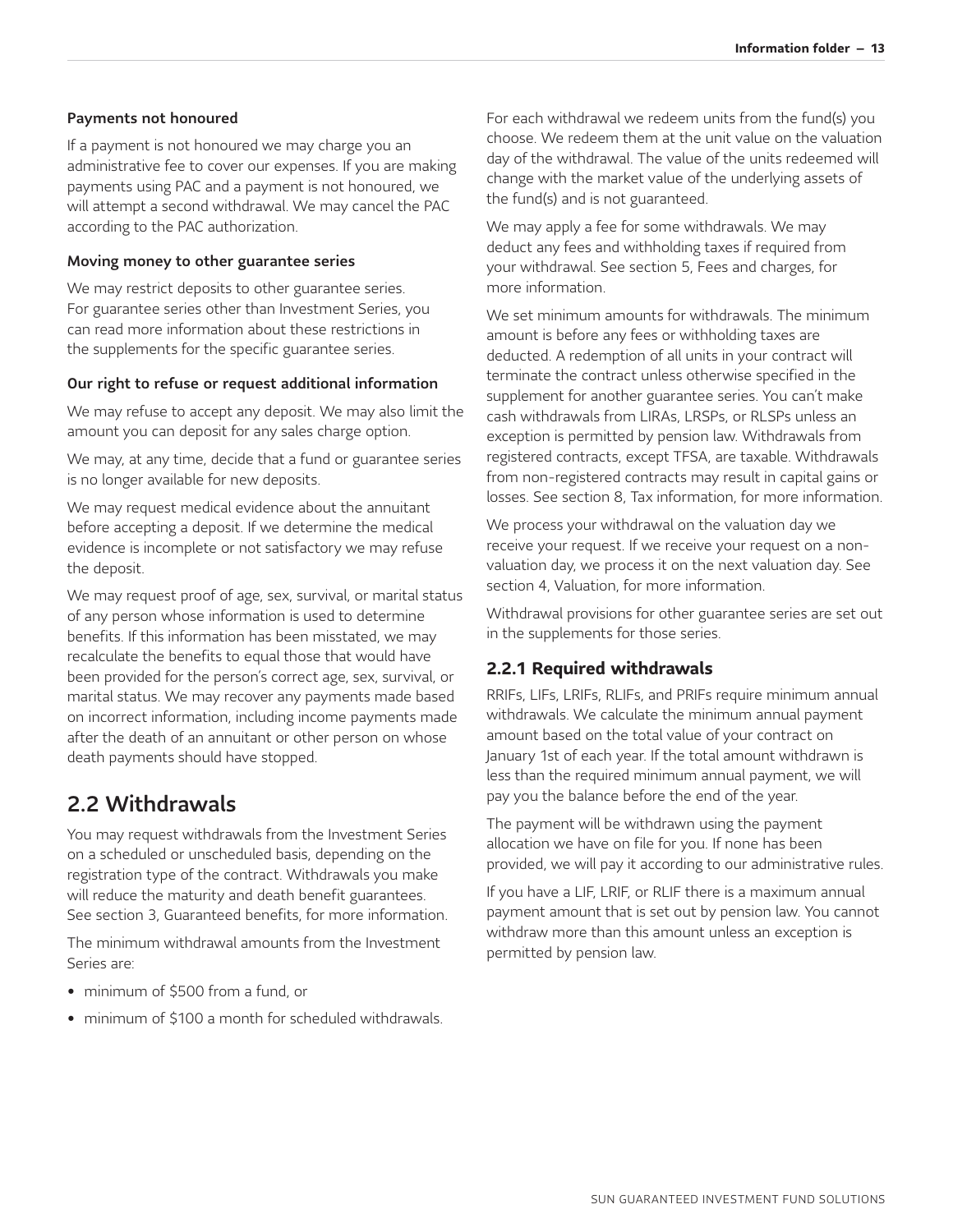#### <span id="page-14-0"></span>**2.2.2 Scheduled withdrawal options**

Scheduled withdrawals are available on a monthly, quarterly, semi-annual and annual basis, subject to our administrative rules. You may request a change to your scheduled withdrawal at any time, subject to our administrative rules.

Withdrawals will reduce your guarantees. The value of the units redeemed will fluctuate with the market value of the underlying assets and is not guaranteed.

#### Scheduled withdrawals are not available for LIRA, LRSP or RLSP contracts.

Scheduled withdrawal options are:

- Level net amount: you select the frequency of the withdrawals and the amount you want to receive. In addition to this amount we will withdraw any fees and withholding taxes.
- Level gross amount: you select the frequency and amount of the withdrawal before any fees and withholding taxes are deducted.
- Minimum annual payment: for RRIF, LIF, LRIF, RLIF, and PRIF only. The minimum annual payment is calculated according to the Income Tax Act. Each withdrawal must be for the same amount. The total for the calendar year will equal the minimum annual payment.
- Maximum annual payment: for LIF, LRIF, and RLIF only. The maximum annual payment is calculated according to pension law. Each withdrawal must be for the same amount. The total for the calendar year will equal the maximum annual payment.

If you ask us to redeem units of a fund with a DSC or low-load sales charge option before the end of the specified period, a sales charge will apply. We may waive these charges up to the DSC-free amount. See section 5, Fees and charges, for more information.

We will deposit your scheduled withdrawal to the bank account we have on record for you. If the date specified is on a non-valuation day, the deposit will take place on the valuation day before your scheduled withdrawal.

### <span id="page-14-1"></span>2.3 Fund switches and changing sales charge options

#### <span id="page-14-2"></span>**2.3.1 Fund switches**

You may move money from one fund to another fund within the same guarantee series; we call this a fund switch. A fund switch between funds in the same guarantee series will not affect your guarantees. If you ask to move money between guarantee series, this is called a transition. See section 2.4, Transitions, for more information.

The minimum for fund switches is:

- \$500 minimum from a fund
- \$50 minimum to a fund

You may request fund switches on a scheduled or unscheduled basis. For each fund switch we redeem units from the fund(s) you choose to switch from, and we purchase units of the fund(s) you choose to switch to. This is done at the unit value of each fund on the valuation day of the switch. An unlimited number of fund switches are permitted and you may switch all or a portion of the units of a fund, subject to our administrative rules.

Fund switches in non-registered contracts may result in capital gains or losses. See section 8, Tax information, for more information.

The unit value of units that are purchased or redeemed fluctuates with the market value of the underlying assets of the funds and is not guaranteed.

#### <span id="page-14-3"></span>**2.3.2 Changing sales charge options**

Moving between different sales charge options is not a fund switch and could result in redemption fees. We will treat this as a withdrawal from one fund and a deposit to another, even if the fund is not changing. It may take place on multiple valuation days and may affect your guarantees.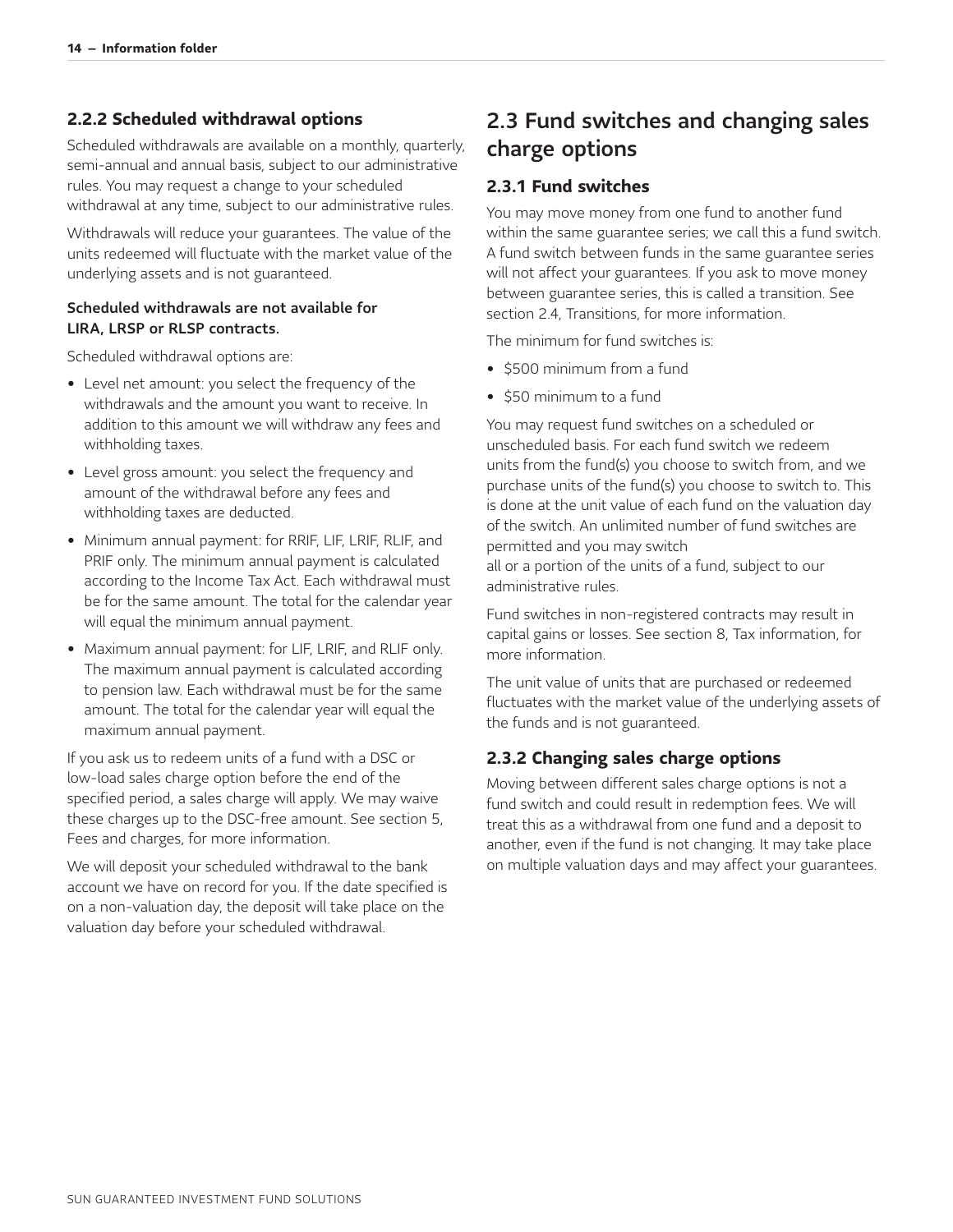### <span id="page-15-0"></span>2.4 Transitions

A transition is moving money from one guarantee series to other guarantee series within your contract. Transitions, if available, are subject to our administrative rules. Transitions will affect your guarantees. For more information read this information folder and the supplement for each guarantee series.

If you change the sales charge option when you transition, we will charge any redemption fee that applies to the units redeemed. A sales charge may apply to the units purchased. This will reduce the amount of the deposit.

A transition into a different guarantee series other than Investment Series may require an additional application if you do not hold any units of that guarantee series at the time of the transition. Talk to your insurance advisor for more information.

### <span id="page-15-1"></span>**2.4.1 Transitions - Investment Series**

A transition into the Investment Series is a purchase of units. The maturity and death benefit guarantees will be increased by 75% of the deposit amount.

A transition out of the Investment Series is a redemption and will proportionately reduce the maturity and death benefit guarantees.

See section 3, Guaranteed benefits, for more information.

## <span id="page-15-2"></span>2.5 Dollar cost average (DCA) fund

The DCA fund allows you to move your premium from the DCA fund into other funds within a guarantee series on a regularly scheduled basis.

Each premium payment you make to the DCA fund must be \$5,000 or more. When you make this payment you must tell us in writing how you want the money allocated to funds within a guarantee series. You must provide instructions within 90 calendar days of the deposit to the DCA fund and you must allocate the money to the funds within a 12 month period from the valuation day of the payment.

We administer all premium payments to the DCA fund according to our administrative rules.

When we receive your premium and DCA fund allocation instructions we will deposit it to the DCA fund. You must select a day of the month that you would like the monthly switch to occur. If that calendar day does not exist in a month, the monthly switch will occur on the first day of the next month. If the day of the monthly switch falls on a non-valuation day the monthly switch will occur on the next valuation day.

You may choose a maximum of 12 monthly switches from the DCA fund. Other frequencies may be available subject to our administrative rules. Beginning on the day of the first monthly switch, and for the number of monthly switches you have selected, an equal dollar amount purchased in the DCA fund will be switched to the fund(s) you have selected.

Example:

- Deposit of \$10,000 into the DCA fund with a unit value of \$10
- You choose to switch \$1,000 per month. This switch will continue for 10 months into the fund(s) you have selected

If at the end of your schedule there are units remaining in the DCA fund we will allocate them according to your instructions on your next scheduled switch.

Example:

- Deposit \$10,000 into the DCA fund
- You choose to switch \$1,000 per month to two different funds. This switch will continue for 10 months
- After the 10<sup>th</sup> month, there is \$200 left in the DCA fund due to an increase in the market value of the fund
- The \$200 will be allocated proportionately to the funds based on your schedule on the 11<sup>th</sup> month

If all of your DCA fund units have not been allocated within the 12 month period after your DCA fund deposit, we will allocate your remaining units to the fund(s) you have selected on the last scheduled switch of the 12 month period, subject to our administrative rules.

You may make withdrawals or unscheduled switches from the DCA fund. After a withdrawal or unscheduled switch the monthly switches continue if there are enough units in the DCA fund. If there aren't enough units, we will make the switch based on a proportionate allocation of the fund(s) you selected.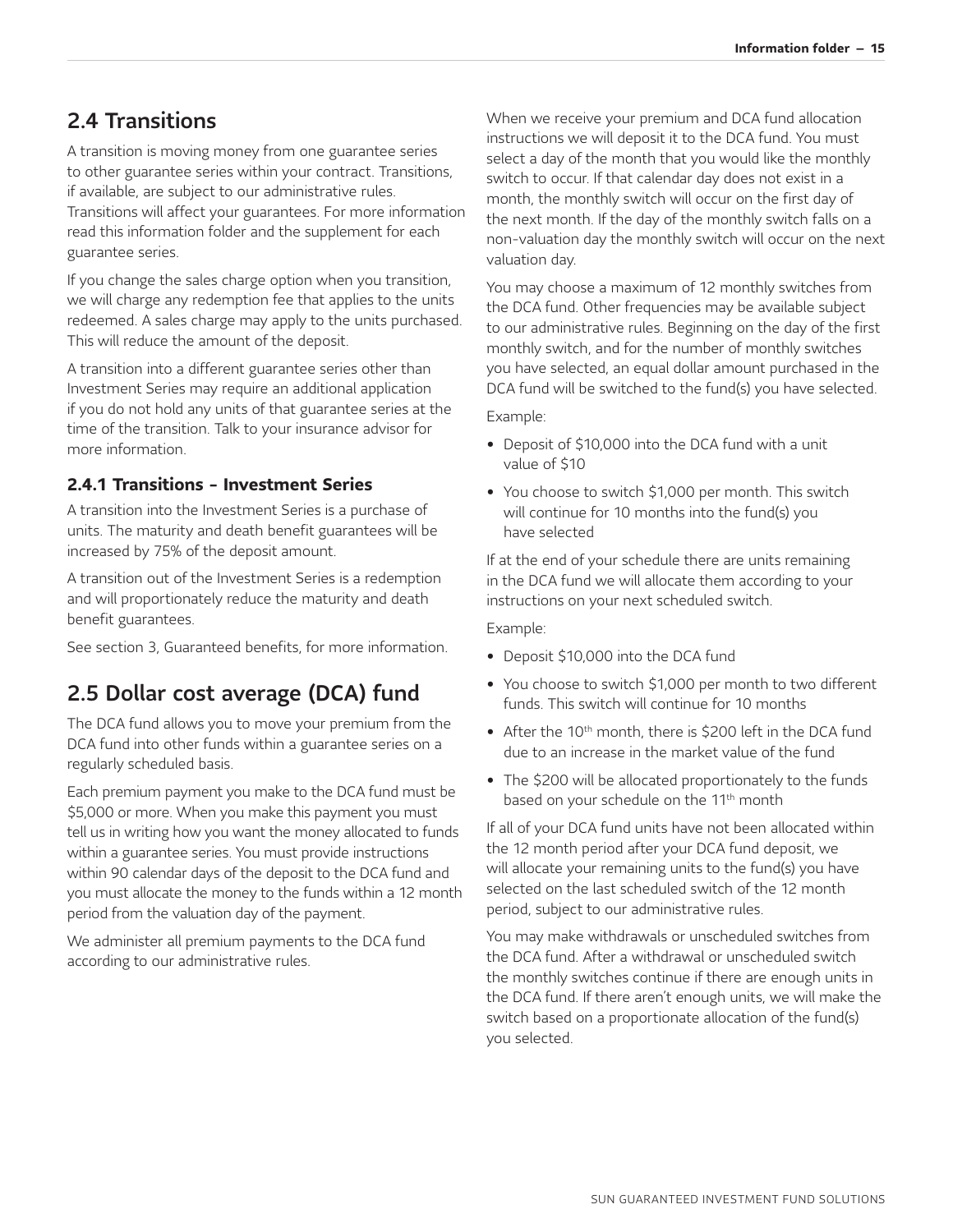Example:

- Balance of \$1,000 remaining in the DCA fund with one switch left in the schedule. \$1,000 each month is switched into two different funds equally
- Withdrawal of \$500 leaves a balance of \$500 in the DCA fund
- The balance left in the DCA fund will be proportionately allocated with \$250 to each fund

You may make additional deposits to the DCA fund. The existing fund allocations remain in effect unless you tell us in writing. You may change your fund allocation at any time. The new fund allocation will override any previous fund allocations.

For each subsequent deposit to the DCA fund you must give us allocation instructions for a schedule that will be completed within the required 12 month period.

You are not permitted to switch from any fund(s) within the contract to the DCA fund or set up a PAC to the DCA fund.

We may close the DCA fund to new deposits, limit the number of funds you may switch into or restrict the funds you may switch into.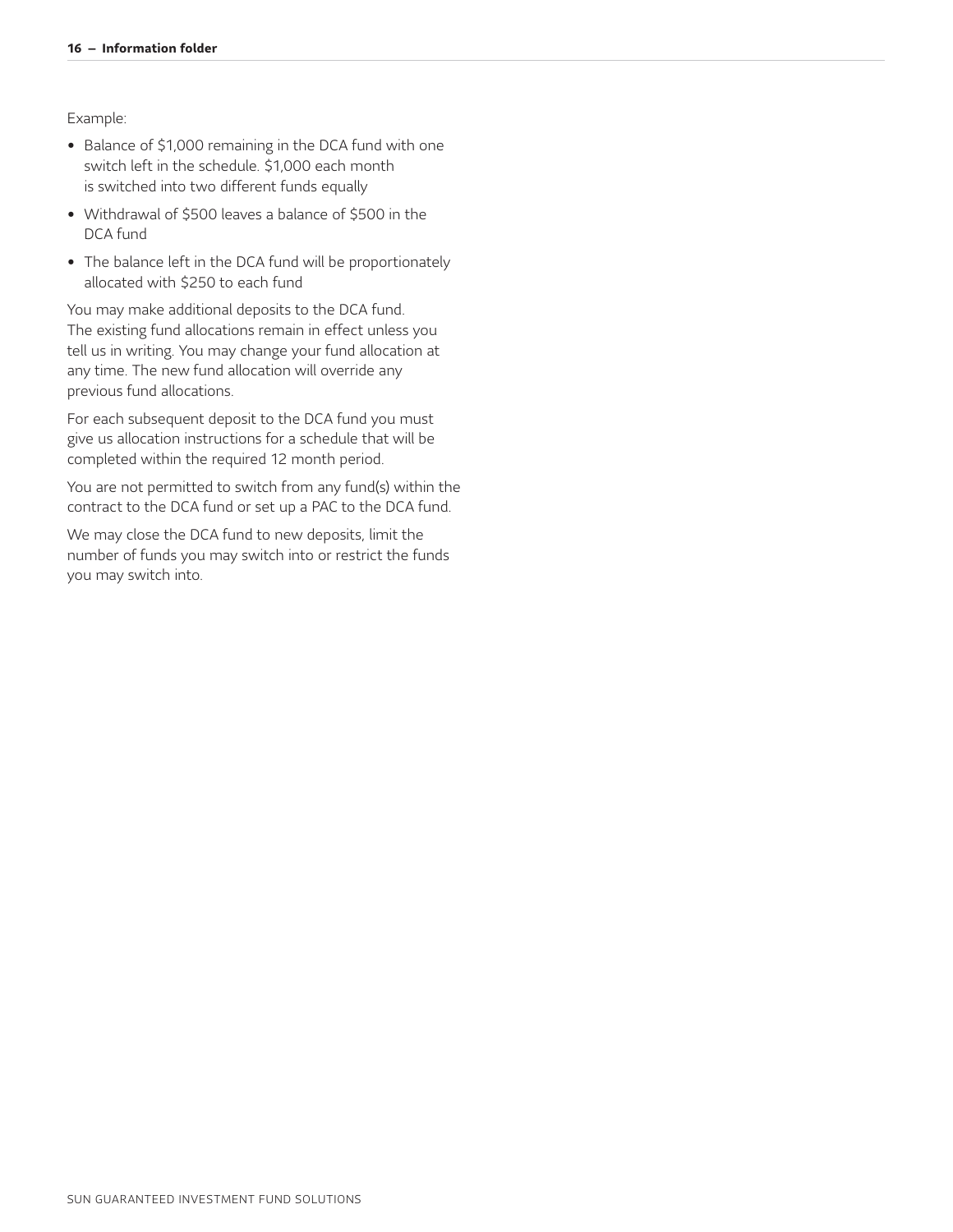# <span id="page-17-0"></span>Section 3 Guaranteed benefits

## <span id="page-17-1"></span>3.1 Maturity guarantee

### <span id="page-17-2"></span>**3.1.1 Contract maturity guarantee**

On the contract maturity date there is a maturity guarantee benefit.

We calculate the maturity guarantee separately for each guarantee series held within your contract. For guarantee series other than Investment Series see the supplements for each guarantee series for more information.

Any withdrawals you make will proportionately reduce the maturity guarantee.

The formula for proportionate reduction is:

- Proportionate reduction = MG x W/MV
	- − MG = maturity guarantee amount immediately before withdrawals or transitions
	- − W = market value of the units redeemed or transitioned
	- − MV = total market value of the units for that guarantee series on the valuation day immediately before the withdrawal or transition

For non-registered, TFSA, RRIF, LIF, LRIF, RLIF, and PRIF contracts, the contract maturity date will be December 31st of the year the annuitant turns 105.

RRSP, LIRA, LRSP, and RLSP contracts cannot be held after December 31st of the year the annuitant turns 71 (or the maximum age permitted by the Income Tax Act). On that date, unless you tell us otherwise in writing, we will amend the contract to continue as a RRIF or a LIF, LRIF, RLIF, or PRIF as pension law permits.

At the contract maturity date, annuity payments will begin unless you tell us otherwise in writing. The amount we use to calculate the payout annuity will be the total of all the guarantee series maturity benefits. There may be additional options for each guarantee series, please see the supplements for more information. See section 3.3, Payout annuity, for more information.

### <span id="page-17-3"></span>**3.1.2 Investment Series maturity guarantee**

The maturity guarantee for the Investment Series is 75% of all premiums or transitions applied to the Investment Series less a proportionate reduction for any withdrawals or transitions to other guarantee series.

On the contract maturity date, the maturity benefit is the greater of:

- the maturity guarantee, or
- the total market value of the Investment Series.

If the total market value of the Investment Series is less than the maturity guarantee on the contract maturity date, we will immediately add units to increase the value to equal the maturity guarantee. We call this a guarantee top-up.

## <span id="page-17-4"></span>3.2 Death benefit guarantee

### <span id="page-17-5"></span>**3.2.1 Contract death benefit guarantee**

If the last surviving annuitant dies on or before the contract maturity date, we pay the death benefit to the person entitled to receive it.

We calculate the death benefit guarantee separately for each guarantee series held within your contract.

Any withdrawals you make will proportionately reduce the death benefit guarantee.

The formula for proportionate reduction is:

- Proportionate reduction = DG x W/MV
	- − DG = death benefit guarantee amount immediately before withdrawals or transitions
	- − W = market value of the units redeemed or transitioned
	- − MV = total market value of the units for that guarantee series on the valuation day immediately before the withdrawal or transition

The amount of the death benefit will be the total of all the guarantee series death benefits. For guarantee series other than Investment Series see the supplements for each guarantee series for more information.

We will not charge redemption fees when we pay the death benefit.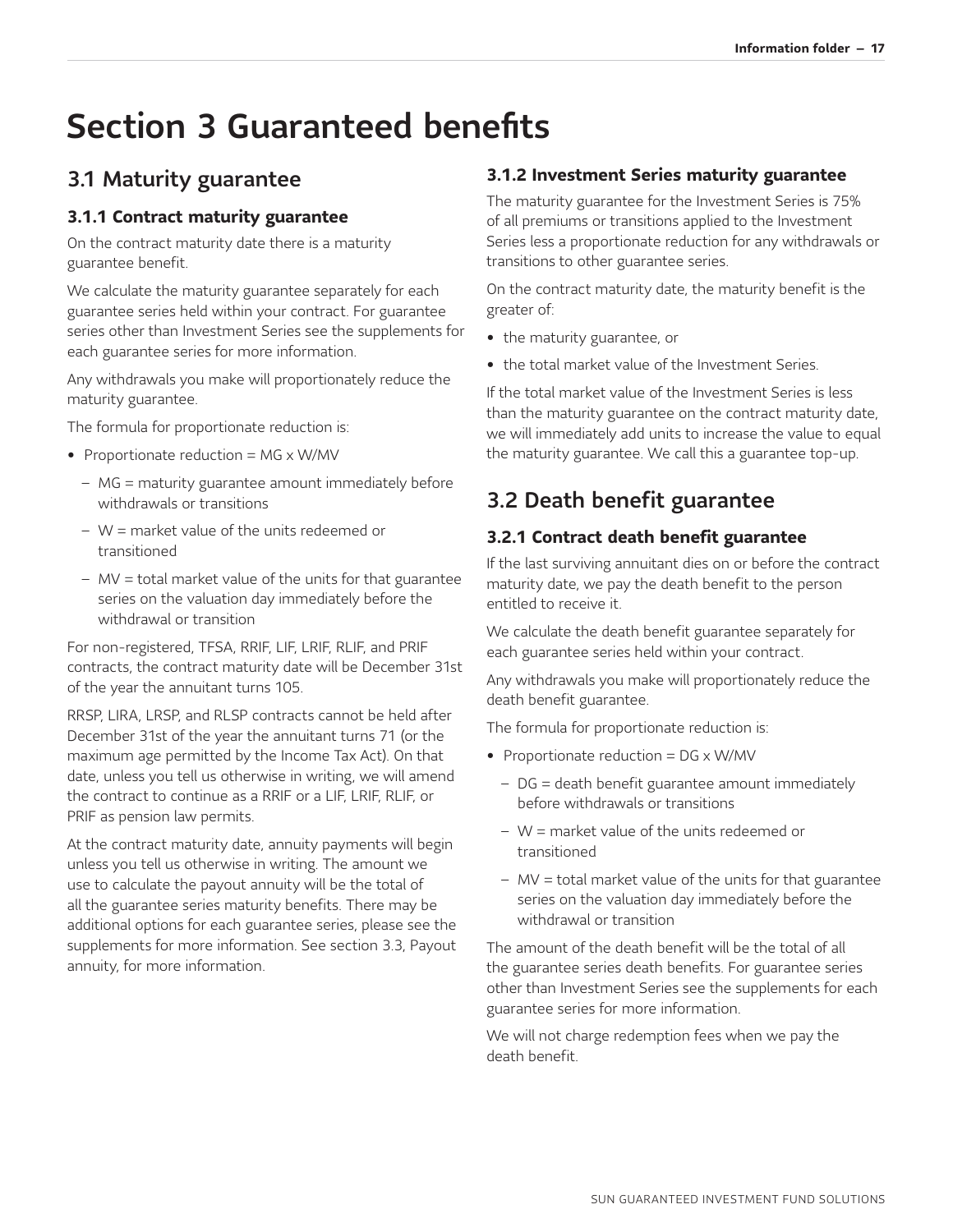#### <span id="page-18-0"></span>**3.2.2 Investment Series death benefit guarantee**

The death benefit guarantee for the Investment Series is 75% of all premiums or transitions applied to the Investment Series less a proportionate reduction for any withdrawals or transitions to other guarantee series.

On the death benefit date, the death benefit is the greater of:

- the death benefit guarantee, or
- the total market value of the Investment Series on the death benefit date.

If the total market value of the Investment Series is less than the death benefit guarantee on the death benefit date, we will immediately add units to increase the value to equal the death benefit guarantee. We call this a guarantee top-up.

On the death benefit date, we will redeem all units of the existing fund(s) and transfer the corresponding value to be held in a money market fund within the Investment Series until the death benefit is paid.

#### Example of maturity and death benefit guarantee for the Investment Series and the impact of deposits and withdrawals (when market value is greater than the sum of deposits)

| Date         | <b>Transaction</b>    | Amount   | Market value<br>before transaction | Market value<br>after transaction | Maturity guarantee after<br>transaction        | Death benefit guarantee<br>after transaction    |
|--------------|-----------------------|----------|------------------------------------|-----------------------------------|------------------------------------------------|-------------------------------------------------|
| Apr 2, 2021  | Initial deposit       | \$50,000 |                                    | \$50,000                          | \$37.500<br>$(550,000 \times 75%)$             | \$37,500<br>$(550,000 \times 75%)$              |
| Jul 8, 2021  | Subsequent<br>deposit | \$15,000 | \$51,000                           | \$66,000                          | \$48,750<br>$[$37,500 + ($15,000 \times 75%)]$ | \$48,750<br>$[$37,500 + ($15,000 \times 75\%)]$ |
| Nov 10, 2021 | Withdrawal            | \$10,000 | \$67,000                           | \$57,000                          | \$41,473.88<br>$(548,750 - 57,276.12)$         | \$41,473.88<br>$(548,750 - 57,276.12)$          |

<span id="page-18-1"></span>\* proportionate reduction = \$48,750 X \$10,000/\$67,000 = \$7,276.12

#### Example of maturity and death benefit guarantee for the Investment Series and the impact of deposits and withdrawals (when market value is less than the sum of deposits)

| Date         | <b>Transaction</b>    | Amount   | Market value<br>before transaction | Market value<br>after transaction | Maturity guarantee after<br>transaction        | Death benefit guarantee<br>after transaction   |
|--------------|-----------------------|----------|------------------------------------|-----------------------------------|------------------------------------------------|------------------------------------------------|
| Apr 2, 2021  | Initial deposit       | \$50,000 |                                    | \$50,000                          | \$37,500<br>$(550,000 \times 75%)$             | \$37,500<br>$(550,000 \times 75%)$             |
| Jul 8, 2021  | Subsequent<br>deposit | \$15,000 | \$48,000                           | \$63,000                          | \$48,750<br>$[$37,500 + ($15,000 \times 75%)]$ | \$48,750<br>$[$37,500 + ($15,000 \times 75%)]$ |
| Nov 10, 2021 | Withdrawal            | \$10,000 | \$60,000                           | \$50,000                          | \$40.625*<br>$(548,750 - 58,125)$              | \$40.625<br>$(548,750 - 58,125)$               |

<span id="page-18-2"></span>proportionate reduction = \$48,750 X \$10,000/\$60,000 = \$8,125.00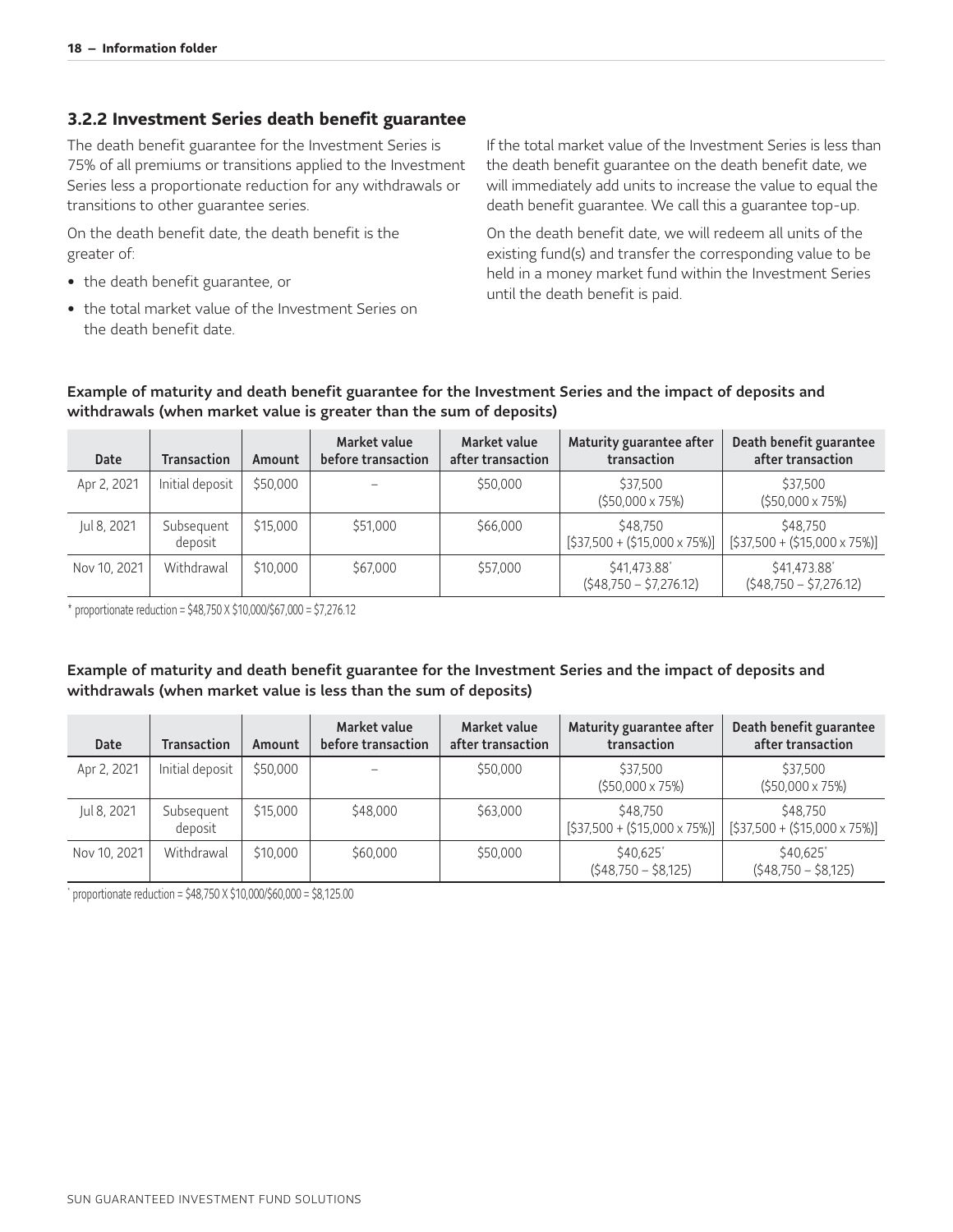### <span id="page-19-0"></span>3.3 Payout annuity

On the contract maturity date, annuity payments will begin.

The terms of the payout annuity depend on which contract registration type you hold. We describe this below.

We will use the total of the maturity guarantee values of each guarantee series, less any redemption fees or other fees, to calculate the annuity payments.

For all contract registrations except a TFSA, the annuity payments will be calculated and paid as a life annuity guaranteed for 10 years. The annuity rate we use is the greater of:

- the rate specified in the contract (section 12.3 Payout annuity), or
- the annuity rate in effect at the time you begin annuity payments.

For TFSA contracts, the annuity payments will be calculated and paid as a 10 year term certain annuity. The annuity rate we use is the greater of:

- the rate specified in the contract (section 12.3 Payout annuity), or
- the annuity rate in effect at the time you begin annuity payments.

If the annuitant dies before 120 annuity payments are made, we will pay a death benefit to the person entitled to receive it. For all contracts except TFSA, if the annuitant is alive after 120 annuity payments have been made, the annuity payments will continue until they die. We may recover any payments made after the annuitant dies.

If the amount of the annuity payments we calculate is less than the monthly minimum required according to our administrative rules, we may pay you the total contract value, less any fees, in one lump sum.

You may be able to select another type of payout annuity we offer at the time you ask to begin annuity payments, subject to our administrative rules and the contract registration type. You may ask to begin annuity payments at an earlier date. The rate we use will be the annuity rate in effect at that time. A spousal waiver or consent may be required for locked-in contracts. Talk to your insurance advisor for further details.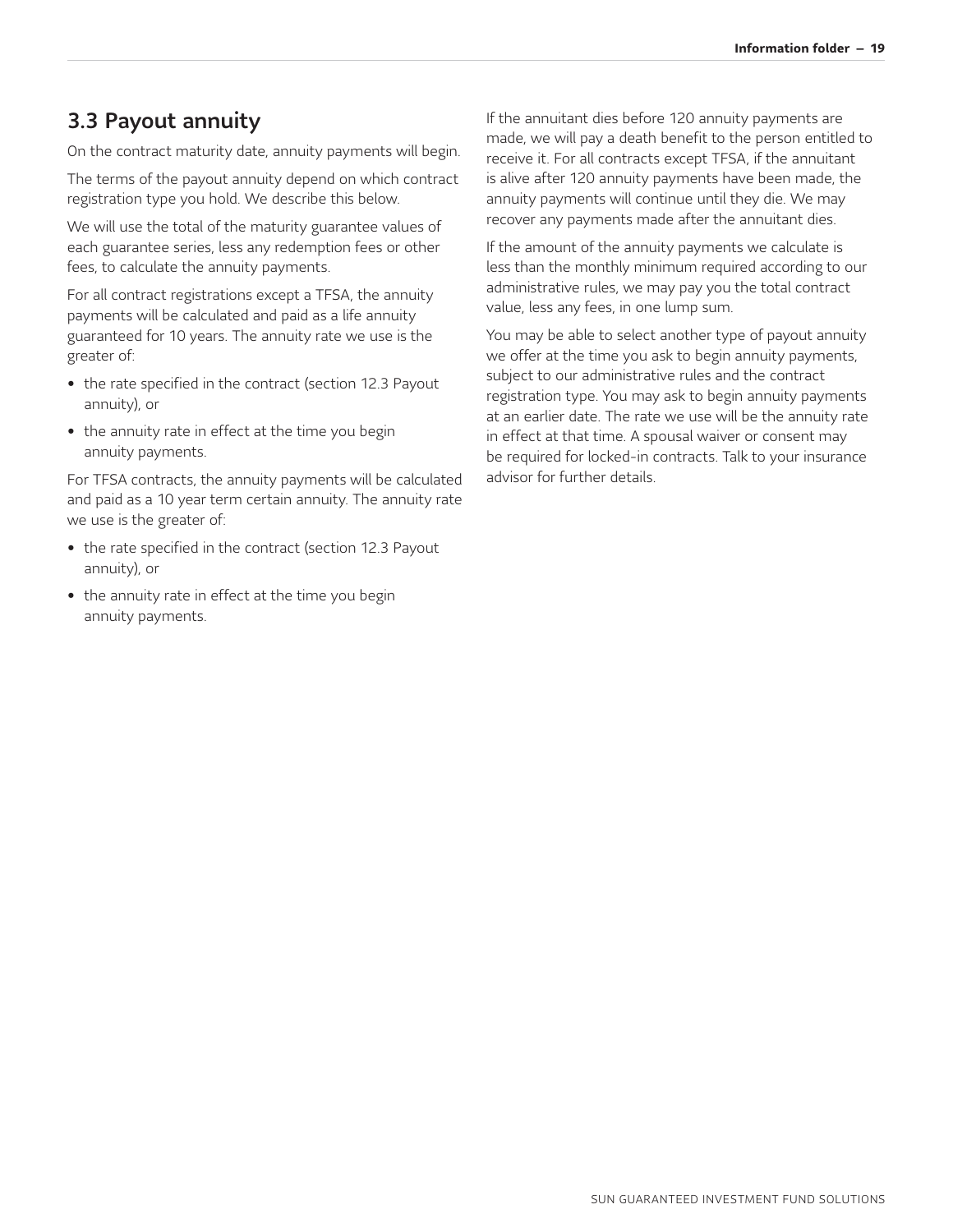# <span id="page-20-0"></span>Section 4 Valuation

In this section we describe how units are valued.

Sun Life owns the assets of the funds and they are segregated from our other assets. We divide the assets of each fund into units which are allocated to individual contracts to determine the values under those contracts.

### <span id="page-20-1"></span>4.1 Market value

The contract's market value on any valuation day is the total value of the units of all funds in the contract at the close of business on that day.

A guarantee series' market value on any valuation day is the total value of all units held in that guarantee series at the close of business on that day.

## <span id="page-20-2"></span>4.2 Valuation day

A valuation day is every day that the Toronto Stock Exchange is open for business and a value is available for the underlying assets of the funds.

If we receive transaction instructions before the market cut-off time we will process the transaction based on the market value at the close of business on the valuation day. We determine the market cut-off time and we may change it.

## <span id="page-20-3"></span>4.3 Unusual circumstances

Under unusual circumstances, we may have to postpone the date of a transaction. This may happen if we believe it is not practical to dispose of investments held in a segregated fund or underlying fund or that it would be unfair to other policy holders. During such a delay, we will administer the transaction in a manner that we consider fair.

### <span id="page-20-4"></span>4.4 Unit value

We determine the unit value of a fund on a valuation day according to our administrative rules. We determine the unit value of a fund at the market cut-off time on each valuation day.

The unit value will be the total value of the underlying assets of the fund after deducting all liabilities, divided by the number of fund units.

We may increase the number of units of a fund, which reduces the unit value. We may also reduce the number of units which would increase the unit value. The market value of the contract and the market value of any guarantee series will not be affected by these changes.

The unit value of a fund is normally valued on every valuation day. We may postpone valuation for any period:

- during which any of the stock exchanges are closed,
- during which trading on securities exchanges has been restricted, or
- where it is not reasonable to trade the securities of a fund, or determine the total value of the assets of a fund.

Even if we postpone valuation we will always value the fund's unit value at least once a month.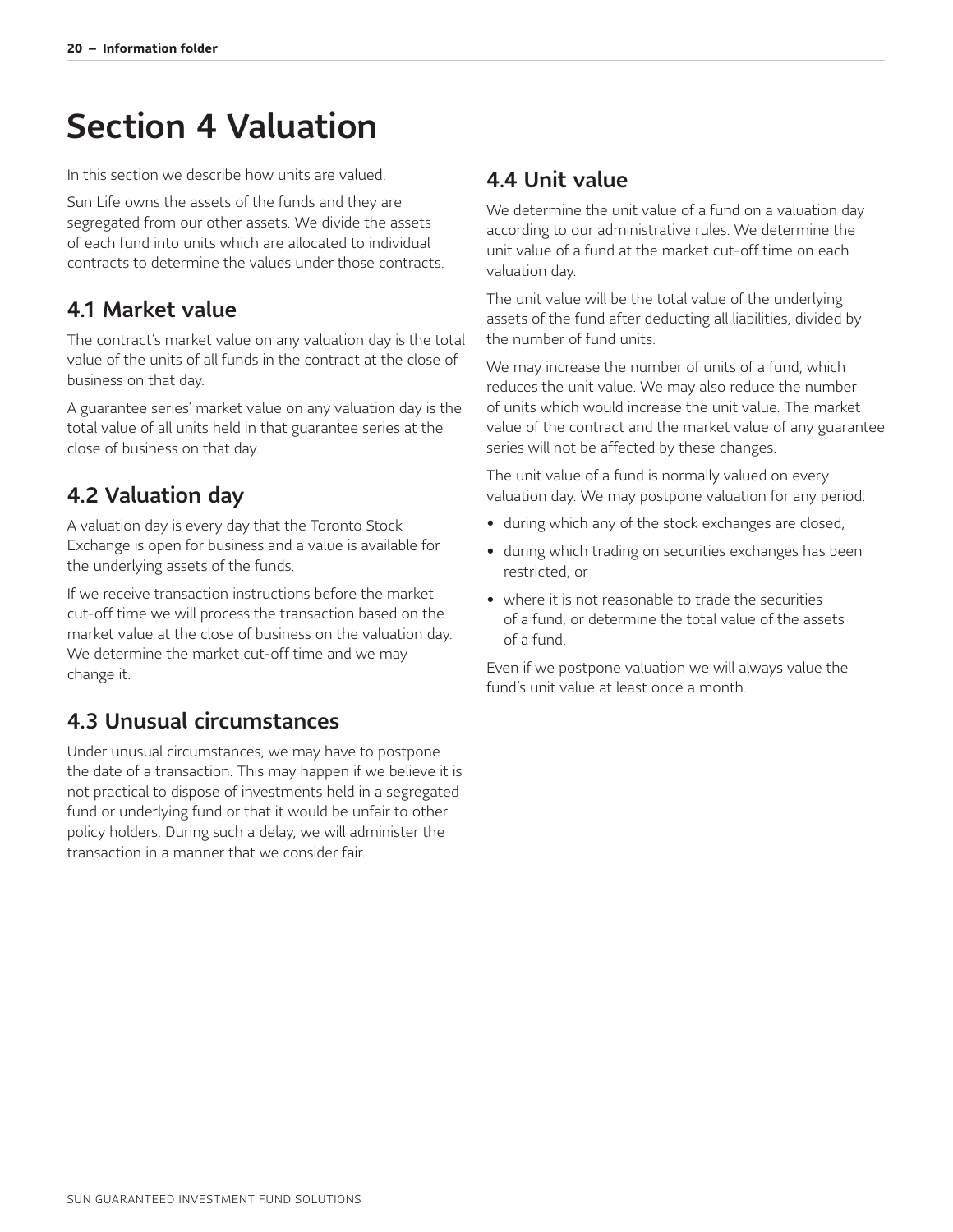# <span id="page-21-0"></span>Section 5 Fees and charges

We will charge you management fees, insurance fees and any other fees that may apply to your contract. You may have to pay sales charges when depositing to or withdrawing from your contract.

Sales charge options that may be available to you are:

- Front-end load,
- Deferred sales charge,
- Low-load,
- F class,
- Advisor chargeback, and
- O class.

We may change the sales charge options for new premium payments at any time.

Private Client eligible units have different fees and charges. See section 10, Private Client pricing, for more information.

### <span id="page-21-1"></span>5.1 Sales charge options

The amount of sales charges is determined by the premium or transition amount and the sales charge option under which you purchased units.

Moving money between sales charge options is not permitted, unless we allow it under our administrative rules. Guarantee top-up deposits we make to your contract are not subject to sales charges. See section 3, Guaranteed benefits, for more information.

Compensation paid to the distributor, who will pay your insurance advisor, varies under each sales charge option.

### <span id="page-21-2"></span>**5.1.1 Front-end load (FEL)**

Under this sales charge option you pay FEL sales charges when you make a premium payment. We pay this sales charge to your distributor. You can negotiate the amount you pay with your distributor.

The sales charge will be a percentage of your premium. The charge will never be more than 5% and never less than 0%. We deduct the sales charge from your premium and use the net amount to allocate units to your contract.

FEL units may be eligible for a reduced management fee. See section 10, Private Client pricing, for more information.

#### <span id="page-21-3"></span>**5.1.2 Deferred sales charge (DSC) and low-load sales charge**

A DSC or low-load sales charge may apply to units with a DSC or low-load sales charge option. We charge DSC or low-load sales charges when you surrender units. We call these charges redemption fees. We don't charge redemption fees for death benefit payments.

When you make a premium payment and purchase DSC or low-load sales charge units, we record the date of purchase and the cost of each unit. We call this the original purchase date and the cost of each unit, the original cost.

When you redeem any of those units to make a fund switch, we will multiply the number of units redeemed by the original cost of each unit. We divide the total by the number of units purchased to calculate the original cost of each of the new units. The new units retain the original purchase date of the units redeemed. This applies to all fund switches.

When you redeem DSC or low-load sales charge units to make a withdrawal, we will calculate the redemption fees based on the original purchase date and the original cost of the units redeemed.

DSC sales charges will apply to withdrawals made during the first seven years following the date of each deposit to the DSC units.

Low-load sales charges will apply to withdrawals made during the first three years following the date of each deposit to the low-load units.

We calculate the amount of the sales charge as a percentage of the original cost of the units you surrender.

Years will always be measured from the original purchase date of the units. This means that units purchased with the oldest premiums will be surrendered first.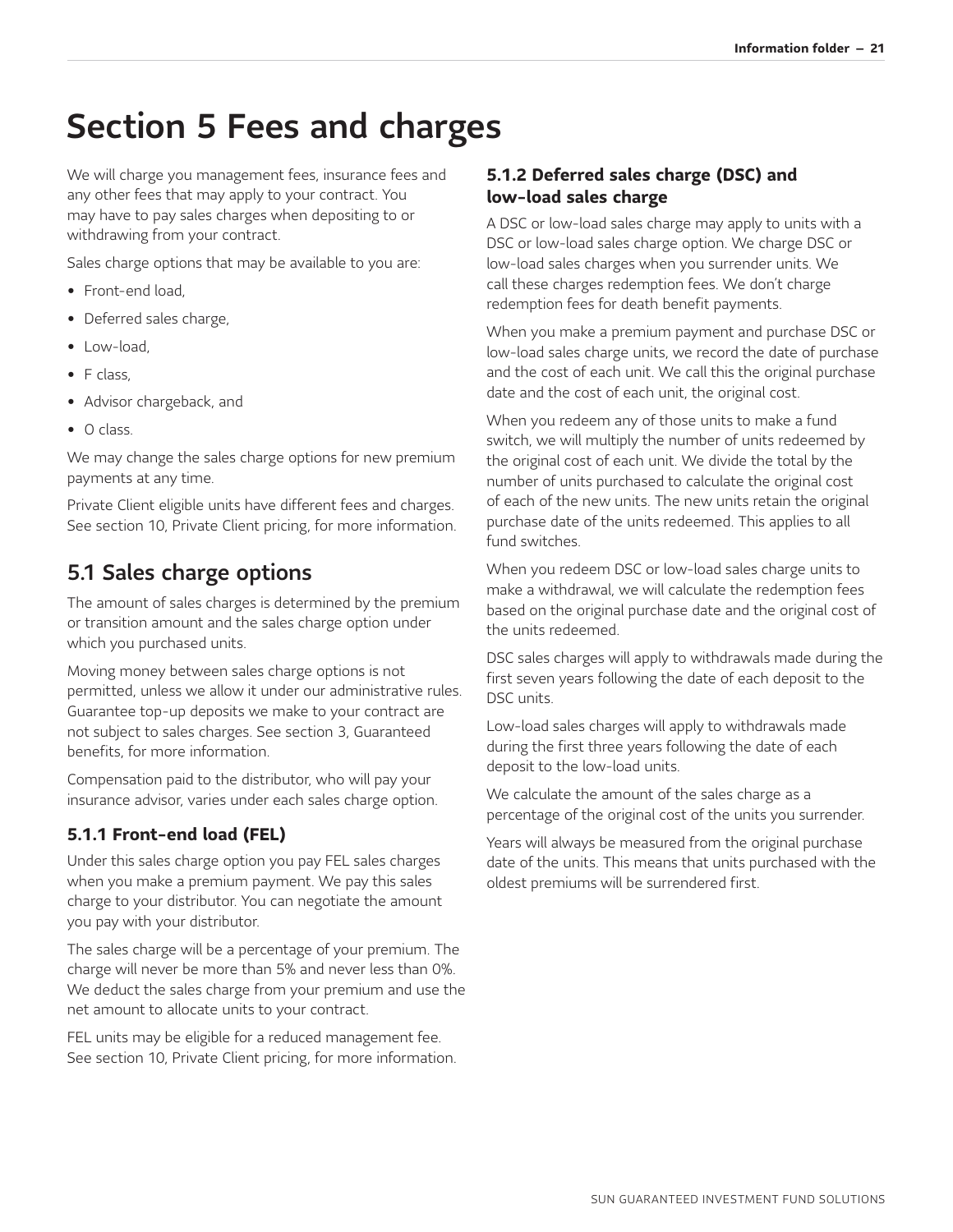| If redeemed during | <b>DSC</b> charges | Low-load charges |
|--------------------|--------------------|------------------|
| Year 1             | 5.5%               | 3.0%             |
| Year 2             | 5.0%               | 2.5%             |
| Year 3             | 5.0%               | 2.0%             |
| Year 4             | 4.0%               | Nil              |
| Year 5             | 4.0%               |                  |
| Year 6             | 3.0%               |                  |
| Year 7             | 2.0%               |                  |
| After Year 7       | Nil                |                  |

The order of redemption is:

- units that qualify for DSC-free units
- matured units (units no longer subject to a redemption fee)
- units that have a fee remaining, starting with those that mature first

#### DSC-free units

Under our administrative rules we allow you to redeem a portion of your DSC and low-load units from a fund without charge. We may change these rules at any time. We waive redemption fees on withdrawals for DSC-free units. The table below shows the amount of these units that are available each calendar year:

|                                                    | % of fund units<br>on the previous<br>December 31st | % of fund units purchased<br>in the current year<br>(excluding units purchased<br>with a fund switch) |
|----------------------------------------------------|-----------------------------------------------------|-------------------------------------------------------------------------------------------------------|
| Non-registered,<br>RRSP, TFSA, LIRA,<br>LRSP, RLSP | 10                                                  | 10                                                                                                    |
| RRIF, LIF, LRIF,<br>RLIF, PRIF*                    | 20                                                  | 20                                                                                                    |

<span id="page-22-4"></span><span id="page-22-3"></span>[\\*](#page-22-4) includes nominee or intermediary contracts

#### <span id="page-22-0"></span>**5.1.3 F class**

If you have a fee-based or wrap account with your distributor and your contract is held in nominee name, you may be able to select this sales charge option.

You pay F class sales charges directly to your distributor and not from your contract. The amount you pay can be negotiated with your distributor. You do not pay sales charges to us when you make deposits or withdrawals.

You may change from a nominee name contract to a contract held in client name with us. The units will move from the F class sales charge option to the FEL sales charge option without a sales charge. Your guarantees will not be affected and the change will not result in a taxable disposition if the fund(s) and the guarantee series remain the same.

If we are notified that you no longer have a fee-based or wrap account, we will move the units in the F class sales charge option to the FEL sales charge option according to our administrative rules.

F class units may be eligible for a reduced management fee. See section 10, Private Client pricing, for more information.

#### <span id="page-22-1"></span>**5.1.4 Advisor chargeback**

Under the advisor chargeback option, you do not pay a sales charge when you make a premium payment. You do not pay redemption fees when you make a withdrawal.

When you make a premium payment, we pay a sales commission to your distributor who will pay your insurance advisor. If you make a withdrawal within two years from the purchase date, your distributor and insurance advisor may have to return all or part of their sales commission.

Advisor chargeback units may be eligible for a reduced management fee. See section 10, Private Client pricing, for more information.

#### <span id="page-22-2"></span>**5.1.5 O class**

When you purchase O class units we pay the FEL sales charge to your distributor. See section 5.1.1, Front-end load (FEL), for more information.

For O class units we collect the management fee, plus applicable taxes, monthly directly from your O class units in each guarantee series proportionately from each fund. The redemption of units to pay the management fee does not affect your guarantees. For the management fees see our website at [sunlifeglobalinvestments.com/investmentoptions](http://sunlifeglobalinvestments.com/investmentoptions) or talk to your insurance advisor.

When you purchase O class units you agree to pay your distributor a service fee. We collect this fee plus applicable taxes on your distributor's behalf by redeeming O class units monthly from your contract, proportionately from each fund. The redemption of units to pay the fee does not affect your guarantees. See section 7.2 Servicing commission, for more information.

O class units may be eligible for a reduced management fee. See section 10, Private Client pricing, for more information.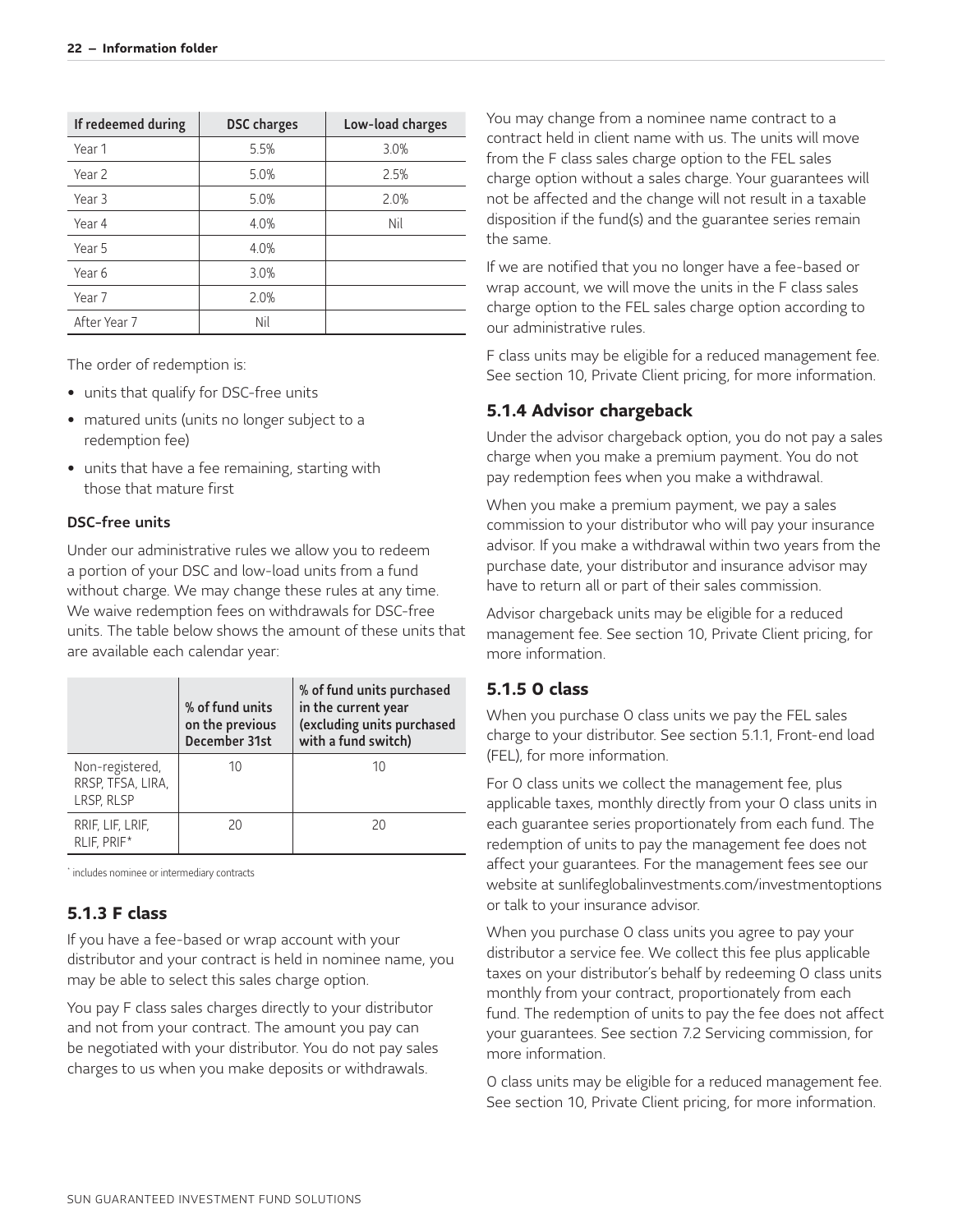## <span id="page-23-0"></span>5.2 Early withdrawal fees

We may charge an early withdrawal fee if you redeem units of a fund within 30 business days of the date you acquire them. The amount of the charge is 2% of the value of the units redeemed after any redemption fees have been charged, and is deducted from your withdrawal.

## <span id="page-23-1"></span>5.3 Small policy fee

We may charge an annual fee of up to \$150 to a guarantee series. We charge this fee if the minimum amount to establish a guarantee series, as stated in section 2.1, Deposits, has not been met at the end of each calendar year following the calendar year of the initial deposit.

We may also charge this fee if you have met the minimum amount but redeemed units, reducing the market value below the minimum amount. We do not charge a fee if the withdrawals are for income payments or minimum annual payments that are required by law.

We do not charge a fee if the amount is below the minimum because the market value has decreased.

If the fee applies, we will redeem units from the guarantee series on the first valuation day of the year to pay the fee.

Withdrawals to pay the fee will not affect your guarantees and will not be subject to any sales charges.

## <span id="page-23-2"></span>5.4 Insurance fees, management fees, and other fund charges

#### <span id="page-23-3"></span>**5.4.1 Insurance fees**

You pay an insurance fee to us for providing the maturity guarantee, the death benefit guarantee and any other guarantees provided for each guarantee series. We calculate and charge this fee to each fund.

The insurance fee is an annual percentage of the value of all units held in each fund in the guarantee series. The annual percentage is available on our website at [sunlifeglobalinvestments.com/investmentoptions](http://sunlifeglobalinvestments.com/investmentoptions) or talk to your insurance advisor. We calculate and charge this fee daily to each fund. We may increase this fee, without notice, up to the insurance fee

limit. The insurance fee limit is the insurance fee plus the greater of:

- 0.50%, or
- 50% of the insurance fee.

We will give you 60 days advance written notice if we increase the insurance fee above the stated limit on any fund. See section 6.7, Fundamental changes, for more information.

For more information on the current insurance fees for [each fund, see our website at sunlifeglobalinvestments.com/](http://sunlifeglobalinvestments.com/investmentoptions) investmentoptions or talk to your insurance advisor.

#### <span id="page-23-4"></span>**5.4.2 Management fees**

You pay a management fee to us for managing the fund(s) in your contract. We calculate and charge this fee daily to each fund. Each fund will have a different management fee. Management fees may also vary depending on the sales charge option and the guarantee series. It is an annual percentage based on the value of all units held in each fund in the guarantee series. For the management fees, see our website at [sunlifeglobalinvestments.com/investmentoptions](http://sunlifeglobalinvestments.com/investmentoptions) or talk to your insurance advisor.

The management fees of a fund include all management fees charged by us and any underlying fund. There is no duplication in the management fees and sales charges of the funds and underlying funds.

If we increase the management fee on any fund we will give you advance written notice. See section 6.7, Fundamental changes, for more information.

O class management fees are calculated differently. See section 5.1.5, O class, for more information.

#### <span id="page-23-5"></span>**5.4.3 Management expense ratio (MER)**

The MER of a fund is calculated based on the insurance fees, the management fee, and the fund's operating expenses.

The MER of a fund includes the MER of any underlying funds, and any fees or sales charges associated with those underlying funds. There is no duplication in the fees and sales charges of the funds and underlying funds.

The MER of a fund may change without notice unless the increase is due to an increase in the management fee or the insurance fee is increased above the limit.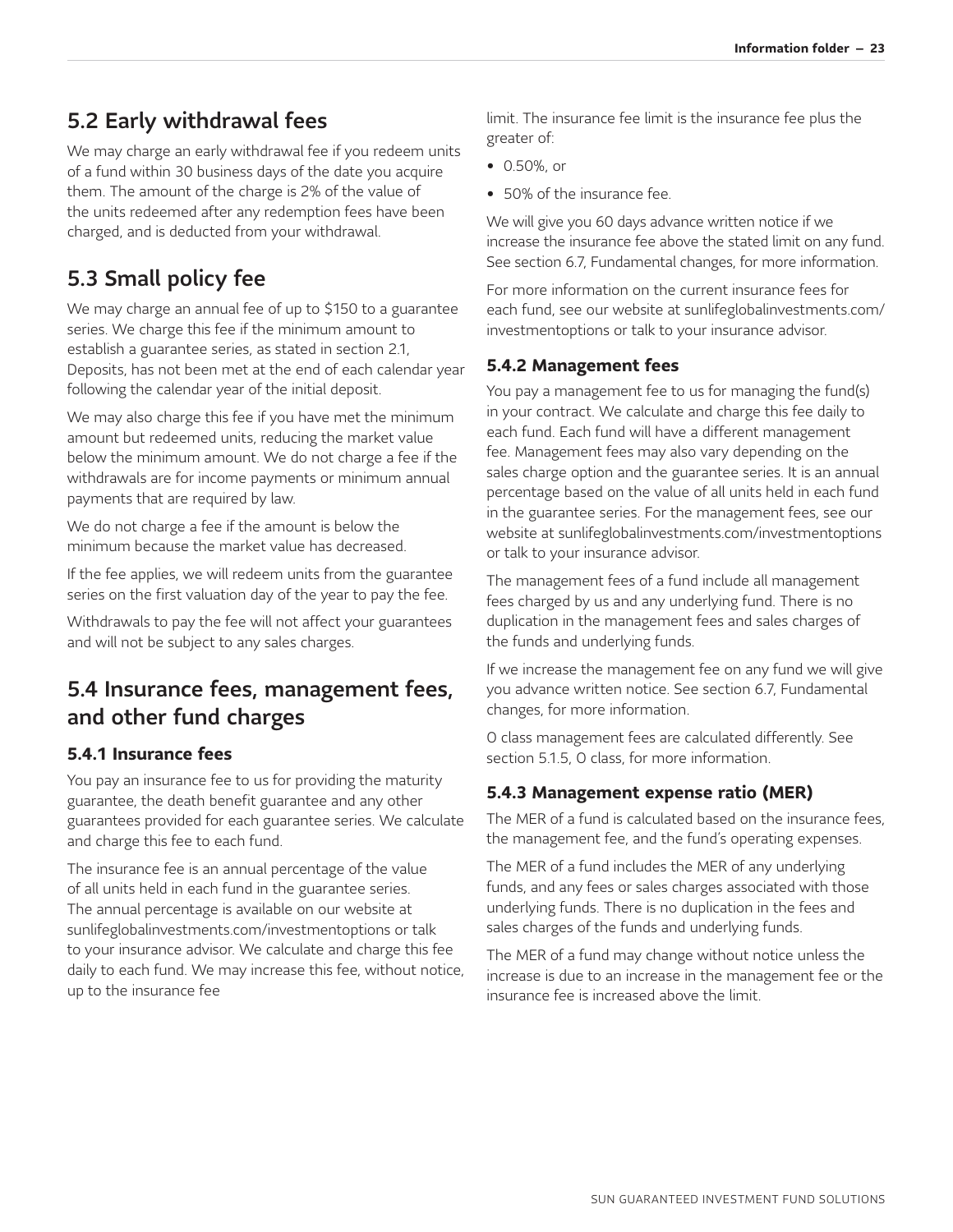# <span id="page-24-0"></span>Section 6 Investment options

[See our website at sunlifeglobalinvestments.com/](http://sunlifeglobalinvestments.com/investmentoptions) investmentoptions for the funds available or talk to your insurance advisor.

We may change the funds available for each guarantee series, including discontinuing funds, merging funds, adding new funds, and substituting funds with a substantially similar fund.

We may also add requirements to ensure that a minimum proportion of your holdings in a guarantee series is held in fixed income investments. We may:

- transition your units from one guarantee series to units of a different guarantee series of the same fund, or
- switch your units from one fund in your guarantee series to another fund in the same guarantee series.

We will give you 60 days advance written notice before we proceed.

Some changes to the funds may be considered a fundamental change. See section 6.7, Fundamental changes, for more information.

Sun Life establishes the segregated funds and may invest in underlying mutual funds, stocks, bonds, or other investments. You do not become an owner of the underlying funds or assets.

#### Guarantee series

We determine which guarantee series are available to you. At any time we may decide that any of our guarantee series will no longer be available for new deposits.

The guarantee series determines the benefits under your contract. Each guarantee series has one or more funds associated with it. For Investment Series the benefits are described in this information folder. For any other guarantee series the benefits are determined at the date of the initial deposit into that guarantee series and are set out in the supplement for that guarantee series. The benefits described in that supplement will apply to all subsequent deposits until the guarantee series is terminated.

### <span id="page-24-1"></span>6.1 Unit values

The unit value of a fund is the net asset value per unit of the fund. The net asset value of a fund is the total value of all assets in the fund minus all liabilities, fees, and charges divided by the total number of units outstanding.

Unit values are calculated on every valuation day. See section 4.2, Valuation day, for more information.

## <span id="page-24-2"></span>6.2 Investment policy

Each fund has a fundamental investment objective which determines the investment policies and restrictions for the fund. See the fund facts for details of each fund.

The investment policies may change from time to time. We will notify you of any material change.

A change to the fundamental investment objective will be considered a fundamental change. See section 6.7, Fundamental changes, for more information.

If you ask us, we will provide more detailed information about the fundamental investment objectives and investment policies of the funds and the underlying funds.

## <span id="page-24-3"></span>6.3 Potential risks of investing

There are a number of risks when you invest. The risk may be different depending on the fund you choose. For details of the risk on each fund please refer to the fund facts.

We describe the risks that may affect the funds below.

#### Asset-backed and mortgage-backed securities risk

Some funds may invest in mortgage-backed or assetbacked securities, including asset-backed commercial paper.

These types of debt obligations are issued by an entity that has been created for the specific purpose of holding a pool of assets and their associated cash flows and contractual rights. The entity is usually in the legal form of a trust, and the ability to make interest payments and repayment of principal at maturity depends on the quality and performance of the underlying loans and additional credit and liquidity support features.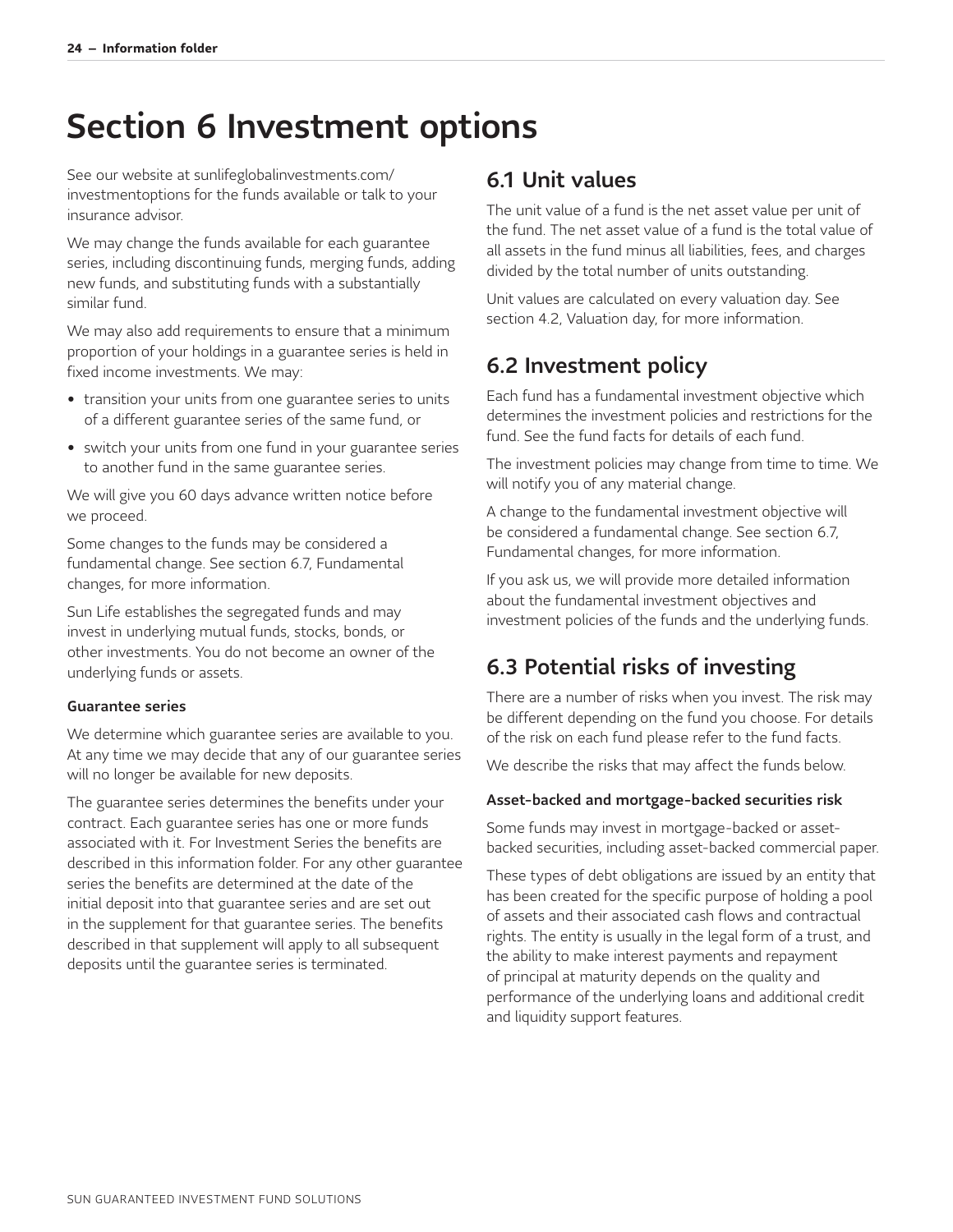If there is a sudden change in interest rates, the creditworthiness of the borrowers of the underlying loans may be affected, and the underlying loans could be subject to default or prepayment. In these circumstances, the value of the securities may be affected. In addition, there may be a mismatch in timing between the cash flow of the underlying loans and the payment schedule of the assetbacked or mortgage-backed security which may affect payments or liquidity.

#### Class risk

Mutual funds, including the underlying funds, sometimes issue different classes of units of the same fund. Each class has its own fees and expenses which each fund tracks separately. If one class is unable to meet its financial obligation the other classes must make up the difference.

#### Corporate class risk

- Share classes Certain underlying funds are structured as classes of shares of a single corporation which may contain multiple funds. Each underlying fund has its own assets and liabilities, which are used to calculate its value. The fund's assets are the property of the corporation. The fund's liabilities are the obligations of the corporation. That means if a fund cannot meet its obligations, the assets of the other funds may be used to pay those obligations.
- Capital gains distributions A corporate structure usually allows investors to defer paying tax on capital gains related to inter-class switches. However, in some circumstances, especially where there are a large number of switches out of a class, the corporation may be required to sell some of its investments attributable to that class to provide the cash required by it to fund the transfers to the other fund classes. This could cause a capital gain to be realized by the class, and the class could be required to distribute it amongst its shareholders, including a fund. As a result, you may receive an allocation of capital gains. If the amounts of capital gains realized are significant, the corporation may distribute these gains to the shareholders of the classes to which the switches were made.

#### Credit quality risk

When a company or government issues a fixed income security, it promises to pay interest and repay a specified amount on the maturity date. Credit risk is the risk that the company or government will not live up to that promise. Credit risk is lowest among issuers that have good credit ratings from recognized credit rating agencies. The riskiest fixed income securities are those issued by companies or governments with low or no credit ratings. These securities usually offer higher interest rates to compensate for the increased risk.

#### Currency risk

Currency risk exists when an investment is priced in a foreign currency. If the value of the foreign currency decreases compared to the value of the Canadian dollar, the value of that investment in Canadian dollars reduces. Changes in currency exchange rate can also impact the value of investments. To some extent, the effects of the change in a currency exchange rate can be offset by hedging foreign currency exposure. Exchange controls in some countries may also affect an investment's value if it is not possible to make currency transactions as needed.

#### Derivatives risk

A derivative is usually an agreement between two parties which effectively locks in the price of a stock, bond, currency or market index until a future date. The value of the agreement is derived from the value of the underlying security, currency or index.

Funds may only invest in derivatives if:

- it is consistent with the fund's investment objectives and policies, and
- it complies with the policies and rules of Canadian securities authorities, or in the case of an investment by a segregated fund, it complies with the individual variable insurance contract guidelines.

Derivatives are used by some of the funds primarily to reduce risk. They are useful fund management tools for:

• Hedging – helps protect against losses from changes in stock prices, exchange rates or market indices. Certain derivatives allow a portfolio manager to lock in an interest rate, currency exchange rate or stock price for a period of time when they expect upcoming volatility to negatively impact a particular investment.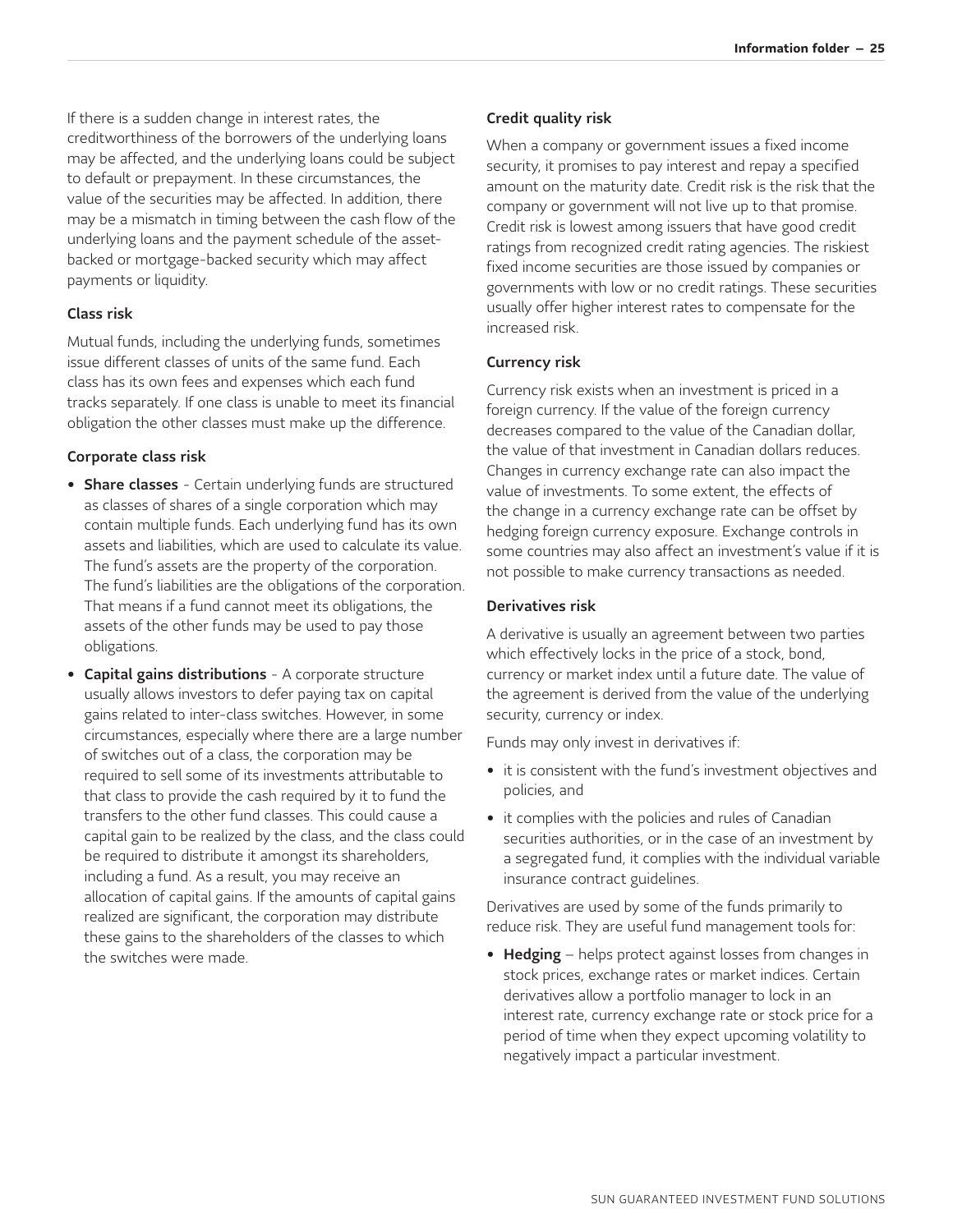• Market/currency exposure – if the price of a market index is locked in for a period by a derivative, a similar effect to owning the underlying securities is achieved but without actually trading in those securities. Derivatives are useful for gaining exposure to regional areas where direct investment has additional risk. This risk may be due to markets that are not liquid or which impose foreign withholding taxes when foreign securities are sold. They are useful for gaining immediate market exposure until cash can be efficiently invested in specific stocks, and can be used to quickly redirect currency exposure.

Using derivatives comes with a number of risks. These may include:

- hedging with derivatives may not always work and it could restrict a fund's ability to increase in value
- there is no guarantee that a fund will be able to obtain a derivative contract when it needs to, and this could prevent the fund from making a profit or limiting a loss
- a securities exchange could impose limits on trading of derivatives, making it difficult to complete a contract
- the other party in the derivative contract might not be able to honour the terms of the contract
- the price of a derivative might not reflect the true value of the underlying security or index
- the price of a derivative based on a stock index could be distorted if some or all of the stocks that make up the index temporarily stop trading
- derivatives traded on foreign markets may be harder to close than those traded in Canada
- in some circumstances, investment dealers and futures brokers may hold some of an underlying fund's assets on deposit as collateral in a derivative contract. This increases risk because another party is responsible for the safekeeping of the assets

The policies and rules of Canadian securities authorities prohibit using derivatives for leveraging which may expose a fund to market risks in excess of the fund's net assets.

All underlying funds investing in derivatives must maintain cash, high quality liquid instruments (such as treasury bills) or securities in amounts sufficient to settle obligations under the derivatives. Risks associated with using derivatives to obtain exposure to a security, market or currency will generally be the same as the risk of investing directly in the underlying security, market or currency.

#### Emerging markets risk

Less developed markets in regions like Eastern Europe, Asia, South America, Africa and the Middle East may experience greater price changes than developed markets.

#### Equity risk

Equity risk is the risk that the value of a company will decrease. Equities (such as common shares) represent part ownership in a company. The value of an equity changes with the fortunes of the company. General market conditions, economic conditions in the country in which it operates, the health of the economy as a whole, and investor perceptions of the company can also affect the equity value. Equity-related securities, which provide indirect exposure to the equities of a company, can also be affected by equity risk. Examples of equity-related securities are warrants and convertible securities.

#### Foreign securities risk

Investments in foreign companies are influenced by economic and market conditions in the countries where the companies operate. Equities and fixed income securities issued by foreign companies and governments are often considered riskier than Canadian investments. One reason for this is that many countries have lower standards for accounting, auditing and reporting. Some countries are less politically stable than Canada and there is often less available information about individual investments. In some countries, there is a risk of nationalization, expropriation or currency controls. Trading restrictions or other laws may impede the sale or reduce the gains on an investment. It can be difficult to trade investments on foreign markets and the laws of some countries do not fully protect investor rights. These risks and others can contribute to larger and more frequent price changes among foreign investments. U.S. investments are not considered to have foreign investment risk.

#### Interest rate risk

Interest rates change over time. Interest rate risk is the risk that interest rate changes will reduce the value of the income securities held within a fund. Income securities include treasury bills, bonds, debentures and other debt securities which usually represent loans to companies or governments. The market values of those securities are affected by interest rates. When interest rates decrease, income securities generally increase in value; when interest rates increase, income securities generally decrease in value. Fixed income securities with longer terms to maturity are usually more sensitive to changes in interest rates than securities with shorter terms to maturity.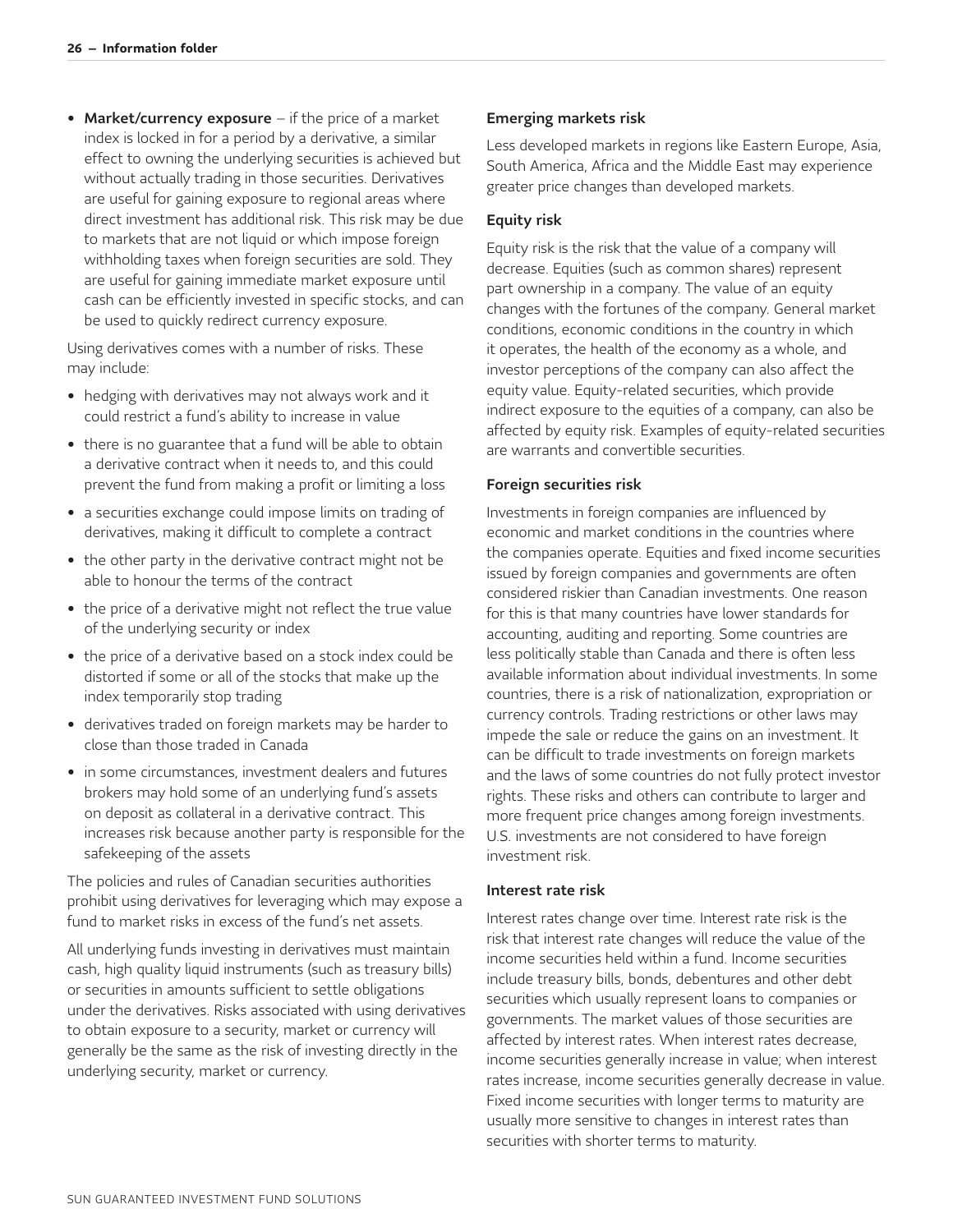#### Investment trust risk

Investment trusts provide for investments in real estate, royalties, income and other types of investments. They are in the form of a trust and not a corporation. If there is not enough in the investment trust to satisfy a claim against the trust, its investors, including the underlying fund, could be held liable.

Investment trusts try to protect their investors by including provisions in their agreements that the investment trust's obligations will not be binding on investors. Investors could still be exposed to damage claims against the trust such as personal injury and environmental claims. Some jurisdictions have legislation to protect investors from the possibility of this liability.

The Income Tax Act has rules that may apply to investment trusts. If an underlying fund invests in an investment trust or limited partnership these rules may apply and reduce after-tax returns.

#### Large redemption risk

Some underlying funds may have investors who own a large proportion of the outstanding units or shares of the underlying fund. For example, other institutions such as banks and insurance companies or other fund companies may purchase securities of the underlying funds for their own mutual funds, segregated funds, structured notes or discretionary managed accounts. Retail investors may also own a significant amount of an underlying fund.

If one of those investors redeems a large amount of their investment in the underlying fund, the underlying fund may have to sell its investments at unfavourable prices to meet the redemption request. This can result in significant price fluctuations to the net asset value of the underlying fund, and could reduce the returns of the underlying fund.

#### Liquidity risk

Liquidity risk is the risk that an investment cannot be easily converted into cash, which reduces its value. Liquidity is a measure of how easy it is to convert an investment into cash. An investment may be less liquid if it is not widely traded, if there are restrictions on the exchange where the trading takes place, or due to legal restrictions, the nature of the investment itself, settlement terms, or for other reasons such as a shortage of buyers interested in a particular investment, or an entire market. Investments with low liquidity can have dramatic changes in value and can result in a loss.

#### Real estate risk

Real estate by nature is not a liquid asset. There is no formal market for trading in real property and very few records are available to the public, which give terms and conditions of real property transactions. It may take time to sell real estate investments at a reasonable price. This could limit the fund's ability to respond quickly to changes in economic or investment conditions.

#### Securities lending risk

Securities lending, repurchase and reverse repurchase transactions may be used by an underlying fund to earn additional income. There are risks with these kinds of transactions.

The value of the securities loaned under a securities lending transaction or sold under a repurchase transaction might exceed the value of the cash or collateral held by the underlying fund. If the party to the transaction who is obliged to repay or resell the securities to the underlying fund defaults, the cash or collateral received as part of the transaction may be insufficient to enable the underlying fund to purchase replacement securities. The underlying fund may suffer a loss for the difference.

The value of the securities purchased under a reverse repurchase transaction may decline below the amount of cash paid by the underlying fund to the third party who sold the securities. If the third party defaults on its obligation to repurchase the securities they may need to be sold for a lower price and a loss will be suffered by the underlying fund for the difference.

#### Short selling risk

Certain underlying funds may engage in a disciplined amount of short selling. A short sale is where an underlying fund borrows securities from a lender and then sells the borrowed securities in the open market. At a later date, the same number of securities are repurchased by the underlying fund and returned to the lender. In the interim, the proceeds from the first sale are deposited with the lender and the underlying fund pays compensation to the lender. If the value of the securities declines between the time that the underlying fund borrows the securities and the time it repurchases and returns the securities, the underlying fund makes a profit for the difference, less any compensation the underlying fund pays to the lender.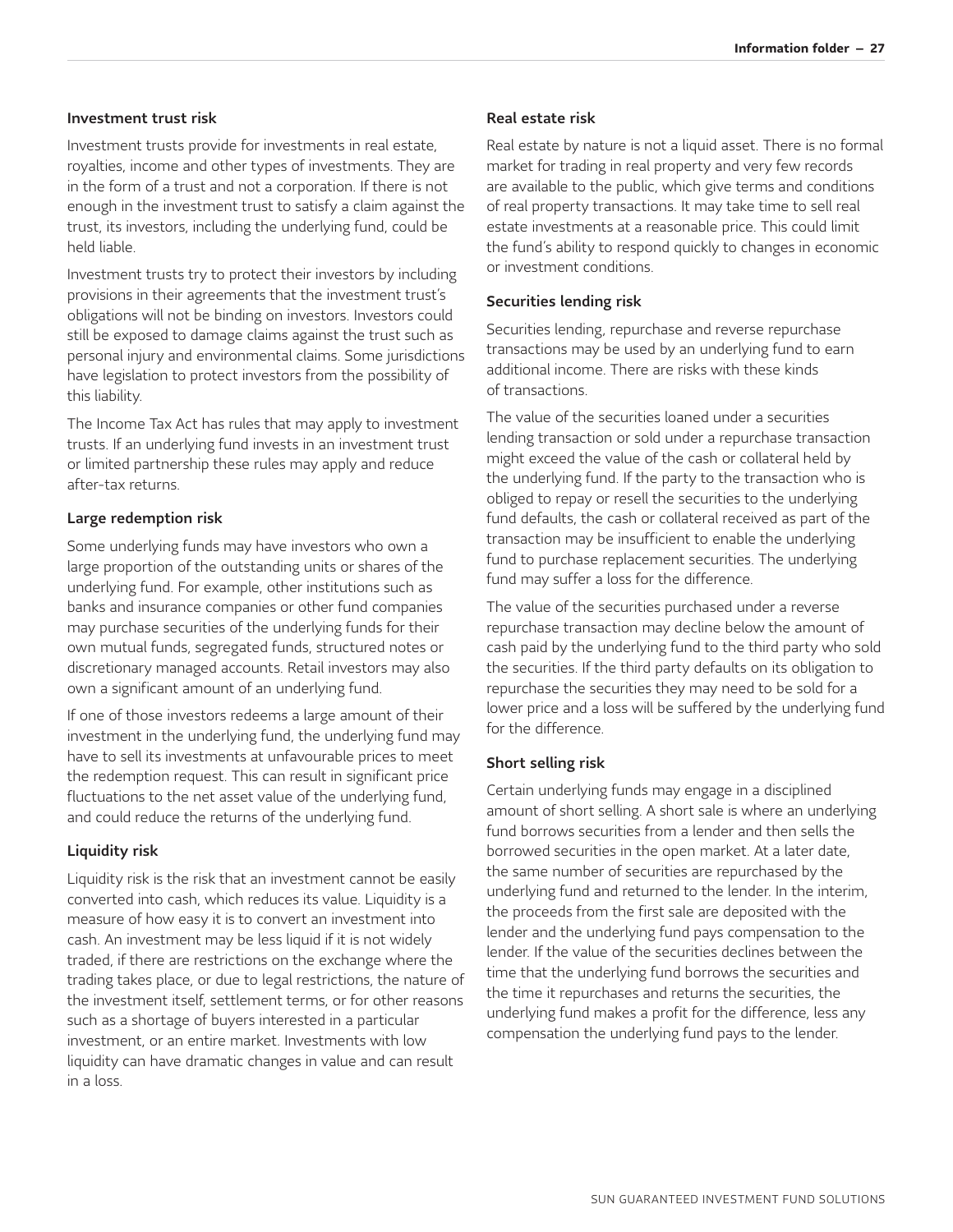Short selling involves certain risks. There is a risk that:

- the securities don't decline enough in value during the period of the short sale to offset the compensation paid by the underlying fund
- the securities sold short may increase in value
- the underlying fund may experience difficulties repurchasing and returning the borrowed securities if a liquid market for the securities does not exist
- the lender may go bankrupt and the underlying fund may lose the collateral it has deposited with the lender

To reduce these risks, the underlying fund adheres to controls and limits. They sell securities of larger issuers for which a liquid market is expected to be maintained. The underlying fund also deposits collateral with lenders that meet certain criteria for creditworthiness and only up to certain limits.

#### Small capitalization risk

Capitalization is a measure of a company's value. It is the current price of a company's stock, multiplied by the number of shares issued by the company. Companies with small capitalization may not have a well-developed market for their securities. As a result, these securities may be difficult to trade, making their prices more volatile than those of large companies.

#### Specialization risk

Some underlying funds specialize in investing in a particular kind of industry or in a particular part of the world. If the selected industry or geographic area has a decrease in value, the underlying fund may suffer because there may be fewer investments to offset the decrease.

### <span id="page-28-0"></span>6.4 Reinvesting earnings

Any earnings of a fund's assets remain in the fund and increase the value of the units.

### <span id="page-28-1"></span>6.5 Interest of management and others in material transactions

In the last two years, Sun Life and its affiliates have not entered into any contracts that reasonably could be considered material to present or future owners of segregated fund contracts. This does not include contracts entered into in the ordinary course of business.

In the last three years, the principal broker, any director, or any senior officer of Sun Life or any associate or affiliate of them has not had any material interest in any transactions or proposed transactions that would materially affect the funds.

### <span id="page-28-2"></span>6.6 Custodian of funds

Sun Life has appointed RBC Investor Services Trust as the custodian of the cash and securities that make up the investment portfolio of each fund. The custodian's principal place of business is:

RBC Investor Services Trust 155 Wellington Street West, 5th Floor Toronto, Ontario M5W 1P9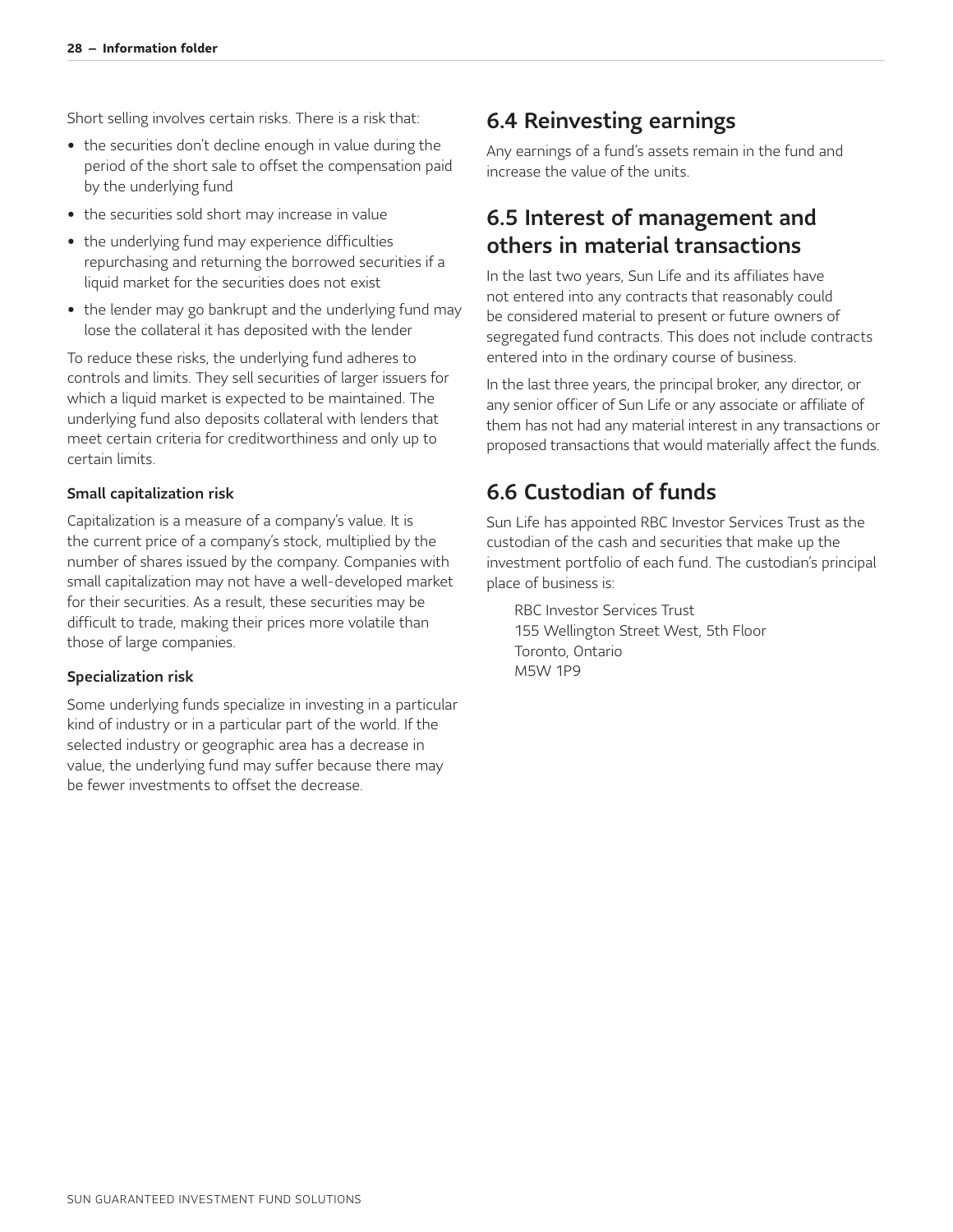## <span id="page-29-0"></span>6.7 Fundamental changes

We may make fundamental changes to your contract. To do this we must tell you in writing 60 days before the effective date of the change. The following are fundamental changes:

- a change to the fundamental investment objective of a fund,
- a decrease in the frequency that units of a fund are valued,
- an increase to the insurance fee of a fund above the insurance fee limit, or
- an increase to the management fee of a fund.

If we make a fundamental change you will have the following rights:

- transfer the value of the units of the fund affected by the fundamental change to a similar fund in the guarantee series without any redemption fees or similar charges, and
- if a similar fund is not available in the guarantee series, you may redeem the units of the fund affected by the fundamental change without any redemption fees or similar charges.
- A similar fund is another fund that:
- has a comparable fundamental investment objective,
- is in the same investment category, and
- has a management fee and insurance fee which are the same as or lower than the current fund.

## <span id="page-29-1"></span>6.8 Auditor

Ernst & Young LLP, Kitchener Ontario is the auditor of the funds.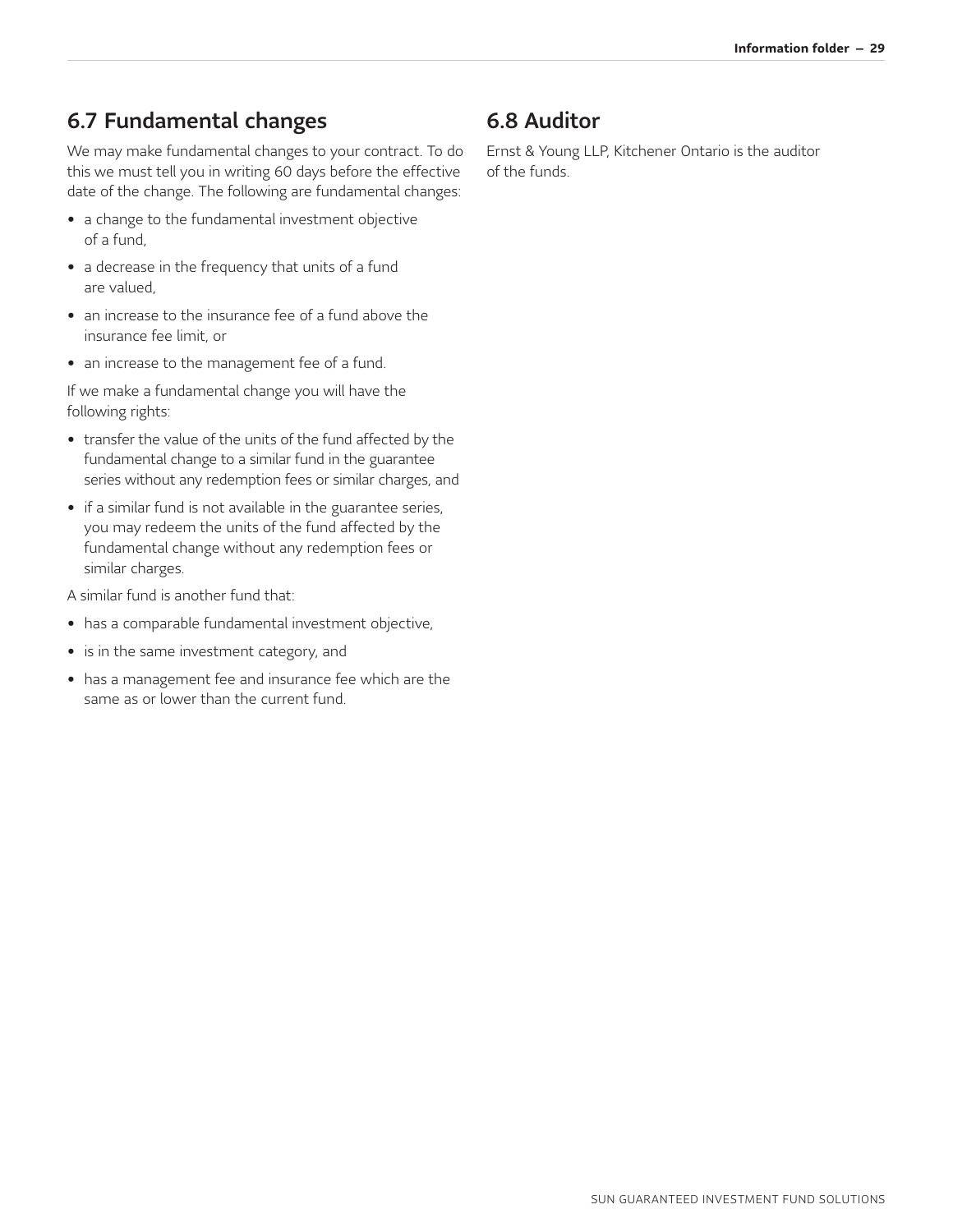# <span id="page-30-0"></span>Section 7 Compensation paid to your insurance advisor

Sun GIF Solutions contracts are sold through licensed insurance advisors. Your advisor will be compensated for the service and advice they provide to you. The compensation may vary depending on your agreement with your distributor.

### <span id="page-30-1"></span>7.1 Sales commission

The amount you pay will vary depending on the sales charge option you select.

We deduct FEL and O class sales charges from your premium and pay them to your distributor.

We do not deduct DSC and low-load sales charges from your premium. We pay sales commission to your distributor. If you make withdrawals we may deduct DSC or low-load sales charges.

We do not deduct sales charges from your premium if you choose the advisor chargeback option. We pay sales commission to your distributor who will pay your insurance advisor. If you make a withdrawal within two years from the purchase date, your distributor and insurance advisor may have to return all or part of their sales commission.

If you have purchased F class units we do not pay sales commission to your distributor.

### <span id="page-30-2"></span>7.2 Servicing commission

We pay a servicing commission to your distributor except if you have F class units. The servicing commission pays for the ongoing service and advice you are entitled to receive.

Except for O class units, we pay the commission from the management fee of the fund.

When you purchase O class units you agree to pay your distributor a service fee. We collect this fee, plus applicable taxes, on your distributor's behalf by redeeming O class units monthly from your contract proportionately from each fund. The redemption of units to pay the fee does not affect your guarantees. You may negotiate the service fee with your insurance advisor, subject to a maximum amount. For details on the maximum amount see our website at [sunlifeglobalinvestments.com/ff.](http://sunlifeglobalinvestments.com/ff) To change the service fee we must receive written instructions agreed to by you and your insurance advisor.

If you have Private Client eligible units see section 10, Private Client pricing, for more information.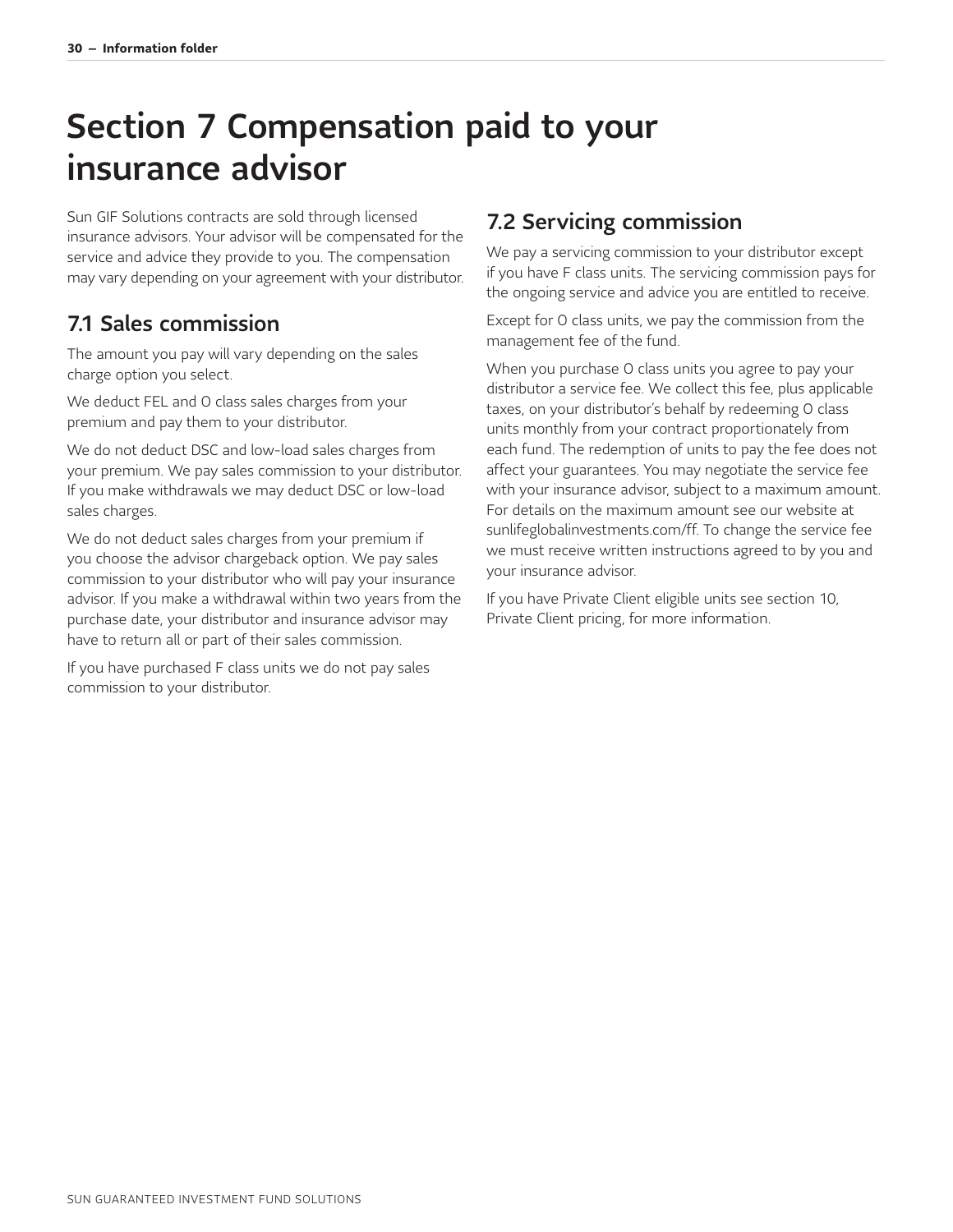# <span id="page-31-0"></span>Section 8 Tax information

## <span id="page-31-1"></span>8.1 General information

This is a summary of general tax information as it applies to this contract. It is for owners who are individuals (other than a trust) and are residents of Canada.

Any changes in the law or administrative practices of taxation authorities may result in a different tax treatment than is outlined in the tax summary. The information is not legal, tax, or estate planning advice.

This summary does not include all possible tax considerations. Consult your personal tax advisor about your individual circumstances.

## <span id="page-31-2"></span>8.2 The funds

Each fund is treated as a trust under the Income Tax Act.

Each fund must allocate all income and losses among contract owners who held units of the fund during the calendar year. The allocation may include Canadian dividends and interest, realized capital gains and losses and foreign source income. The fund does not pay tax on income.

If we change an underlying fund it may result in a capital gain or loss for the fund. Any gains or losses are allocated to contract owners.

## <span id="page-31-3"></span>8.3 Registered contracts

#### <span id="page-31-4"></span>**8.3.1 RRSPs, spousal RRSPs, LIRAs, LRSPs, RLSPs**

An RRSP is registered under the Income Tax Act. Premium payments made to your RRSP or spousal RRSP may be tax deductible up to the limits permitted under the Income Tax Act. LIRAs, LRSPs, or RLSPs can only be opened with a premium payment that has been transferred according to pension law.

Investment income allocated by the funds is not taxable and we won't issue you a tax slip.

Transferring money to another registered contract is not taxable and we won't issue you a tax slip.

Withdrawals you make from your RRSP are taxable and we are required to withhold tax. We will issue you a tax slip and you will need to report this on your income tax return.

If you withdraw money from a spousal RRSP, your spouse may have to pay tax on the amount withdrawn. This may happen if an amount was paid to any spousal RRSP in the calendar year of the withdrawal or either of the previous two calendar years.

You cannot make cash withdrawals from LIRAs, LRSPs, or RLSPs unless an exception is permitted by pension law.

#### <span id="page-31-5"></span>**8.3.2 RRIFs, spousal RRIFs, LIFs, LRIFs, RLIFs, PRIFs**

A RRIF is registered under the Income Tax Act. A RRIF can only be opened with money transferred from another registered contract. LIFs, LRIFs, RLIFs, and PRIFs can be opened with money transferred according to pension law. Transfers into these contracts are not taxable or tax deductible.

Investment income allocated by the funds is not taxable and we won't issue you a tax slip.

All amounts withdrawn from the contract are reported as income and are taxable. We will issue you a tax slip for these withdrawals. We will deduct withholding tax for any amount withdrawn that is more than the minimum annual payment.

### <span id="page-31-6"></span>**8.3.3 TFSAs**

A TFSA is registered under the Income Tax Act. Premium payments made to a TFSA are not tax deductible.

You do not have to report investment income allocated to you by the funds on your income tax return and we won't issue you a tax slip.

Withdrawals are not taxable and no withholding tax is deducted. Any amounts you withdraw in the current calendar year will be added to your TFSA contribution room at the beginning of the following calendar year.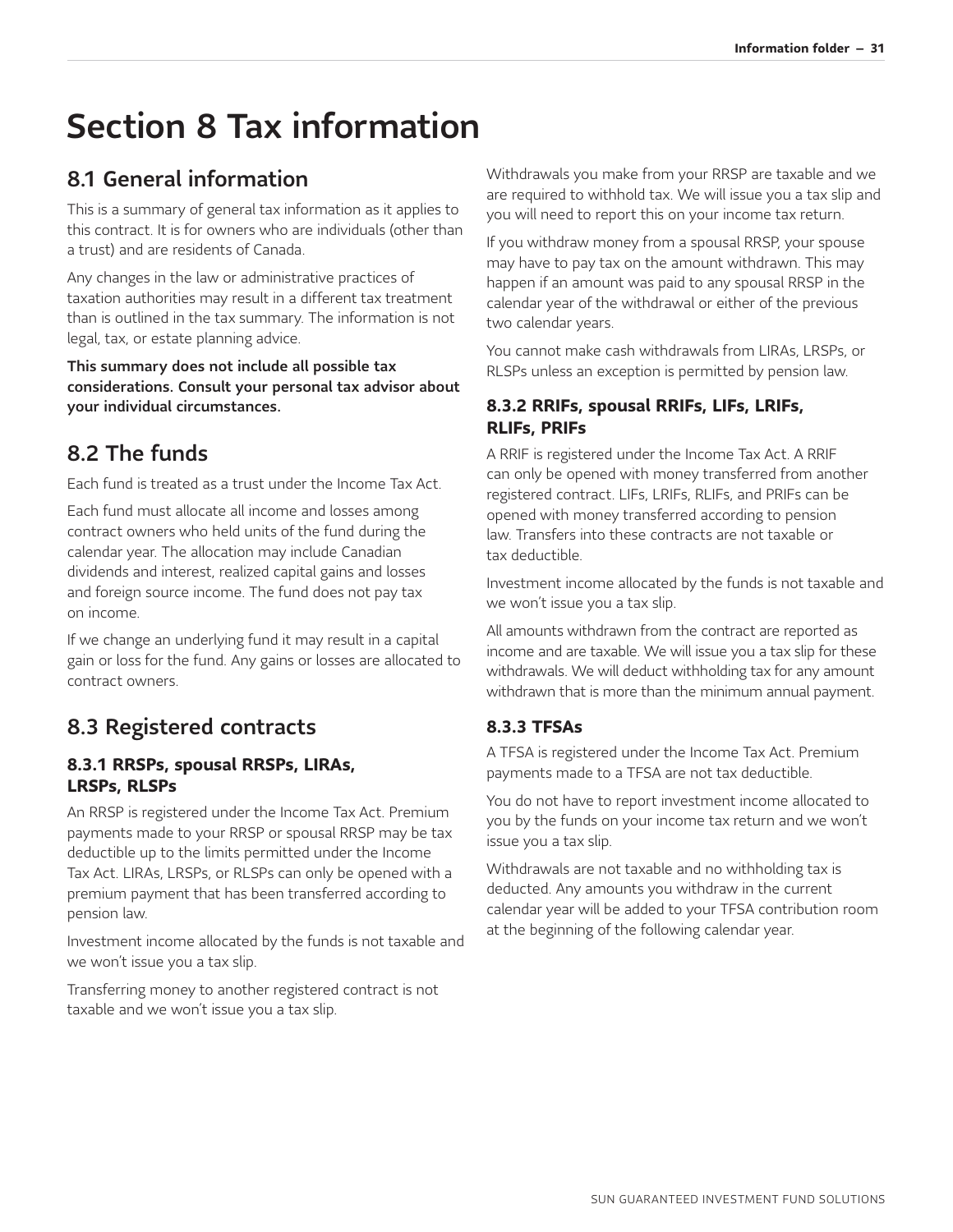### <span id="page-32-0"></span>8.4 Non-registered contracts

You may have to pay taxes when:

- income is allocated to you by a fund, and
- capital gains are realized when you redeem units.

We will send you tax slips for income and dividends allocated to you and capital gains and losses reported to you as a result of fund switches, withdrawals, trading activities of the funds, fund closures and underlying fund distributions and substitutions. You will need to report these on your income tax return.

### <span id="page-32-1"></span>8.5 Taxation on death

### <span id="page-32-2"></span>**8.5.1 Registered contracts**

We will pay the death benefit to your named beneficiary or, if none has been named, to your estate except as outlined below.

If your beneficiary is someone other than your spouse or financially dependent child or grandchild, the death benefit must be included as taxable income on your final income tax return.

If your beneficiary is your child or grandchild who is financially dependent on you (due to mental or physical disability), they or their legal representative may choose to transfer the death benefit to your beneficiary's own registered contract subject to applicable legislation.

If your beneficiary is a minor child or grandchild who is financially dependent on you, their legal representative may choose to transfer the death benefit to a term certain annuity for the child, payable until age 18. No tax is payable by your estate on the amount transferred to the annuity. The minor child or grandchild is taxed on the annuity income they receive each year.

For contracts that contain locked-in pension money we may be required to pay the death benefit to your surviving spouse, even if you have named a different beneficiary.

#### RRSP

If you have named your spouse as the beneficiary they can choose to transfer the death benefit into their own registered contract. If the death benefit is paid in cash it will be taxable to you on your final income tax return.

#### RRIF

If you have named your spouse as successor annuitant and if your spouse is alive and still your spouse when you die, they will automatically become the owner and annuitant. The contract will continue and no death benefit is payable. If they are not the successor annuitant but are named sole beneficiary they may choose to:

- transfer to their own registered contract, or
- take cash, which will be taxable to you on your final income tax return.

#### **TFSA**

If you have named your spouse as successor planholder and if your spouse is alive and still your spouse when you die, they will automatically become the planholder and annuitant. The contract will continue and no death benefit is payable. If they are the not the successor planholder but are named sole beneficiary they may choose to:

- transfer to their own TFSA contract, or
- take cash.

On the death of the last planholder the contract will no longer be a TFSA. There may be tax payable when the death benefit is paid to the beneficiary. Talk to your tax advisor for more information.

#### <span id="page-32-3"></span>**8.5.2 Non-registered contracts**

On the death of either the owner or annuitant, the tax implications will depend on a number of factors, including how the contract is owned, who the named beneficiary is, and whether there is a successor owner or successor annuitant. Talk to your insurance advisor or your tax advisor for more information.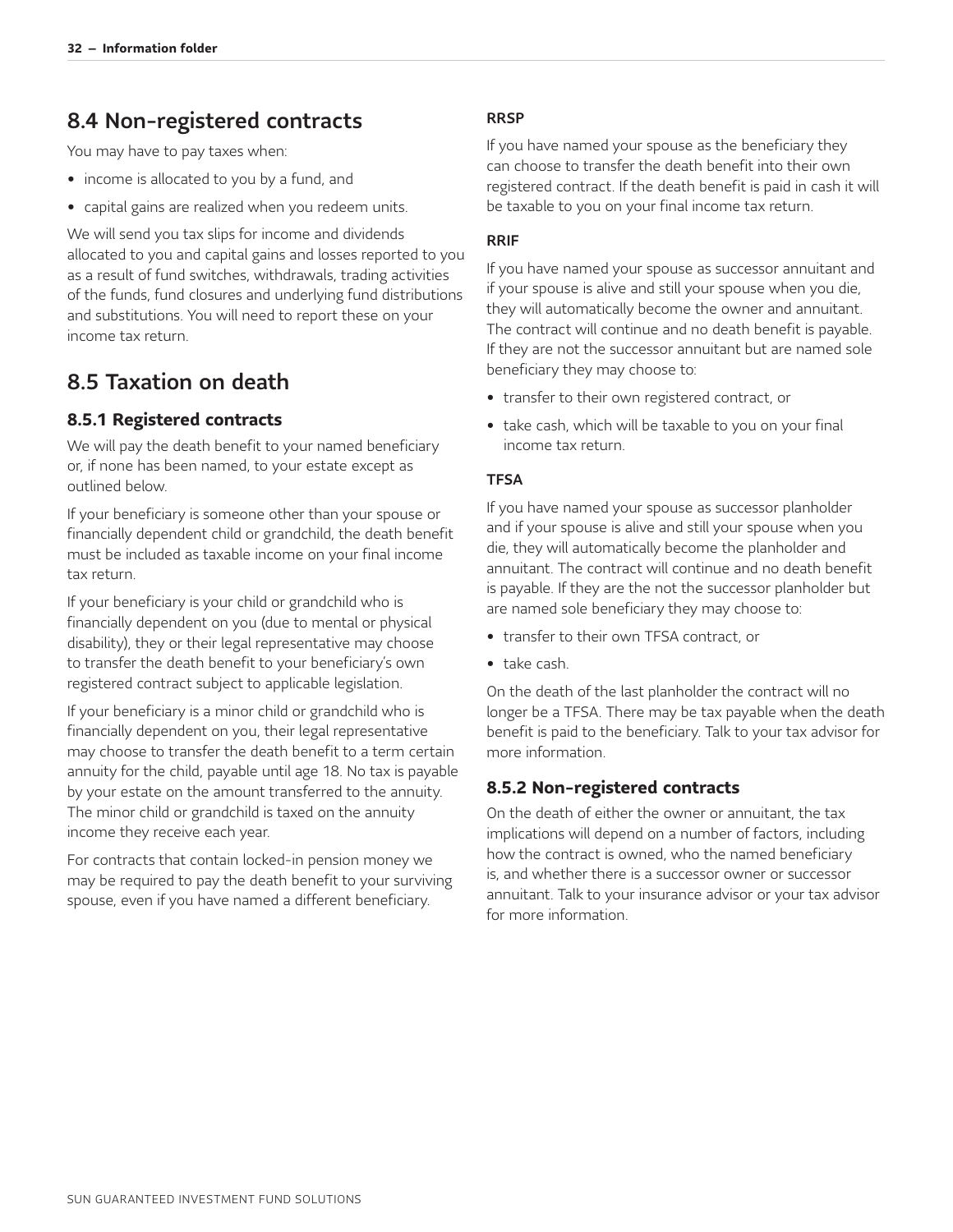# <span id="page-33-0"></span>Section 9 Estate planning

## <span id="page-33-1"></span>9.1 General information

This contract may provide you with estate planning advantages that vary depending on the guarantee series you purchase.

This summary provides general information. Consult your insurance advisor about your individual circumstances.

## <span id="page-33-2"></span>9.2 Beneficiaries

On the death of the last surviving annuitant, we pay the death benefit to the person or persons entitled to receive it.

If you have named more than one beneficiary, you may tell us in writing how the death benefit is to be divided. If you have not indicated how the death benefit, or a share of the death benefit, is to be divided, we will divide it according to applicable law.

We are not responsible for confirming the accuracy or validity of any beneficiary designation that you provide to us.

If you have used the contract as security for a loan (where allowed), the death benefit may be paid to the lender or, under the Quebec Civil Code, a hypothecary creditor.

If your contract was funded with locked-in pension money we may be required by pension law to pay the death benefit to your spouse instead of your named beneficiary.

### <span id="page-33-3"></span>**9.2.1 Irrevocable beneficiaries**

If you have designated the beneficiary as irrevocable, you cannot change the designation without the beneficiary's written consent, unless otherwise permitted by law.

You may need the irrevocable beneficiary's written consent for certain transactions such as withdrawals, assignments (including hypothecs in Quebec), or transfer of ownership.

An irrevocable beneficiary who is a minor cannot provide consent. A parent, guardian or tutor cannot provide consent on behalf of a minor who has been named as irrevocable beneficiary.

You may be able to apply to the court for an order permitting you to deal with the contract without the consent of the irrevocable beneficiary.

## <span id="page-33-4"></span>9.3 Non-registered contracts

You can name a successor annuitant on non-registered contracts. When the annuitant dies the successor annuitant will automatically become the annuitant.

On your death if there is a surviving annuitant, your nonregistered contract continues. If the contract continues, no death benefit is payable.

#### <span id="page-33-5"></span>**9.3.1 Successor owner**

You may appoint a successor owner or owners for nonregistered contracts only. In Quebec, a successor owner is called subrogated policyholder(s). If you die and the contract continues, ownership of the contract passes to your successor owner. This change in ownership occurs without the contract passing through your estate.

If the successor owner is someone other than your spouse, the transfer of ownership is a taxable disposition and all realized and unrealized gains must be reported on your final income tax return.

If you are the last surviving annuitant, the contract will end and the death benefit will be paid to the person entitled to receive it.

## <span id="page-33-6"></span>9.4 Registered contracts

You cannot appoint a successor owner or successor annuitant for an RRSP, LIRA, LRSP, RLSP, LIF, LRIF, RLIF or PRIF contract.

You can name your spouse as successor annuitant for a RRIF contract. When you die, if your spouse is alive and still your spouse, they will automatically become the owner and annuitant. The contract will continue and no death benefit is payable.

You can name your spouse as successor planholder for a TFSA contract. When you die, if your spouse is alive and still your spouse they will automatically become the planholder and annuitant. The contract will continue and no death benefit is payable.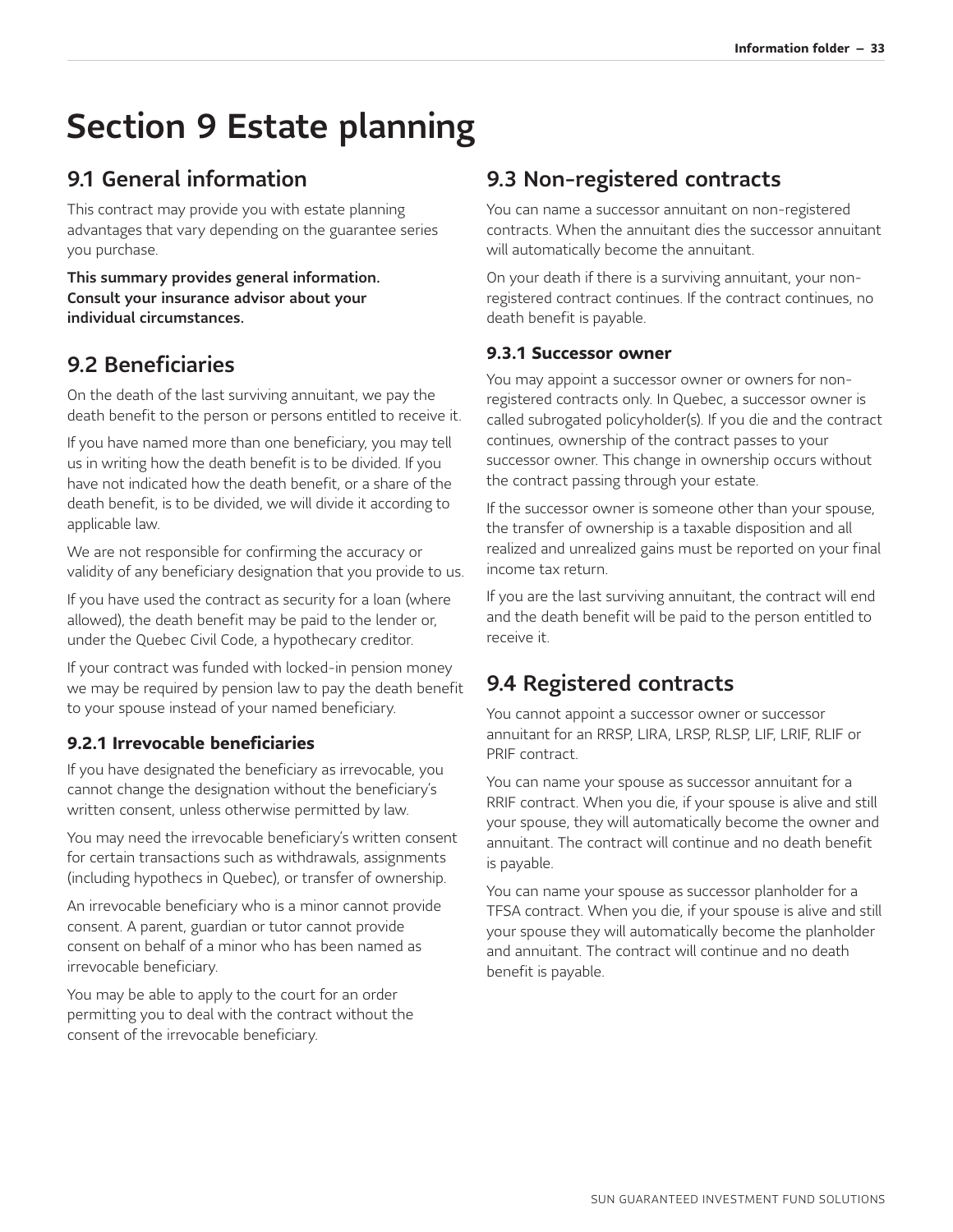# <span id="page-34-0"></span>Section 10 Private Client pricing

We may offer Private Client pricing. If available, this will provide you with a cost effective investment solution.

Private Client pricing is subject to our administrative rules. We may discontinue or change all or part of the pricing, including any class of units offered.

Contact your insurance advisor for more information. For information on which segregated funds are available in Private Client pricing, see our website at [sunlifeglobalinvestments.com/investmentoptions](http://sunlifeglobalinvestments.com/investmentoptions) or talk to your insurance advisor.

## <span id="page-34-1"></span>10.1 Private Client pricing eligibility

To receive Private Client pricing your contract must meet a minimum market value in Private Client eligible units.

Minimum amounts, segregated funds, sales charge options and fund classes that are eligible are subject to our administrative rules and can change. For a current list of [what is eligible, see our website at sunlifeglobalinvestments.](http://sunlifeglobalinvestments.com/investmentoptions) com/investmentoptions or talk to your insurance advisor.

We may change the minimum market value for Private Client pricing at any time. We may make an exception to this minimum based on the holdings in one or more eligible products according to our administrative rules.

If at any time the market value of your Private Client eligible units falls below the minimum, we may terminate your participation without notice.

### <span id="page-34-2"></span>10.2 Private Client management fees

When the market value of units in eligible segregated funds is equal to or more than the minimum for Private Client pricing, you will receive a reduced management fee for those units. We calculate management fee reductions daily and apply them to the contract at the end of the month. For information on the management fee reductions see our website at [sunlifeglobalinvestments.com/privateclientpricing.](http://sunlifeglobalinvestments.com/privateclientpricing)

Private Client units will automatically receive the management fee reduction as long as the market value of all eligible units remains at or above the minimum required. These units will not receive the management fee reduction while the market value is below the minimum.

For all eligible units, except O class units, we apply the management fee reduction monthly by allocating additional units to your contract. The additional units do not affect your guarantees.

For O class units we collect the management fee, net of the management fee reduction, plus applicable taxes, monthly directly from your O class units in each guarantee series proportionately from each fund. The redemption of units to pay the management fee does not affect your guarantees. For the management fees, see our website at [sunlifeglobalinvestments.com/investmentoptions](http://sunlifeglobalinvestments.com/investmentoptions) or talk to your insurance advisor.

If we terminate your participation in Private Client pricing, we may switch your O class units to the equivalent value of FEL units of the same fund within the same guarantee series without any sales charges.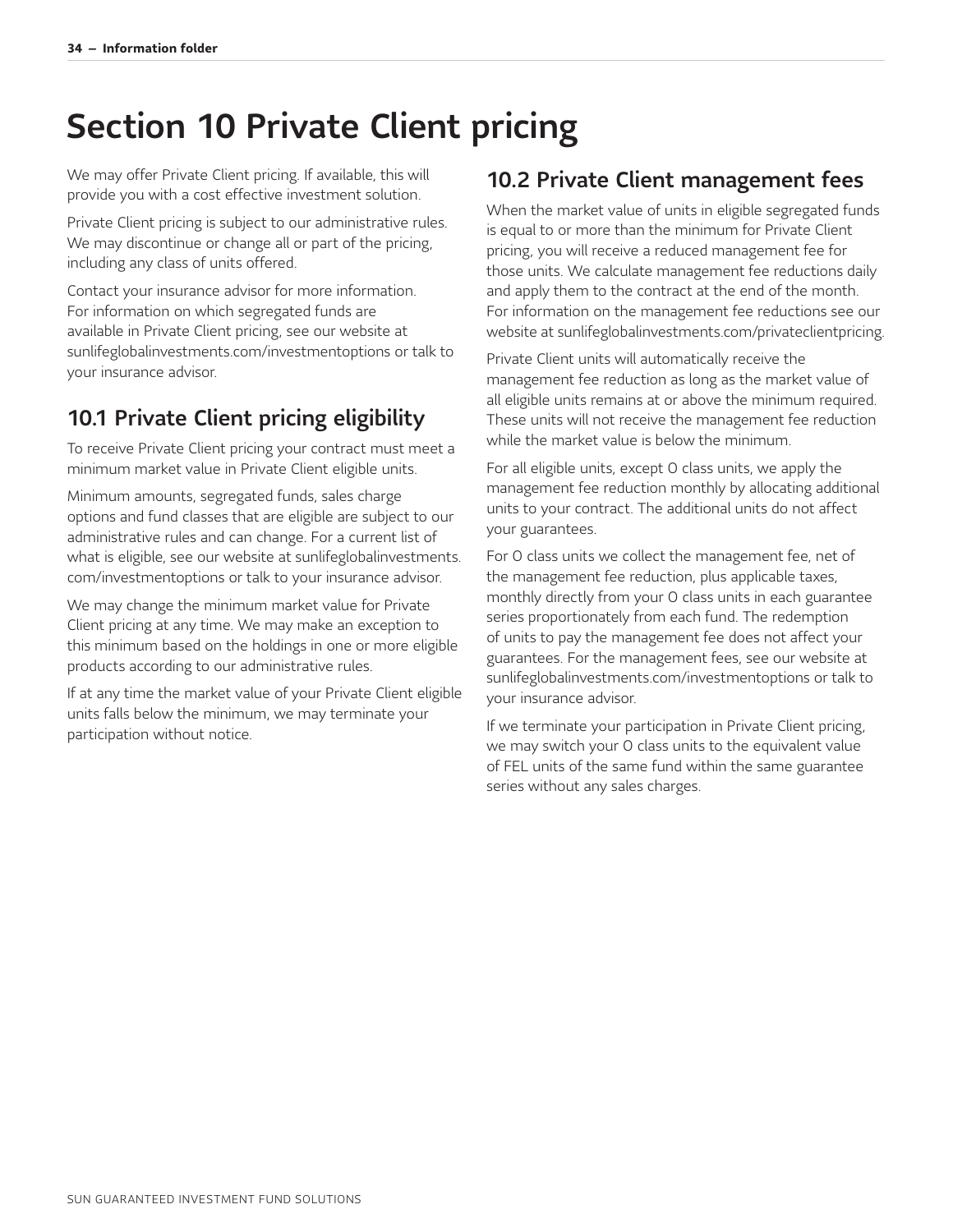# <span id="page-35-0"></span>Sun Guaranteed Investment Fund Solutions contract

# <span id="page-35-1"></span>Important information

These provisions apply to your Sun GIF Solutions contract which includes the provisions for the Investment Series. Additional provisions apply if you choose to allocate money to a guarantee series other than Investment Series and you will receive a supplement with these provisions. The supplement does not create a new contract. It amends your existing contract to include the additional guarantee series provisions.

If any addendum or amendment is required, we provide it to you and it will form part of your contract.

The contract takes effect on the valuation day of the first premium payment and when Sun Life receives and accepts the initial contract opening requirements. Your receipt of this document does not constitute our acceptance. We will send you confirmation of your purchase.

Any amount that is allocated to a segregated fund is invested at the risk of the contract owner and may increase or decrease in value.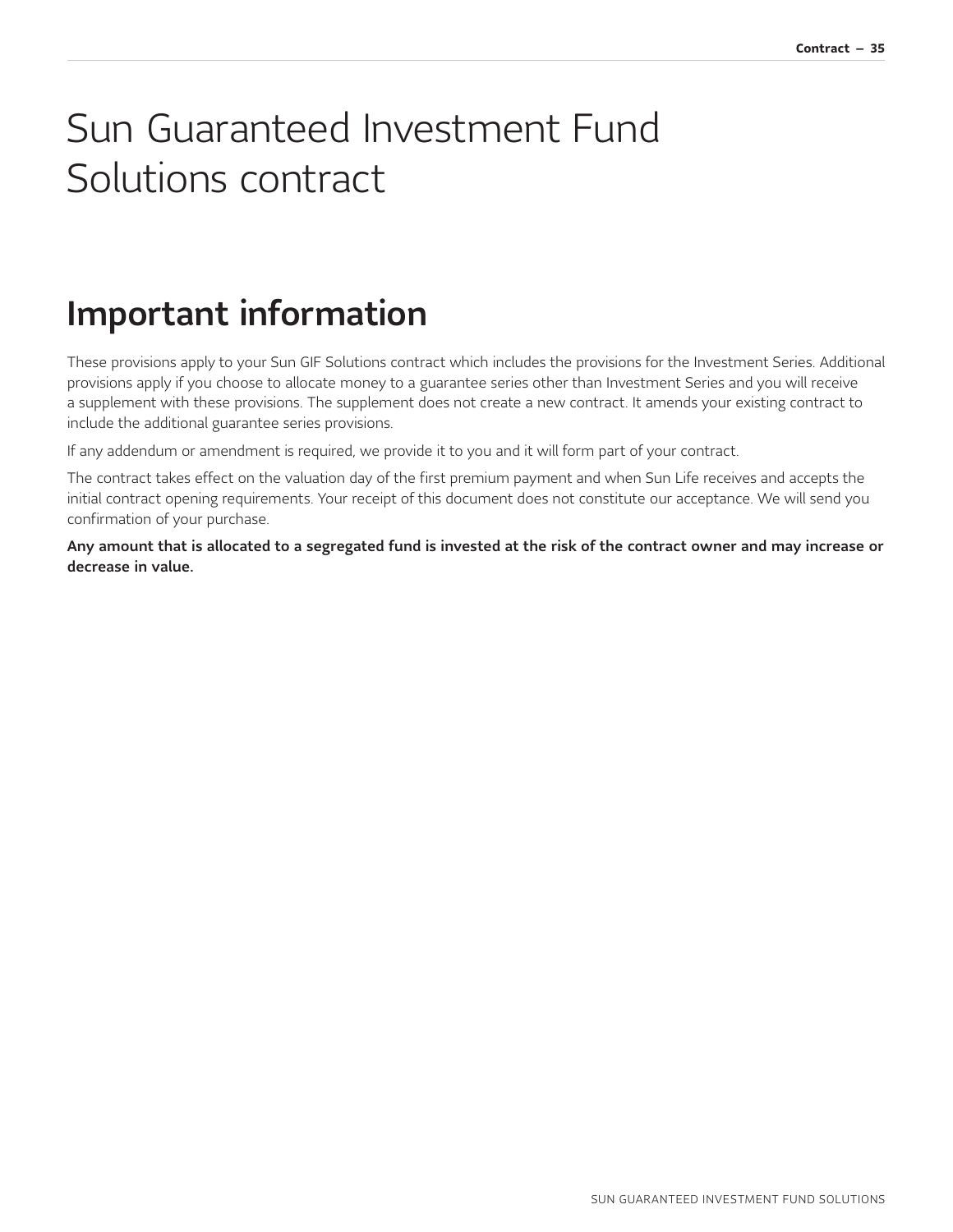# <span id="page-36-0"></span>**Certificate**

In this contract "you", "your" and "owner" mean the owner of the contract. "Sun Life", "we", "us", and "our" mean Sun Life Assurance Company of Canada. Sun Life's head office is located at 227 King Street South, Waterloo, Ontario N2J 4C5.

This contract is available as a non-registered contract. If you are applying for a registered contract, you request that we apply for registration of the contract under the Income Tax Act and any applicable pension law if the contract is funded by locked-in money.

Sun Life is the issuer of this individual variable annuity contract and the guarantor of any guarantee provisions in this contract.

**Oricia Smith**

President, SLGI Asset Management Inc. & Senior Vice President, Investment Solutions Sun Life Assurance Company of Canada

 $\sim$ 

**Jason Agaby** Vice President, Product Management Sun Life Assurance Company of Canada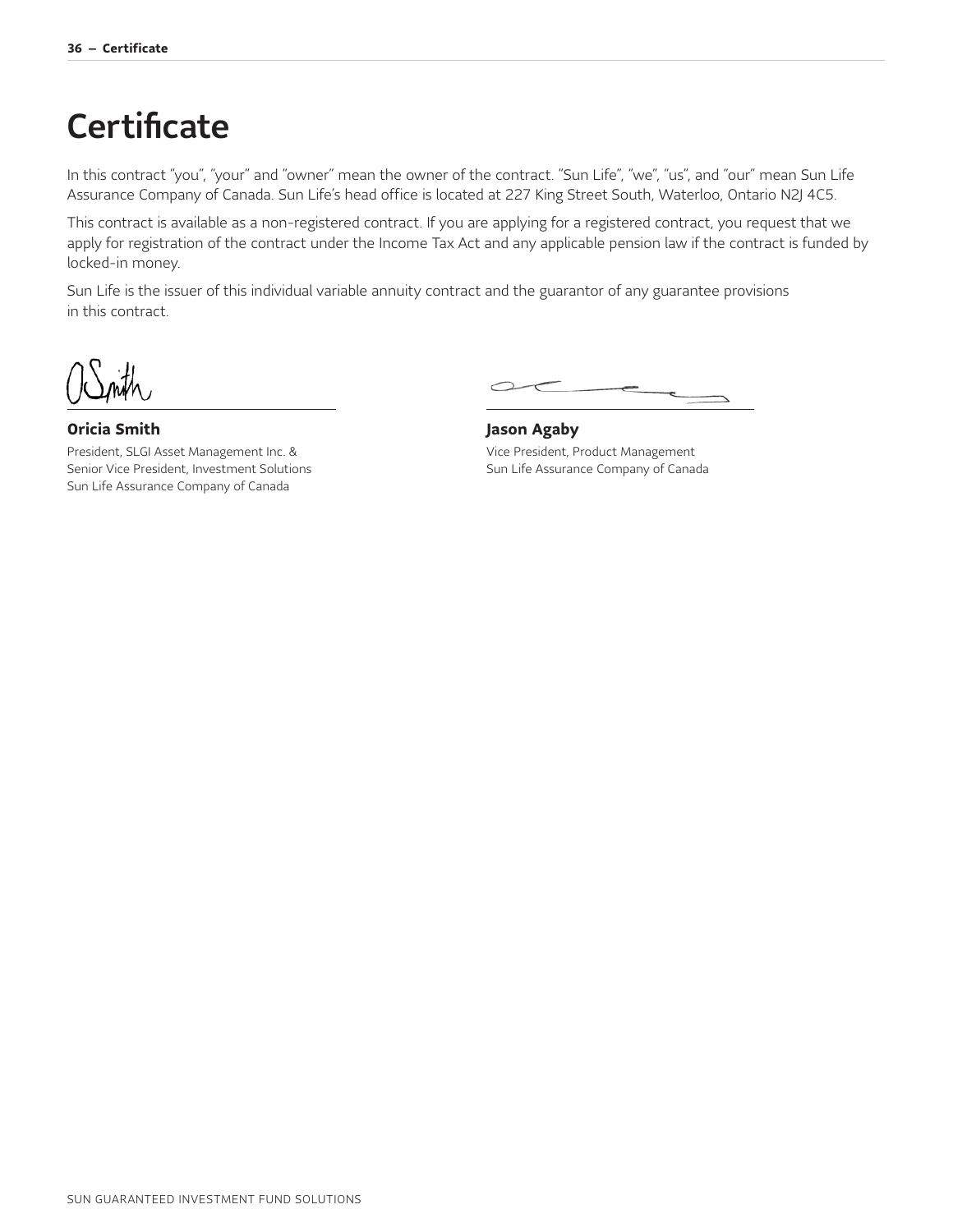# <span id="page-37-0"></span>Section 1 The contract

The contract includes the application, these contract provisions, the contract provisions of the supplements, and pension addendum if applicable. It also includes any subsequent amendments we have agreed to in writing.

If you ask us to register your contract, the applicable RRSP, RRIF or TFSA endorsement, and any pension addendum form part of your contract. If you choose to add other guarantee series, the contract provisions of the supplements for the guarantee series form part of your contract. The contract provisions of the supplements will override any conflicting provisions in this document. The Sun GIF Solutions contract includes the Investment Series.

The information in the fund facts is accurate and complies with the Individual Variable Insurance Contract Guidelines Relating to Segregated Funds of the Canadian Life and Health Insurance Association (CLHIA) and the Autorité des marchés financiers (AMF) as of the date prepared. The following information contained in the fund facts forms part of the contract:

- name of the contract and fund name,
- management expense ratios (MER),
- risk disclosure,
- fees and expenses, and
- right of rescission.

If there is an error in the fund facts information, we will use reasonable measures to correct the error. You will not be entitled to specific performance under the contract.

We may limit the number of Sun GIF Solutions contracts you own and can refuse to accept subsequent applications for the same registration type.

Every action or proceeding against us for the recovery of insurance money payable under the contract is absolutely barred unless commenced within the time set out in the Insurance Act or other applicable legislation.

Our rights under this contract will not be affected by our having waived them previously.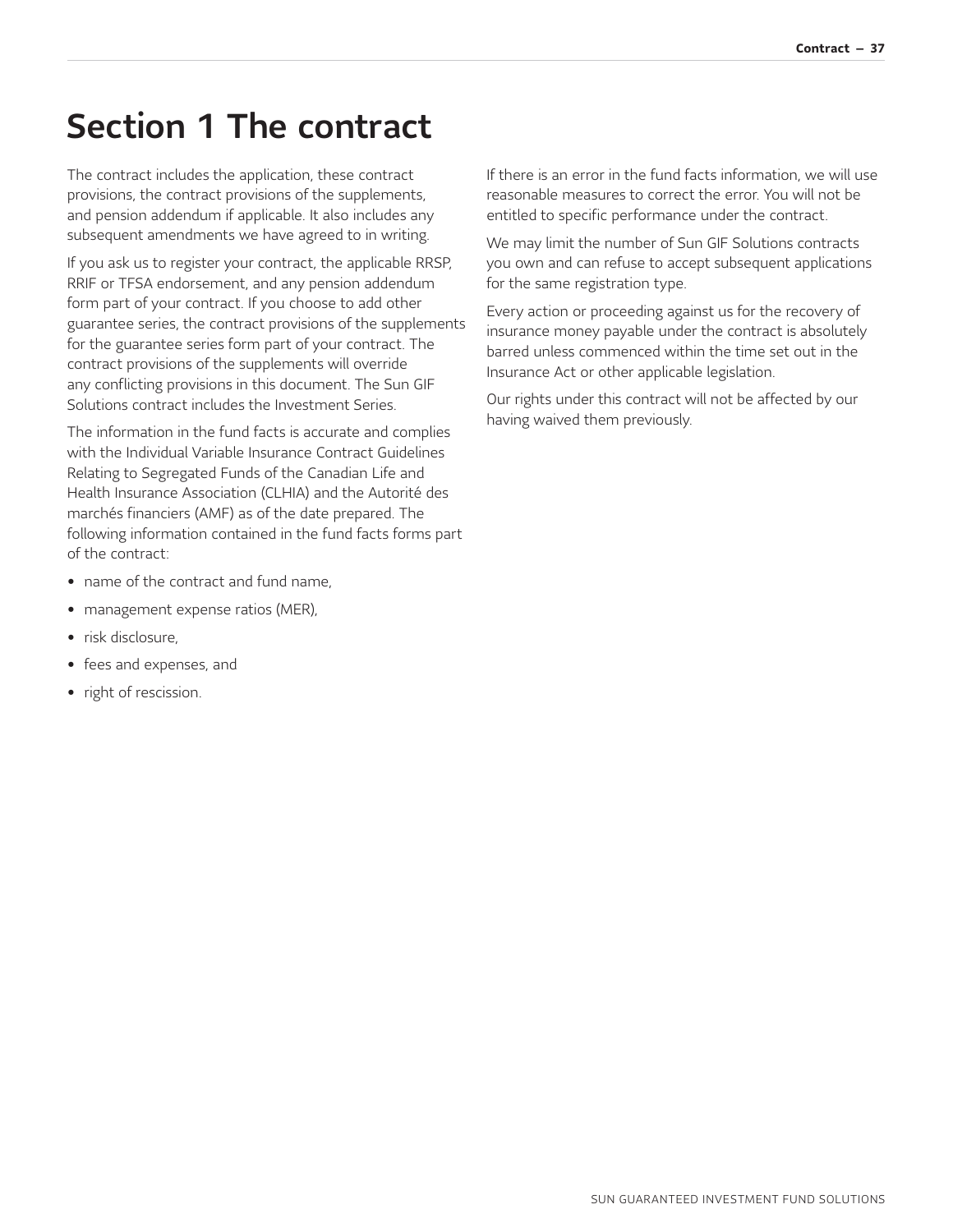# <span id="page-38-0"></span>Section 2 General overview

## <span id="page-38-1"></span>2.1 Currency

Any payments by you or by us will be made in Canadian dollars.

### <span id="page-38-2"></span>2.2 Ownership

You may exercise rights as the owner of this contract, subject to any legal limitations. Your rights may be restricted if a beneficiary has been appointed irrevocably, or if this contract has been assigned as collateral security or hypothecated.

## <span id="page-38-3"></span>2.3 Annuitant

The annuitant is the person on whose life the contract and guarantees are based. The annuitant can be you or an individual you designate subject to the Income Tax Act and our administrative requirements.

### <span id="page-38-4"></span>2.4 Beneficiary

You may designate a beneficiary or beneficiaries to receive the death benefit when the last surviving annuitant dies. You may change the beneficiary designation unless the beneficiary has been named irrevocably.

If the beneficiary is irrevocable, you cannot change or remove the designation without the irrevocable beneficiary's written consent. Certain transactions such as withdrawals, assignments (including hypothecs in Quebec), or transfer of ownership may require the irrevocable beneficiary's written consent. An irrevocable beneficiary who is a minor cannot provide consent.

Any beneficiary change must be in writing and takes effect on the date you sign the change. We will not be bound by any designation or change in designation which we have not received at our head office by the date we make payment or take any action.

We are not responsible for the validity or effect of any designation or change in designation. If there is no surviving beneficiary for all or part of the death benefit at the time of the last surviving annuitant's death which results in a death benefit being payable, that amount will be paid to the owner or if the owner was the annuitant, to the owner's estate.

If your contract was funded with locked-in pension money we may be required by pension law to pay the death benefit to your spouse instead of your named beneficiary.

If you have used the contract as security for a loan (where allowed), the death benefit may be paid to the lender or, under the Quebec Civil Code, a hypothecary creditor.

### <span id="page-38-5"></span>2.5 Successor owner

If you are not the annuitant, or if you are the annuitant and a successor annuitant has been named, you may appoint one or more successor owners for non-registered contracts. The successor owner may exercise rights as the owner of this contract after your death. Their rights may be restricted if an irrevocable beneficiary has been named or if the contract has been assigned as collateral security or hypothecated. In Quebec, successor owner means subrogated policyholder. The owner can remove a successor owner at any time before the owner dies.

### <span id="page-38-6"></span>2.6 Successor annuitant

You must appoint the successor annuitant before the death of the annuitant. You can remove a successor annuitant at any time before the annuitant dies, subject to legal restrictions.

#### Non-registered contracts

You may appoint a successor annuitant for non-registered contracts. When the annuitant dies, the successor annuitant, if alive, automatically becomes the annuitant. The contract will continue and no death benefit is payable.

#### RRIF

You can name your spouse as successor annuitant on a RRIF contract. When you die, if your spouse is alive and still your spouse they automatically become the owner and annuitant. The contract will continue and no death benefit is payable.

#### **TFSA**

You can name your spouse as successor planholder on a TFSA contract. When you die, if your spouse is alive and still your spouse they automatically become the planholder and annuitant. The contract will continue and no death benefit is payable.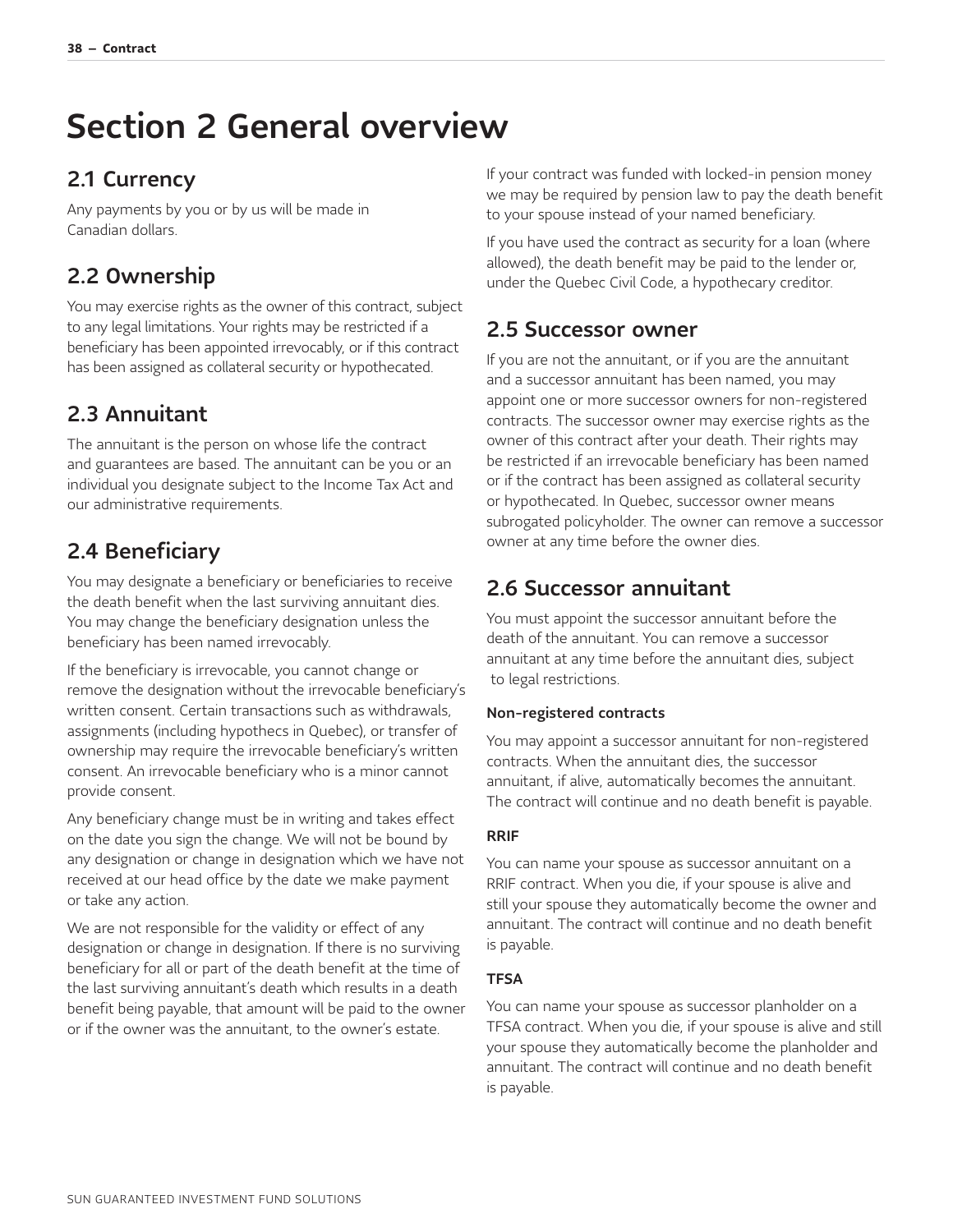### <span id="page-39-0"></span>2.7 Protection against creditors

This contract may be exempt from seizure by your creditors. Consult with your legal advisor for more information.

### <span id="page-39-1"></span>2.8 Transaction instructions

Throughout the contract, we ask you to send us instructions in writing for certain transactions. We may allow you to provide non-written instructions according to our administrative rules.

You will be bound by any instructions you give us.

### <span id="page-39-2"></span>2.9 Administrative rules

When we say "administrative rules" we mean the administrative rules in place at the time of a transaction. We may change our administrative rules, without notice to you, for various reasons including:

- to improve service,
- to reflect corporate policy, or
- for economic or legislative changes including revisions to the Income Tax Act.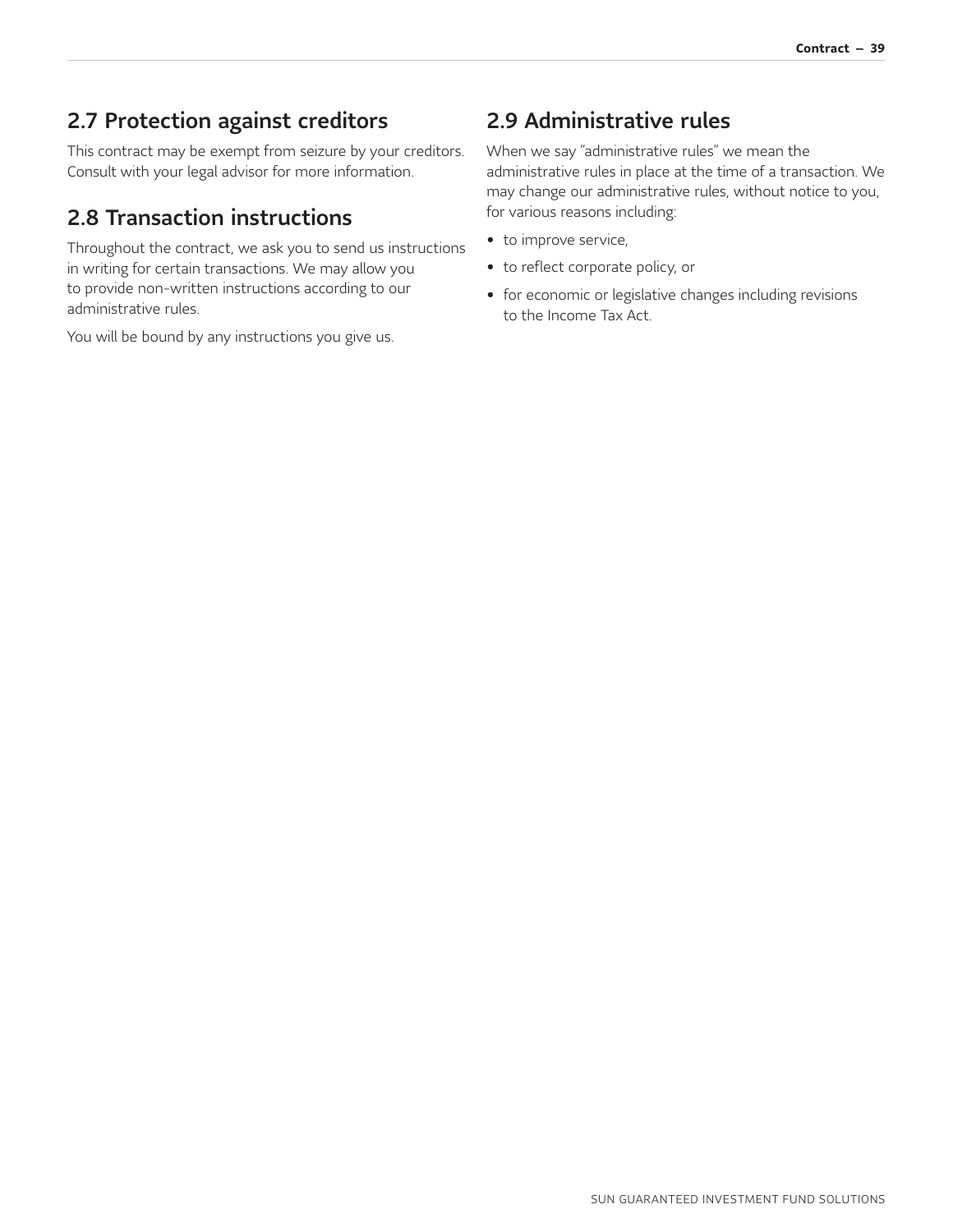# <span id="page-40-0"></span>Section 3 Deposits

### <span id="page-40-1"></span>3.1 Deposits

A deposit is the premium amount you pay or the amount you transition from another guarantee series minus any sales charges or other government taxes.

Deposits are subject to the terms of the contract, other guarantee series supplements, and our administrative rules. The maximum age restrictions for deposits are described in section 2.1, Deposits, in the information folder. The valuation day for the deposit is the day we receive your instructions. See section 9, Values, for more information.

You may allocate your deposit to purchase units of one or more of the funds we have available for each guarantee series. You must tell us in writing the guarantee series, fund(s), and the sales charge option you select. If you select more than one fund, you must also tell us in writing the amount that is to be allocated to each fund.

The number of units purchased in any fund is equal to your premium, less any sales charges or fees, allocated to that fund divided by the value of a unit in that fund on the valuation day.

The value of a segregated fund unit is not guaranteed, but fluctuates with the investment performance of the assets of the segregated fund. See section 9, Values, for more information.

We may refuse or refund any deposit. We establish maximum and minimum premium and deposit amounts. We have the right to refund any deposit. If the total of all of your premiums are more than \$1 million you must first get our written consent before we will accept it.

We may request medical evidence about the annuitant and may refuse to accept deposits based on incomplete or unsatisfactory medical evidence.

We may request proof of age, sex, survival or marital status of any person whose information is used to determine benefits. If this information has been misstated, we may recalculate the benefits to equal those that would have been provided for the person's correct age, sex, survival or marital status. We may recover any payments made based on incorrect information.

You may have rescission rights under this contract. See section 11, Rescission, for more information.

### <span id="page-40-2"></span>3.2 Fund availability

At any time we may decide that any of our funds will no longer be available for new deposits, or we may close a fund.

If we close a fund we will give you advance written notice of our intent. Our written notice will tell you the fund(s) that is no longer available, the fund in which we propose to purchase units, and the date an automatic fund switch will occur. We will send notice to the last address you provided to us. You have the option to select an alternative fund before the date of the automatic switch.

If we close a fund and a similar fund is not available, you may request in writing to withdraw units of the fund without incurring charges, or make a fund switch to a different fund. If we do not receive your request before the date of the automatic fund switch, we will redeem the units in the fund that will no longer be available and use the value of these units to purchase units in the proposed fund.

We may add, close, or split funds, and change a fund manager of any of the funds, subject to notification requirements. We may also merge funds.

We may also add requirements to ensure that a minimum proportion of your holdings in a guarantee series is held in fixed income investments. We may:

- transition your units from one guarantee series to units of a different guarantee series of the same fund, or
- switch your units from one fund in your guarantee series to another fund in the same guarantee series.

We will give you advance written notice before we proceed.

If we make a fundamental change, you will be given the opportunity to switch or withdraw the units of the fund(s) without incurring charges if no similar fund is available. See section 10, Fundamental changes, for more information.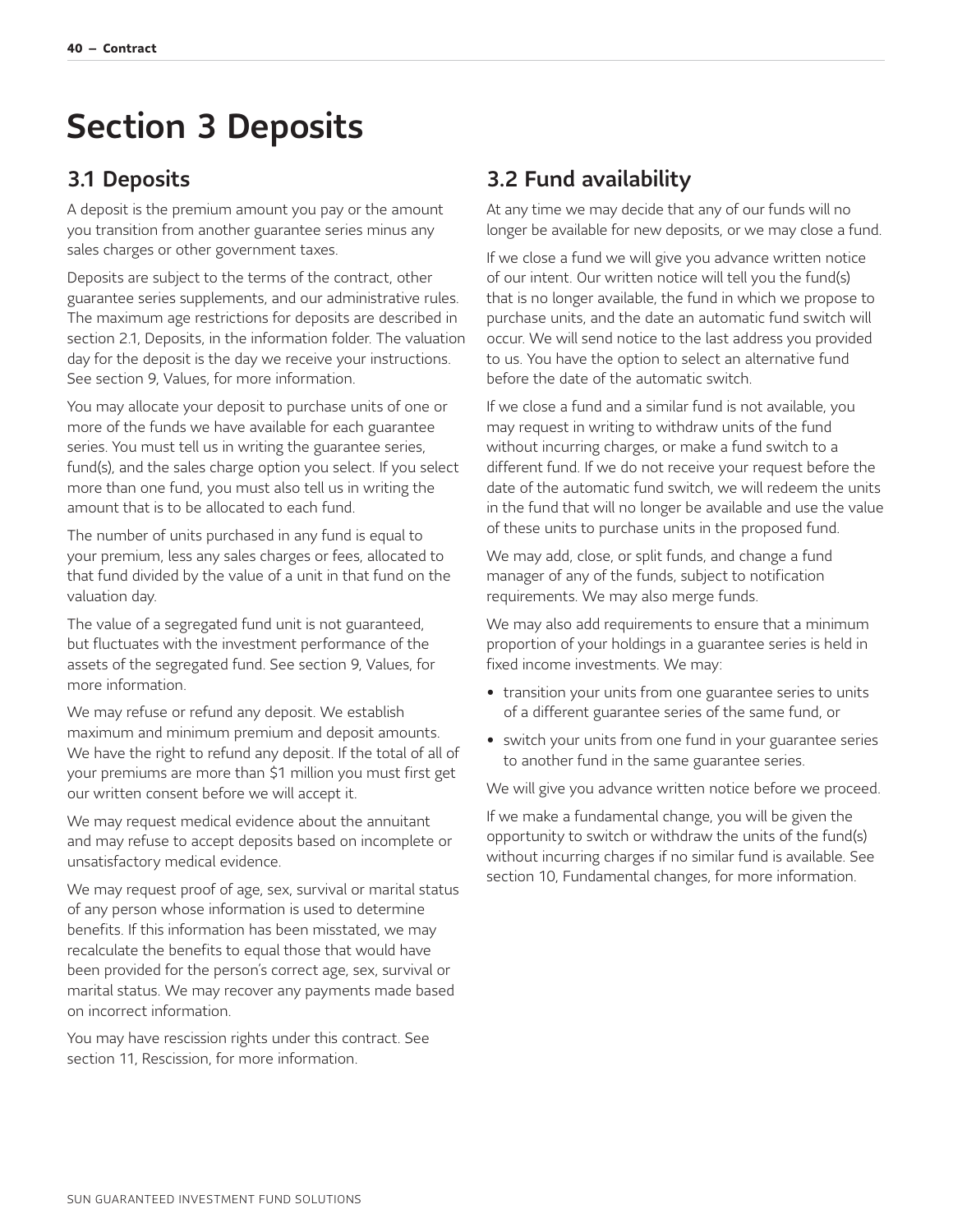### <span id="page-41-0"></span>3.3 Guarantee series availability

We determine which guarantee series are available to you. At any time we may decide that any of our guarantee series will no longer be available for new deposits.

The guarantee series determines the benefits under your contract. Each guarantee series has one or more funds associated with it. For Investment Series the benefits are described in this contract. For any other guarantee series the benefits are determined at the date of the initial deposit into that guarantee series and are set out in the supplement for that guarantee series. The benefits described in that supplement will apply to all subsequent deposits until the guarantee series is terminated.

For each guarantee series there are sales charge options that may be available: front-end load, deferred sales charge, low-load sales charge, F class, advisor chargeback, and O class. See section 3.4, Sales charges for more information.

If you are purchasing Private Client eligible units please see section 13, Private Client pricing, for more information.

## <span id="page-41-1"></span>3.4 Sales charge options

#### Front-end load sales charge (FEL)

Under this sales charge option you pay an FEL charge when you make a premium payment. We pay this sales charge to your distributor. You can negotiate the amount you pay with your distributor.

The sales charge will be a percentage of your premium. The charge will never be more that 5% and never less than 0%. We deduct the sales charge from your premium and use the net amount to allocate units to your contract.

#### Deferred sales charge (DSC) and low-load sales charge

A DSC or low-load sales charge may apply to units with a DSC or low-load sales charge option. We charge DSC or low-load sales charges when you surrender units. We call these charges redemption fees. We don't charge redemption fees for death benefit payments.

When you make a premium payment and purchase DSC or low-load sales charge units, we record the date of purchase and the cost of each unit. We call this the original purchase date and the cost of each unit, the original cost.

When you redeem any of those units to make a fund switch, we will multiply the number of units redeemed by the original cost of each unit. We divide this total by the number of units purchased to calculate the original cost of each of the new units. The new units retain the original purchase date of the units redeemed. This applies to all subsequent fund switches.

When you redeem DSC or low-load sales charge units to make a withdrawal, we will calculate the redemption fees based on the original purchase date and the original cost of the units redeemed.

DSC sales charges will apply to withdrawals made during the first seven years following the date of each deposit to the DSC units.

Low-load sales charges will apply to withdrawals made during the first three years following the date of each deposit to the low-load sales charge units.

We calculate the amount of the sales charge as a percentage of the original cost of the units you surrender.

Years will always be measured from the original purchase date of the units. This means that units purchased with the oldest premiums will be surrendered first.

| If redeemed during | <b>DSC</b> charges | Low-load charges |
|--------------------|--------------------|------------------|
| Year 1             | 5.5%               | 3.0%             |
| Year 2             | 5.0%               | 2.5%             |
| Year 3             | 5.0%               | 2.0%             |
| Year 4             | 4.0%               | Nil              |
| Year 5             | 4.0%               |                  |
| Year 6             | 3.0%               |                  |
| Year 7             | 2.0%               |                  |
| After Year 7       | Nil                |                  |

The order of redemption is:

- units that qualify for DSC-free units
- matured units (units no longer subject to a redemption fee)
- units that have a fee remaining, starting with those that mature first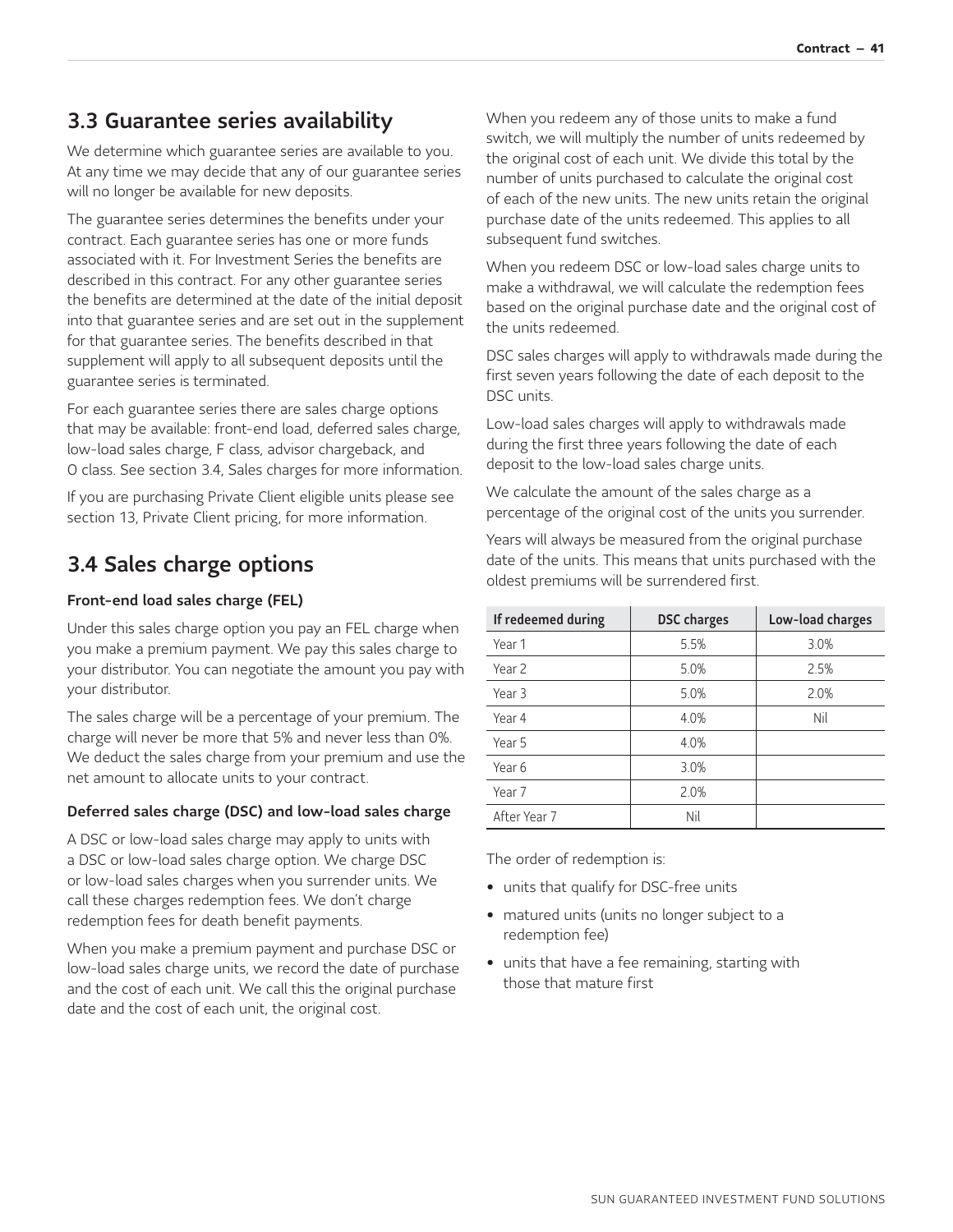#### DSC-free units

Under our administrative rules we allow you to redeem a portion of your DSC and low-load units from a fund without charge. We may change these rules at any time. We waive redemption fees on withdrawals for DSC-free units. The table below shows the amount of these units that are available each calendar year.

|                                                    | % of fund units<br>on the previous<br>December 31st | % of fund units purchased<br>in the current year<br>(excluding units purchased<br>with a fund switch) |
|----------------------------------------------------|-----------------------------------------------------|-------------------------------------------------------------------------------------------------------|
| Non-registered,<br>RRSP, TFSA, LIRA,<br>LRSP, RLSP | 10                                                  | 10                                                                                                    |
| RRIF, LIF, LRIF,<br>RLIF, PRIF*                    | 20                                                  | 20                                                                                                    |

<span id="page-42-2"></span><span id="page-42-1"></span>[\\*](#page-42-2) includes nominee or intermediary contracts

We may at times offer a product transfer program to fully or partially reimburse you for sales charges incurred in transferring funds to this contract. Any reimbursement will be used to purchase units for this contract and will not be paid in cash. Reimbursement is subject to the rules of the program in effect at the time of the transfer. We can change or cancel the product transfer program at any time without notice.

#### F class

If you have a fee-based account or wrap account with your distributor you may be able to select this sales charge option. You pay F class sales charges directly to your distributor and not from your contract.

You may change from a nominee account to a contract held in client name with us. The units will move from the F class sales charge option to the FEL sales charge option without a sales charge. Your guarantees will not be affected and the change will not result in a taxable disposition if the fund(s) and the guarantee series remain the same.

If we are notified that you no longer have a fee-based or wrap account, we will move the units in the F class sales charge option to the FEL sales charge option according to our administrative rules.

#### Advisor chargeback

Under the advisor chargeback option, you do not pay a sales charge when you make a premium payment. You do not pay a redemption fee when you make a withdrawal.

When you make a premium payment, we pay a sales commission to your distributor who will pay your insurance advisor. If you make a withdrawal within two years from the purchase date, your distributor and insurance advisor may have to return all or part of their sales commission.

#### O class

When you purchase O class units we pay the FEL sales charge to your distributor. You can negotiate the amount you pay with your distributor.

When you purchase O class units you agree to pay your distributor a service fee. We collect this fee plus applicable taxes on your distributor's behalf by redeeming O class units from your contract monthly proportionately from each fund. The redemption of units to pay the fee does not affect your guarantees.

You may negotiate the service fee with your insurance advisor, subject to a maximum amount. For details on the maximum amount see our website at [sunlifeglobalinvestments.com/ff.](http://sunlifeglobalinvestments.com/ff)

To change the service fee we must receive written instructions agreed to by you and your insurance advisor.

### <span id="page-42-0"></span>3.5 Dollar cost average (DCA) fund

The DCA fund allows you to move your premium from the DCA fund into other funds within a guarantee series on a regularly scheduled basis.

You must establish regular fund switches out of the DCA fund over a specified period. You cannot switch money into the DCA fund. All deposits to the DCA fund will be administered based on our administrative rules.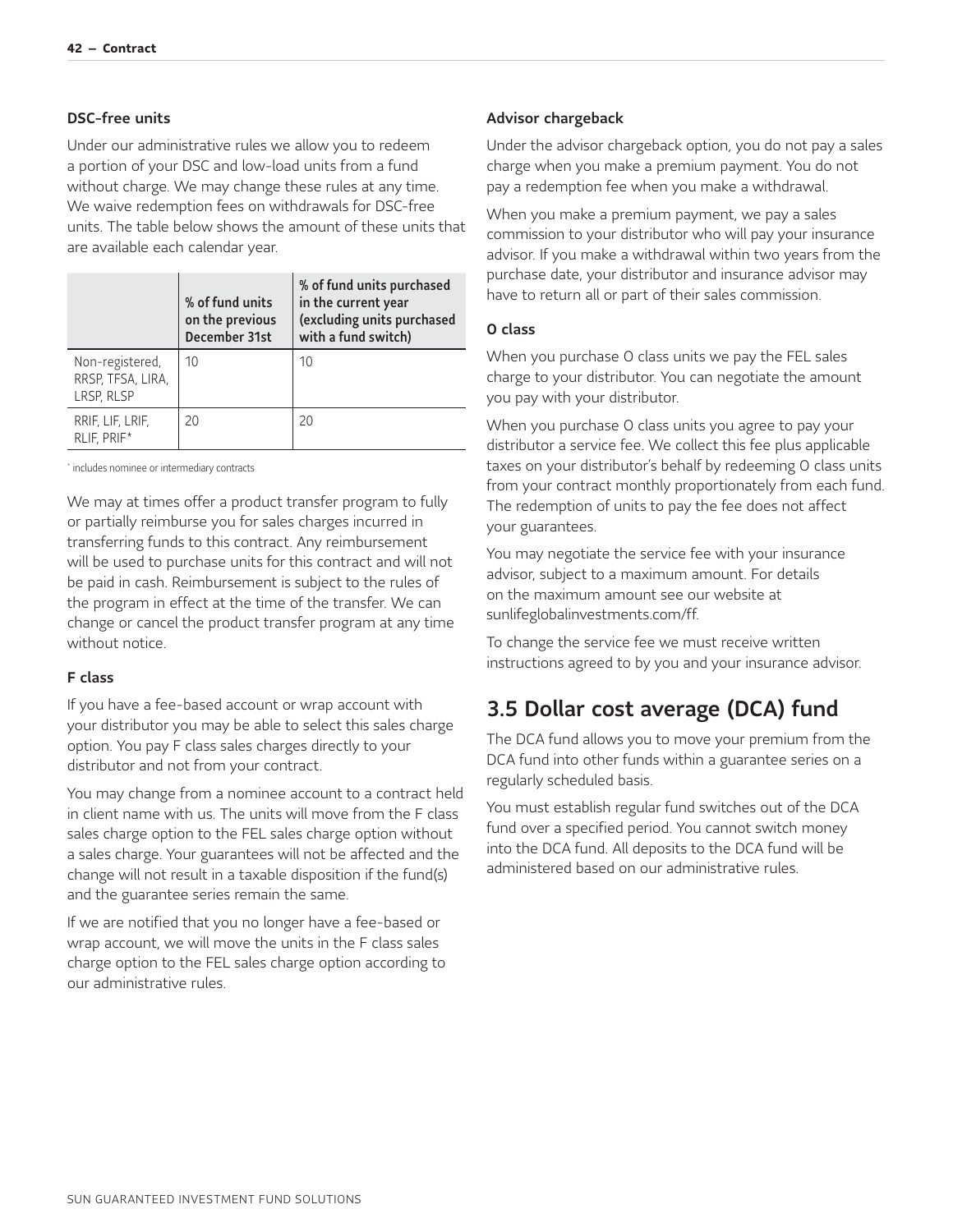## <span id="page-43-0"></span>Section 4 Fund switches

You may ask us in writing to redeem some or all of the units of one fund, to purchase units in one or more of our other available funds in the same guarantee series, subject to our administrative rules. The number of switches allowed per year, without charge, is based on our administrative rules.

Fund switches in non-registered contracts are taxable dispositions. This may result in a capital gain or loss.

The value of the units that are redeemed as a result of a fund switch fluctuate with the market value of the underlying assets and is not guaranteed.

Moving between different sales charge options is not a fund switch and redemption fees may be charged. This movement between sales charge options is a withdrawal and a new deposit. It may take place on multiple valuation days and will affect your guarantees.

Moving money from one guarantee series to another guarantee series is not a fund switch. This is called a transition. See section 5, Transitions, for more information.

# <span id="page-43-1"></span>Section 5 Transitions

You may request to move money from one guarantee series to other guarantee series. This is called a transition. Transitions, if available, are subject to our administrative rules and will affect your guarantees.

If you change the sales charge option when you transition, we will charge any redemption fee that applies to the units redeemed. This will reduce the amount of the deposit to the new guarantee series.

A transition into a different guarantee series other than Investment Series may require an additional application if you do not hold any units of the guarantee series at the time of the transition.

#### Investment Series

The maturity and death benefit guarantees will be proportionately reduced by any transitions out of the Investment Series. Transitions into the Investment Series will increase the maturity and death benefit guarantees by 75% of the amount of the deposit.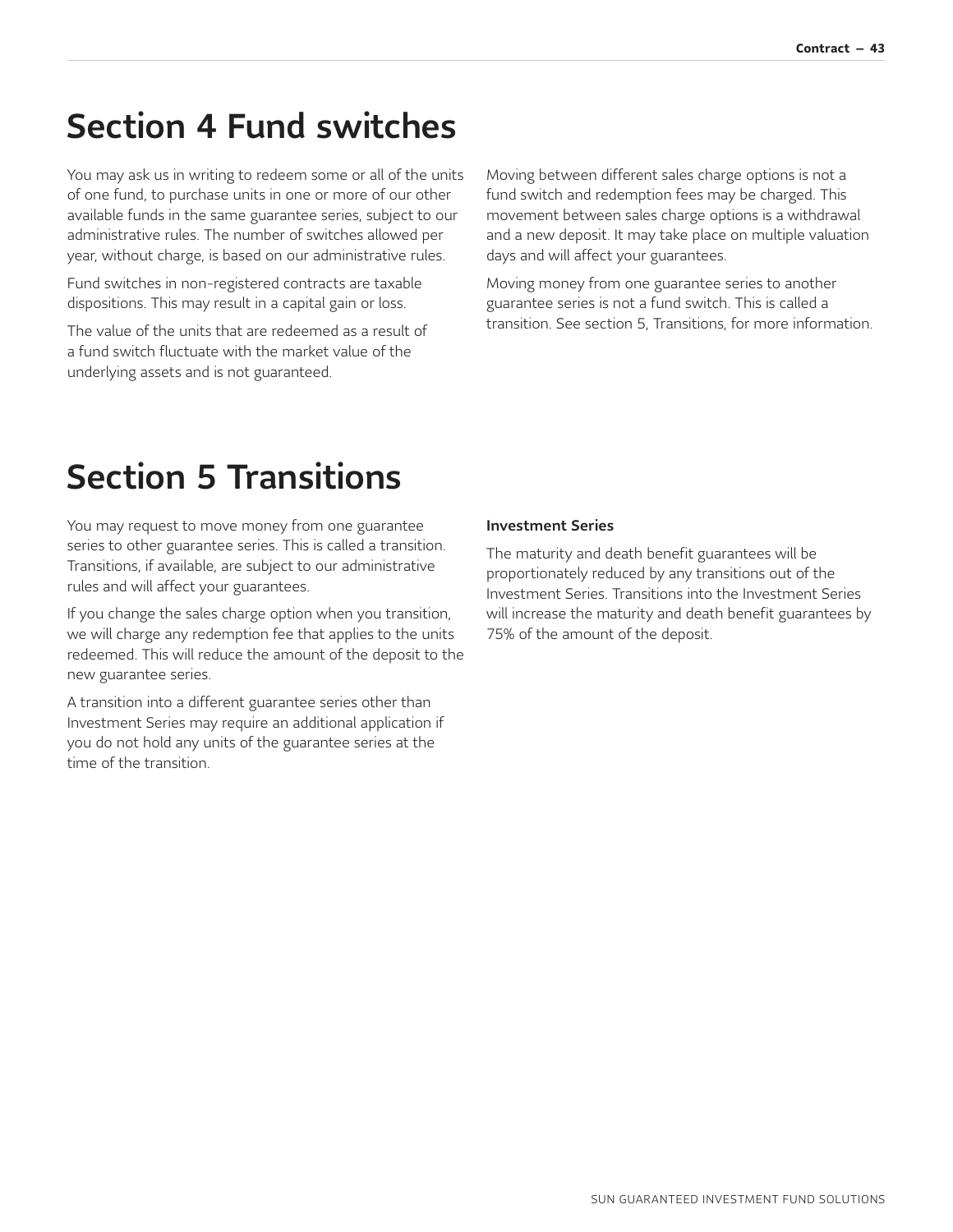# <span id="page-44-0"></span>Section 6 Withdrawals

### <span id="page-44-1"></span>6.1 Withdrawals

You may ask for a withdrawal by requesting in writing that we redeem some or all of your units. We will process your request according to our administrative rules.

The valuation day for a withdrawal is described in section 9, Values.

The number of units redeemed from a fund will be equal to the amount withdrawn from that fund divided by the value of a unit in that fund on the applicable valuation day.

A withdrawal from a non-registered contract may result in a capital gain or loss. Withdrawals from registered contracts, except TFSA, are taxable.

If the value of the fund(s) on the date of any withdrawal is not sufficient to make the requested withdrawal, we will make the withdrawal according to our administrative rules.

#### Investment Series

The maturity and death benefit guarantees will be proportionately reduced by any withdrawals you make.

## <span id="page-44-2"></span>6.2 Scheduled withdrawals

The scheduled withdrawal frequencies available are monthly, quarterly, semi-annually and annually. The scheduled payment options are:

- Level net amount: you select the frequency of the withdrawals and the amount you want to receive. In addition to this amount we will withdraw any fees and withholding taxes.
- Level gross amount: you select the frequency and amount of the withdrawal before any fees and withholding taxes are deducted.
- Minimum annual payment: for RRIF, LIF, LRIF, RLIF, and PRIF only. The minimum annual payment is calculated according to the Income Tax Act. Each withdrawal must be for the same amount. The total for the calendar year will equal the minimum annual payment.
- Maximum annual payment: for LIF, LRIF, and RLIF only. The maximum annual payment is calculated according to pension law. Each withdrawal must be for the same amount. The total for the calendar year will equal the maximum annual payment.

The scheduled withdrawal option, withdrawal allocation

instructions and frequency you select will remain in effect until you tell us in writing to change them. Any changes will affect future payments only. We may apply restrictions and charges to any scheduled withdrawals you request based on our administrative rules. We may change the frequency and withdrawal options at any time.

If you ask us to redeem units of a fund with a DSC or lowload sales charge option before the end of the specified period, a sales charge will apply. We may waive these charges up to the DSC-free amount. See section 3.4, Sales charges, for more information.

We will deposit your scheduled withdrawal to the bank account we have on record for you. If the date specified is on a non-valuation day, the deposit will take place on the valuation day before your scheduled withdrawal.

## <span id="page-44-3"></span>6.3 Required withdrawals

RRIFs, LIFs, LRIFs, RLIFs, and PRIFs require a minimum annual payment be withdrawn each year. We calculate the minimum annual payment amount based on the total value of your contract on January 1st of each year. If the total amount withdrawn is less than the required minimum annual payment, we will pay you the balance before the end of the year.

The payment will be withdrawn using the payment allocation instructions we have on file for you. If none have been provided, we will pay it according to our administrative rules.

If you have LIFs, LRIFs, and RLIFs there is a maximum annual payment amount that is set out by pension law. You cannot withdraw more than this amount unless an exception is permitted by pension law.

#### Tax withholding options

Depending on the payment amount you select, there may be tax implications. Under the Income Tax Act we are required to withhold tax from payments that are more than the minimum annual payment amount. You can also request to have additional withholding tax deducted from your payment. You must request this in writing.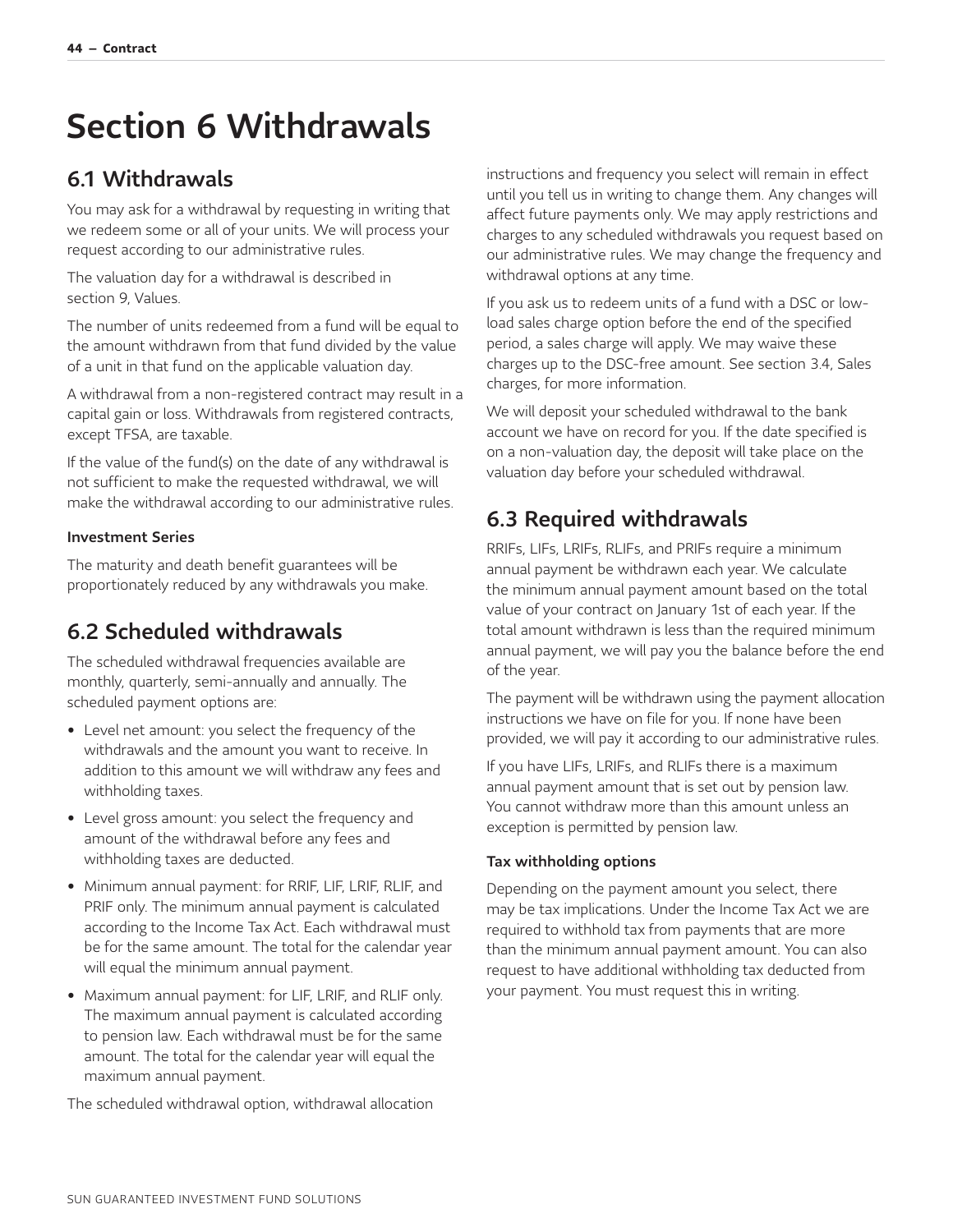# <span id="page-45-0"></span>Section 7 Fees and charges

## <span id="page-45-1"></span>7.1 Sales charges

The amount of sales charges is determined by the premium or transition amount and the sales charge option under which you originally purchased units.

Moving money between different sales charge options is not permitted, unless we allow it under our administrative rules. Guarantee top-up deposits we make to your contract are not subject to sales charges. See section 8, Terms of the guarantees, for more information.

We may offer additional sales charge options for contracts that meet our administrative rules. If a contract holds units with these sales charge options and they no longer meet our requirements, the units will be transferred to another sales charge option based on our administrative rules.

## <span id="page-45-2"></span>7.2 Fund fees

#### Insurance fees

You pay an insurance fee to us for providing the maturity guarantee and the death benefit guarantee for each guarantee series. We calculate and charge this fee to each fund. If you have a guarantee series that offers different guaranteed benefits, additional insurance fees may apply.

The insurance fee is an annual percentage of the value of all units held in each fund in the guarantee series. The annual percentage is available on our website at [sunlifeglobalinvestments.com/investmentoptions](http://sunlifeglobalinvestments.com/investmentoptions) or talk to your insurance advisor. We calculate and charge this fee daily to each fund. We may increase this fee, without notice, up to the insurance fee limit. The insurance fee limit is the insurance fee plus the greater of:

- 0.50%, or
- 50% of the insurance fee.

We will give you 60 days advance written notice if we increase the insurance fee above the stated limit on any fund. See section 10, Fundamental changes, for more information.

For more information on the current insurance fees for each [fund, see our website at sunlifeglobalinvestments.com/](http://sunlifeglobalinvestments.com/investmentoptions) investmentoptions or talk to your insurance advisor.

#### Management fees

You pay a management fee to us for managing the fund(s). We calculate and charge this fee daily to each fund. Each fund will have a different management fee. Management fees may also vary depending on the sales charge option and the guarantee series. It is an annual percentage based on the value of all units held in each fund in the guarantee series. For more information on the management [fees, see our website at sunlifeglobalinvestments.com/](http://sunlifeglobalinvestments.com/investmentoptions) investmentoptions or talk to your insurance advisor.

The management fees of a fund include all management fees charged by us and any underlying fund. There is no duplication in the management fees and sales charges of the funds and underlying funds.

If we increase the management fee on any fund we will give you advance written notice. See section 10, Fundamental changes, for more information.

Under current law, taxes may apply to management fees.

#### Management Expense Ratio (MER)

The MER is a measure of the cost to run a fund. The MER is calculated based on the insurance fees, the management fee, and a fund's operating expenses.

The MER includes the MER of any underlying fund and any fees or sales charges associated with that underlying fund. There is no duplication in the fees and sales charges of the funds and underlying funds.

The operating expenses of a fund may include operating and administrative costs, legal fees and audit fees. The MER of a fund may be changed without notice unless the increase is due to an increase in the management fee as referred to above or the insurance fee is increased above the limit.

The MER includes applicable taxes.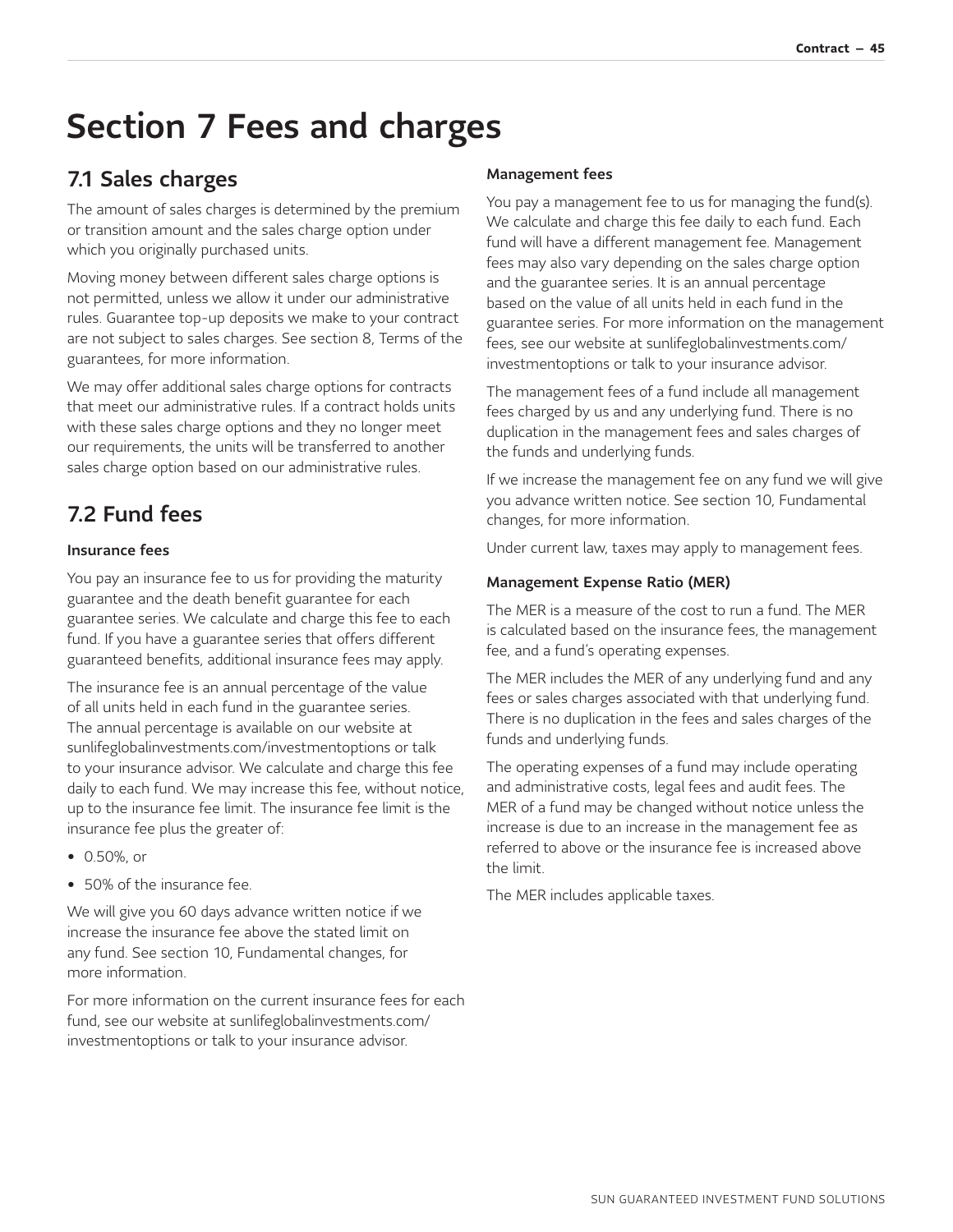### <span id="page-46-0"></span>7.3 Administrative fees

We may charge the following administrative fees:

- Early withdrawal fee charged if you redeem units within 30 business days of the date you acquire them. The fee is 2% of the value of the units redeemed after any redemption fees have been charged.
- Small policy fees charged if the minimum amount to establish a guarantee series has not been met at the end of a calendar year following the calendar year of the initial deposit or if you have redeemed units which reduce the market value below the minimum. The fee will be up to \$150 per guarantee series.

These fees do not apply to scheduled withdrawals or to regularly scheduled fund switches.

We may recover from you, by redeeming units of the fund(s), any expenses or trading losses we incur due to your errors. For example, this may include cheques returned for insufficient funds, or incorrect or incomplete instructions. Any charges we recover will be equal to any expenses or losses we incurred.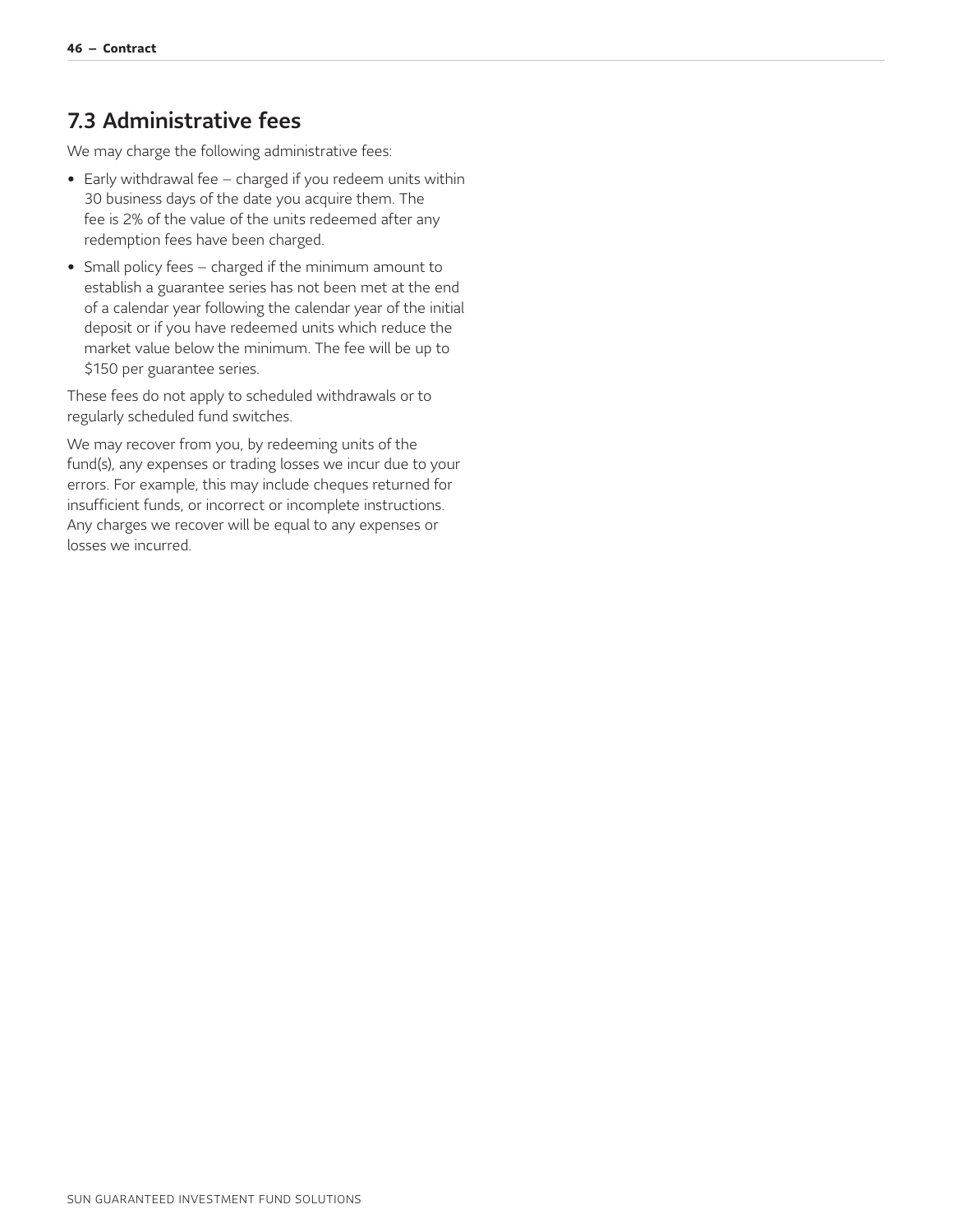# <span id="page-47-0"></span>Section 8 Terms of the guarantees

We guarantee that at specific dates you or your beneficiary will be entitled to receive an amount calculated according to the terms of this contract. Supplements for guarantee series other than Investment Series may provide enhanced or additional guarantees. The guarantees are calculated and reported separately for each guarantee series.

## <span id="page-47-1"></span>8.1 Contract maturity guarantees

On the contract maturity date there is a maturity guarantee benefit.

We calculate the maturity guarantee separately for each guarantee series held within your contract. For guarantee series other than Investment Series see the supplements for each guarantee series for more information.

Any withdrawals you make will proportionately reduce the maturity guarantee.

For non-registered, TFSA, RRIF, LIF, LRIF, RLIF, and PRIF contracts, the contract maturity date will be December 31st of the year the annuitant turns 105.

RRSP, LIRA, LRSP, and RLSP contracts cannot be held after December 31st of the year the annuitant turns 71 (or the maximum age permitted by the Income Tax Act). On that date, unless you tell us otherwise in writing, we will amend the contract to continue as a RRIF, LIF, LRIF, RLIF, or PRIF, subject to applicable pension law.

At the contract maturity date, annuity payments will begin unless you tell us otherwise in writing. You may also ask to begin annuity payments at an earlier date. The amount we use to calculate the payout annuity will be the total of all the guarantee series maturity benefits. There may be additional options for each guarantee series, please see the supplements for more information.

#### <span id="page-47-2"></span>**8.1.1 Investment Series maturity guarantee**

The maturity guarantee for the Investment Series is 75% of all premiums or transitions applied to the Investment Series less a proportionate reduction for any withdrawals or transitions to other guarantee series.

On the contract maturity date, the maturity benefit is the greater of:

- the maturity guarantee, or
- the total market value of the Investment Series.

If the total market value of the Investment Series is less than the maturity guarantee on the contract maturity date, we will immediately add units to increase the value to equal the maturity guarantee. We call this a guarantee top-up.

## <span id="page-47-3"></span>8.2 Contract death benefit guarantee

If the last surviving annuitant dies on or before the contract maturity date, we pay the death benefit to the person entitled to receive it.

The amount of the death benefit will be the total of all the guarantee series death benefits. Please read the supplement for each guarantee series other than Investment Series, for more information.

#### <span id="page-47-4"></span>**8.2.1 Investment Series death benefit guarantee**

The death benefit guarantee for the Investment Series is 75% of all premiums or transitions applied to the Investment Series less a proportionate reduction for any withdrawals or transitions to other guarantee series.

On the death benefit date, the death benefit is the greater of:

- the death benefit guarantee, or
- the total market value of the Investment Series on the death benefit date.

If the total market value of the Investment Series is less than the death benefit guarantee on the death benefit date, we will immediately add units to increase the value to equal the death benefit guarantee. We call this a guarantee top-up.

On the death benefit date, we will redeem all units of the existing funds and transfer the corresponding value to be held in a money market fund within the Investment Series until the death benefit is paid.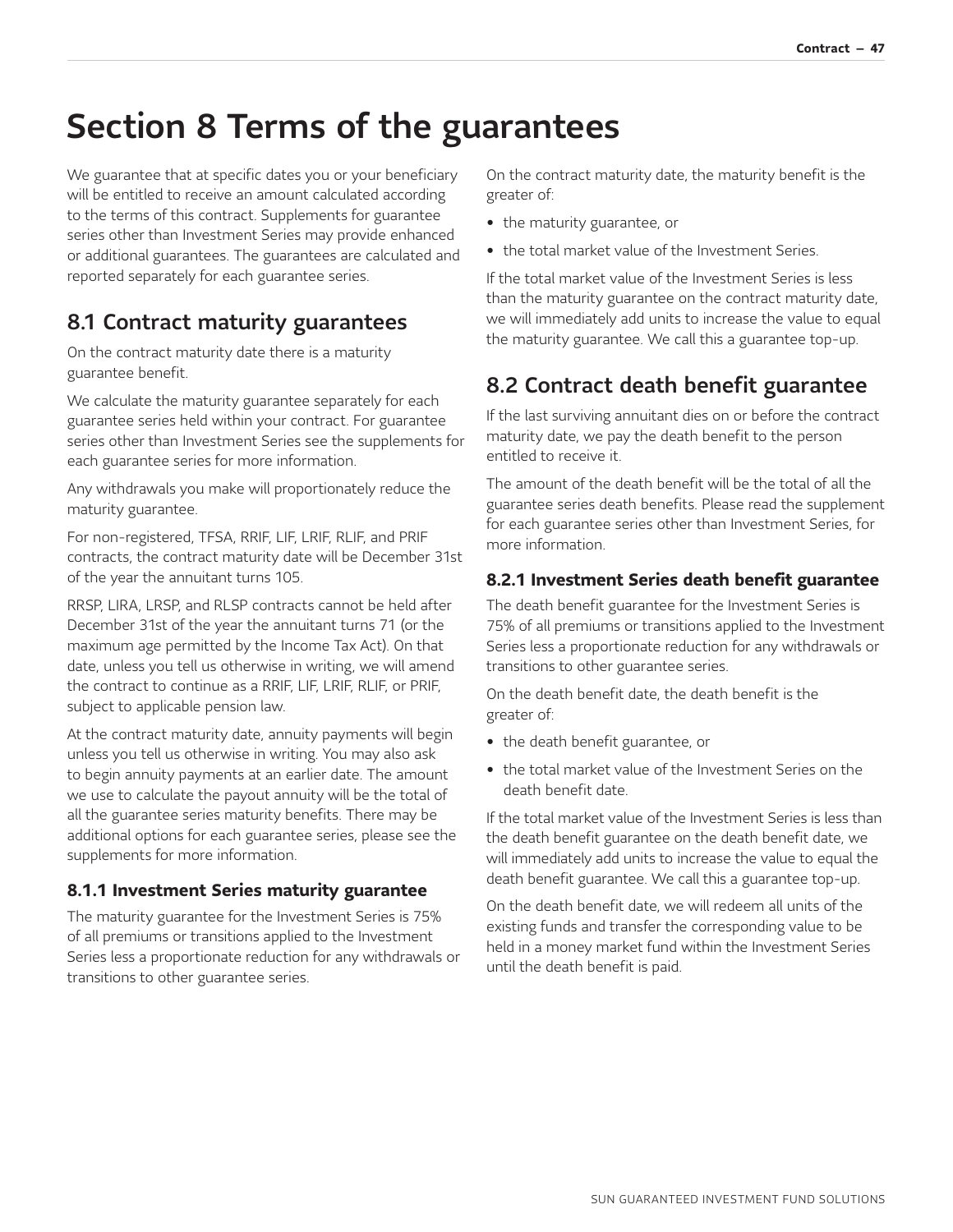### <span id="page-48-0"></span>8.3 Proportionate reduction calculation

Maturity and death benefit guarantees will proportionately decrease when any withdrawal or transition is made out of the guarantee series.

The formula for proportionate reduction is:

- Proportionate reduction =  $G \times W/MV$ 
	- − G = maturity or death benefit guarantee amount immediately before withdrawals or transitions
	- − W = market value of the units redeemed or transitioned
	- − MV = total market value of the units for that guarantee series on the valuation day immediately before the withdrawal or transition

### <span id="page-48-1"></span>8.4 Contract continuation at the annuitant's death

If the contract continues because there is a successor annuitant, no death benefit is payable and no guarantee top-up will apply.

Certain provisions of the contract are based on the age of the annuitant. If the annuitant changes, the age of the successor annuitant will be used for these provisions.

#### Successor owner

You may appoint a successor owner or owners for nonregistered contracts only. In the province of Quebec, a successor owner is called a subrogated policyholder. If you die and the contract continues, ownership of the contract passes to your successor owner. If you are the last surviving annuitant the contract will end and the death benefit will be paid to the person entitled to receive it. You can name, change or remove a successor owner at any time before the owner dies.

#### Successor annuitant

You may appoint a successor annuitant for non-registered and RRIF contracts. The successor annuitant on a RRIF contract must be your spouse. When the annuitant dies, the successor annuitant will automatically become the annuitant of the contract. The appointment of successor annuitant must be made before the death of the annuitant. You can name, change or remove a successor annuitant at any time before the annuitant dies.

#### Successor planholder

You may appoint your spouse as successor planholder for TFSA contracts. When you die, if your spouse is alive and still your spouse they automatically become the planholder. You can name, change or remove the successor planholder at any time, subject to legal restrictions.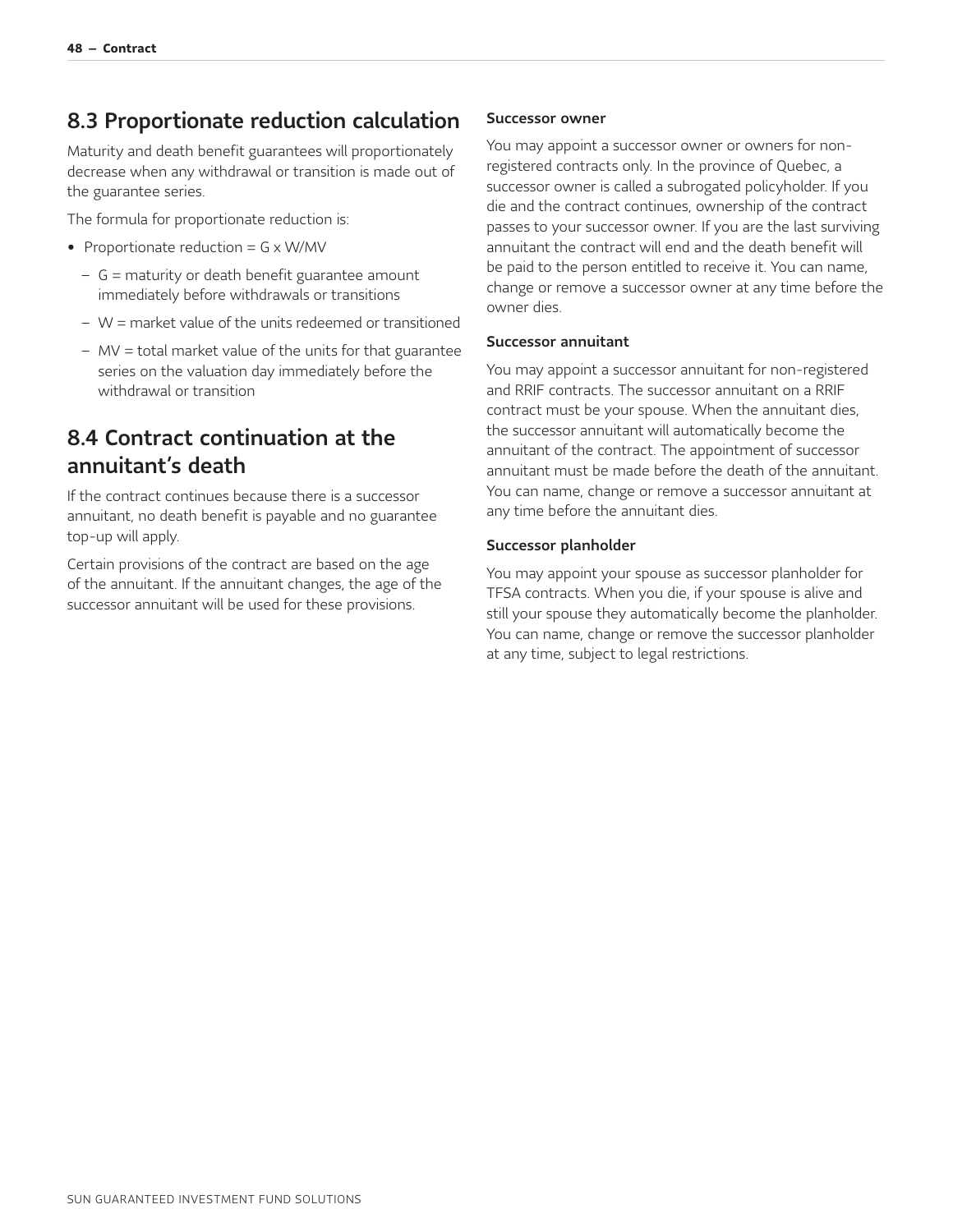# <span id="page-49-0"></span>Section 9 Values

### <span id="page-49-1"></span>9.1 Market value

The contract's market value on any valuation day is the total value of the units of all funds in the contract at the close of business on that day.

A guarantee series' market value on any valuation day is the total value of all units held in that guarantee series at the close of business on that day.

## <span id="page-49-2"></span>9.2 Valuation day

A valuation day is every day that the Toronto Stock Exchange is open for business and a value is available for the underlying assets of a fund.

If we receive transaction instructions before the market cutoff time, we will process the transaction based on the market value at the close of business on the valuation day. We determine the market cut-off time and we may change it.

### <span id="page-49-3"></span>9.3 Unusual circumstances

Under unusual circumstances, we may have to postpone the date of a transaction. This may happen if we believe it is not practical to dispose of investments held in a segregated fund or underlying fund or that it would be unfair to other policy holders. During such a delay, we will administer the transaction in a manner that we consider fair.

### <span id="page-49-4"></span>9.4 Unit value

We determine the unit value of a fund on a valuation day according to our administrative rules. We determine the unit value of a fund at the market cut-off time on each valuation day.

The unit value will be the total value of the underlying assets of the fund after deducting all liabilities, divided by the number of fund units.

The unit value of a fund is normally valued on every valuation day. We may postpone valuation for any period:

- during which any of the stock exchanges are closed,
- during which trading on securities exchanges has been restricted, or
- where it is not reasonable to trade securities of a fund, or determine the total value of the assets of a fund.

Even if we postpone valuation we will always value the fund's unit value at least once a month.

# <span id="page-49-5"></span>Section 10 Fundamental changes

We may make fundamental changes to your contract. To do this we will tell you in writing 60 days before the effective date of the change. The following are fundamental changes:

- a change to the fundamental investment objective of a fund,
- a decrease in the frequency that units of a fund are valued,
- an increase of the insurance fee of a fund above the insurance fee limit, or
- an increase of the management fee of a fund.

If we make a fundamental change you will have the following rights:

- transfer the value of the units of the fund affected by the fundamental change to a similar fund in the guarantee series without any redemption fees or similar charges, or
- if a similar fund is not available in the guarantee series, you may redeem the units of the fund affected by the fundamental change without any redemption fees or similar charges.

A similar fund is another fund that:

- has a comparable fundamental investment objective,
- is in the same investment category, and
- has a management fee and insurance fee which are the same as or lower than the current fund.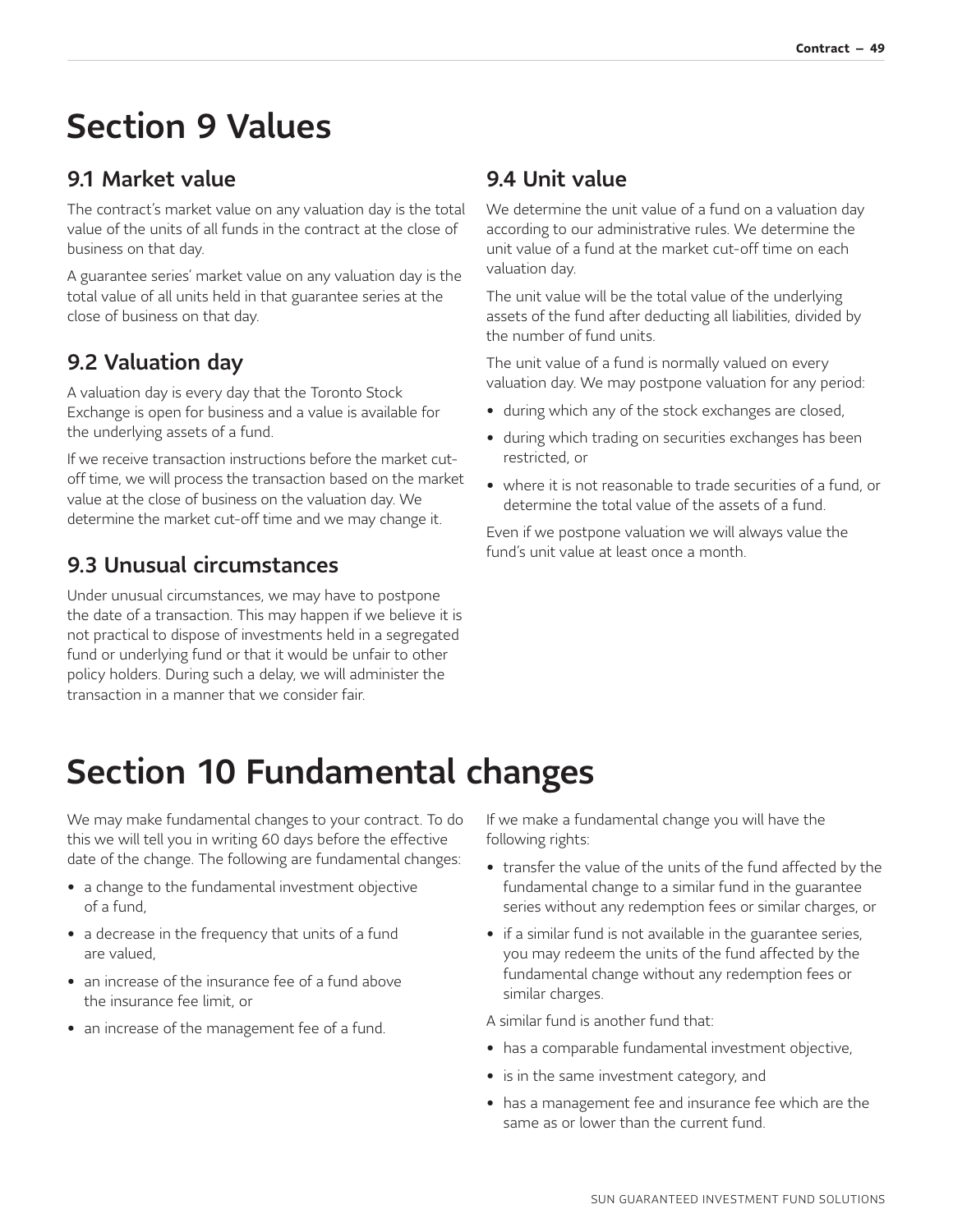## <span id="page-50-0"></span>Section 11 Rescission

You can change your mind about purchasing the contract or adding more money to it. If you change your mind you must tell us in writing within two business days after the date you received confirmation of your purchase. We deem that you have received the confirmation five business days after we mailed it.

The amount we return to you will be the amount of premium you paid or the value of your investments, whichever is less. The amount returned will include a refund of any sales commissions or other fees you paid.

# <span id="page-50-1"></span>Section 12 Termination

### <span id="page-50-2"></span>12.1 Cancellation

You may cancel this contract at any time. We will redeem all units held in your contract. If you request a redemption of all units we will treat this as a request to cancel. Payments made under this section will discharge our obligations under this contract for the applicable guarantee series.

If a supplement for a guarantee series other than Investment Series provides a guarantee that continues after all units are redeemed, our obligations under that series will not end and your contract will continue. Our obligations under other guarantee series will end. See the supplements for each guarantee series for more information.

Cancellation is subject to our administrative rules and fees.

If this contract is cancelled within 30 business days after the first deposit, it may be subject to a fee of 2% of the market value in addition to any sales charges that may apply.

### <span id="page-50-3"></span>12.2 RRSP to RRIF conversions

If your contract is an RRSP you may convert it to a RRIF subject to applicable law and minimum balance requirements.

When we refer to RRSP it includes locked-in retirement savings plans. When we refer to RRIF it includes locked-in retirement income plans.

To exercise this right you must send us a written request and any administrative forms we require.

On the valuation day of the request the RRSP provisions of the contract will terminate and the RRIF provisions will take effect. All other terms of the contract will continue including the guarantees.

The RRIF conversion is subject to our administrative rules. The valuation day of the request will be the date that we

receive your written request and any required forms. If the date is not a valuation day it will be the next valuation day.

You may only request this RRIF conversion when it is permitted under the Income Tax Act or pension law.

If your RRSP contract has not been converted by the RRSP maturity date as required by the Income Tax Act, we will automatically convert it to a RRIF.

### <span id="page-50-4"></span>12.3 Payout annuity

On the contract maturity date, annuity payments will begin.

The payout annuity depends on the contract registration type you hold. We will use the total of the guaranteed maturity values of each guarantee series, less any redemption fees or other fees to calculate the annuity payments.

For all contract registrations except a TFSA, the annuity payments will be calculated and paid as a life annuity guaranteed for 10 years. The annuity rate we use will be the greater of:

- the rate specified in the table below, or
- the annuity rate in effect at the time you begin annuity payments.

| Age of the annuitant on<br>the date they ask to begin<br>annuity payments | Monthly payment per \$1,000<br>total contract value (less any<br>redemption fees or other fees) |
|---------------------------------------------------------------------------|-------------------------------------------------------------------------------------------------|
| $0 - 24$                                                                  | \$0.50                                                                                          |
| 25-39                                                                     | \$0.75                                                                                          |
| $40 - 59$                                                                 | \$1.00                                                                                          |
| $60 - 69$                                                                 | \$1.50                                                                                          |
| 70-85                                                                     | \$2.00                                                                                          |
| 86 and over                                                               | \$4.00                                                                                          |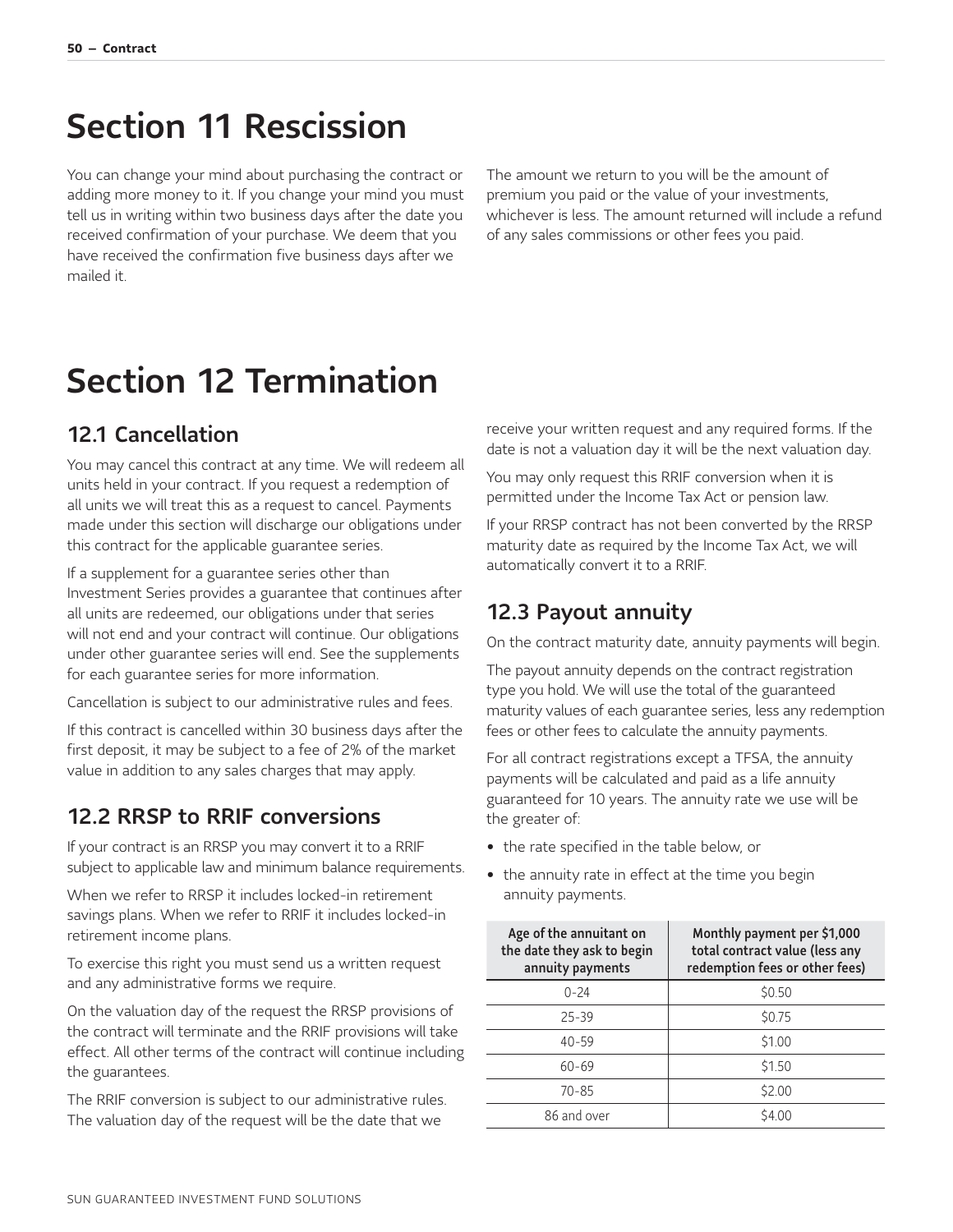For TFSA contracts, the annuity payments will be calculated and paid as a 10 year term certain annuity. The annuity rate we use will be the greater of:

- a monthly income of \$8.50 for each \$1,000 of total contract value (less any redemption fees or other fees), or
- the annuity rate in effect at the time you begin annuity payments.

If the annuitant dies before 120 annuity payments are made, we will pay a death benefit to the person entitled to receive the benefit. On contracts except TFSA, if the annuitant is alive after 120 annuity payments have been made, the annuity payments will continue until their death. We may recover any payments made after the annuitant dies.

If the amount of the annuity payments we calculate is less than the monthly minimum required according to our administrative rules, we may pay you the total contract value, less any fees, in one lump sum.

You may ask to begin annuity payments at an earlier date. A spousal waiver or consent may be required for locked-in contracts. The rate we use will be the annuity rate in effect at that time.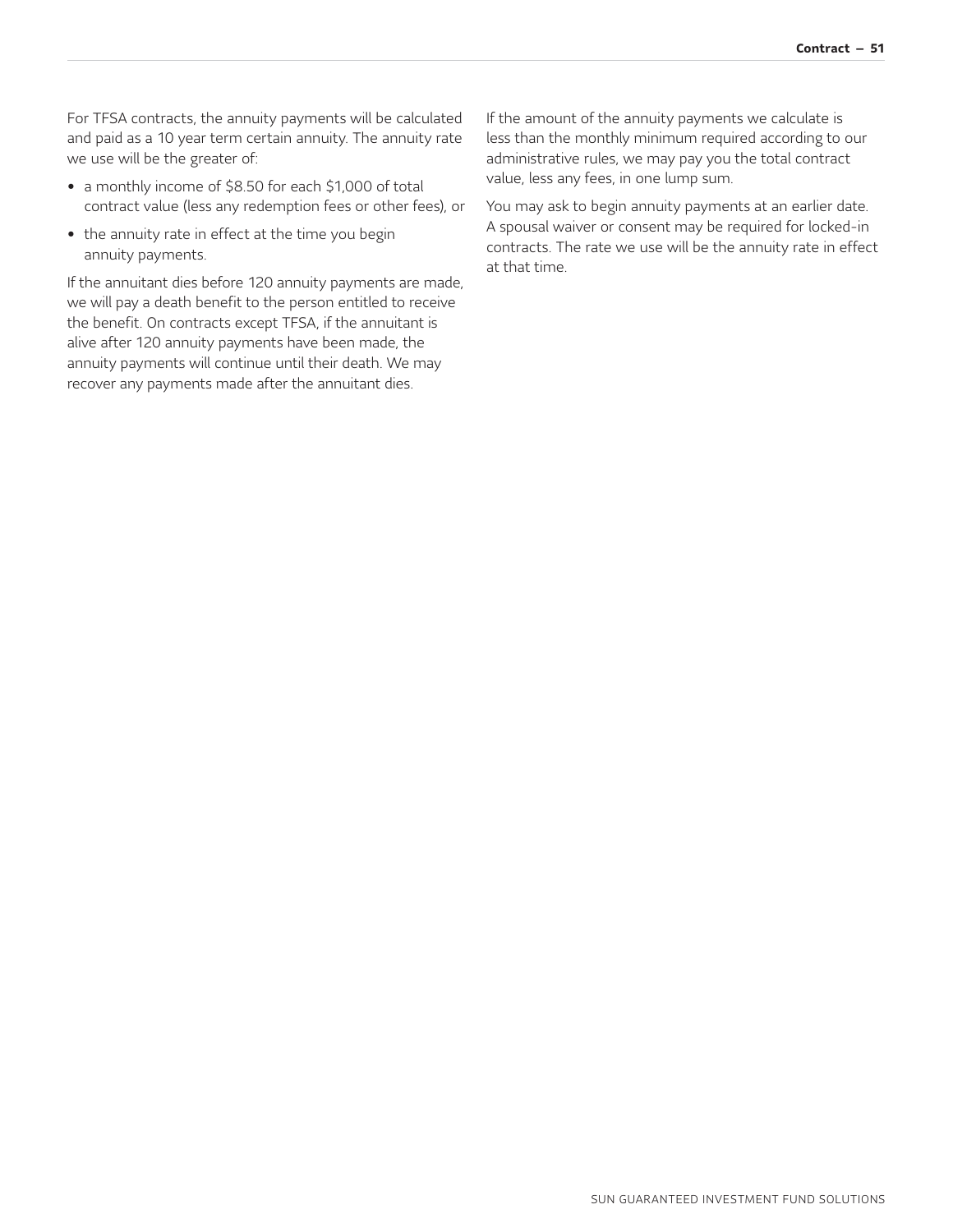# <span id="page-52-0"></span>Section 13 Private Client pricing

We may offer Private Client pricing. If available, this will provide you with a cost effective investment solution.

Private Client pricing is subject to our administrative rules. We may discontinue or change all or part of the pricing, including any class of units offered.

Contact your insurance advisor for more information. For information on which segregated funds are available for Private Client pricing, see our website at [sunlifeglobalinvestments.com/investmentoptions](http://sunlifeglobalinvestments.com/investmentoptions) or talk to your insurance advisor.

## <span id="page-52-1"></span>13.1 Private Client pricing eligibility

To receive Private Client pricing your contract must meet a minimum market value in Private Client eligible units.

Minimum amounts, segregated funds, sales charge options and fund classes that are eligible are subject to our administrative rules and can change. For a current list of [what is eligible, see our website at sunlifeglobalinvestments.](http://sunlifeglobalinvestments.com/investmentoptions) com/investmentoptions or talk to your insurance advisor.

We may increase the minimum market value for Private Client pricing at any time. We may make an exception to this minimum based on the holdings in one or more eligible products according to our administrative rules.

If at any time the market value of your Private Client eligible units falls below the minimum, we may terminate your participation without notice.

### <span id="page-52-2"></span>13.2 Private Client management fees

When the market value of units in eligible segregated funds units is equal to or more than the minimum for Private Client pricing, you will receive a reduced management fee for those units. We calculate management fee reductions daily and apply them to the contract at the end of the month. For information on the management fee reductions [see our website at sunlifeglobalinvestments.com/](http://sunlifeglobalinvestments.com/privateclientpricing) privateclientpricing.

Private Client units will automatically receive the management fee reduction as long as the market value of all eligible units remains at or above the minimum required. These units will not receive the management fee reduction while the market value is below the minimum.

For all eligible units, except O class units, we apply the management fee reduction monthly by allocating additional units to your contract. The additional units do not affect your guarantees.

For O class units we collect the management fee, net of the management fee reduction, plus applicable taxes, monthly directly from your O class units in each guarantee series proportionately from each fund. The redemption of units to pay the management fee does not affect your guarantees. For the management fees, see our website at [sunlifeglobalinvestments.com/investmentoptions](http://sunlifeglobalinvestments.com/investmentoptions) or talk to your insurance advisor.

If we terminate your participation in Private Client pricing, we may switch your O class units to the equivalent value of FEL units of the same fund within the same guarantee series without any sales charges.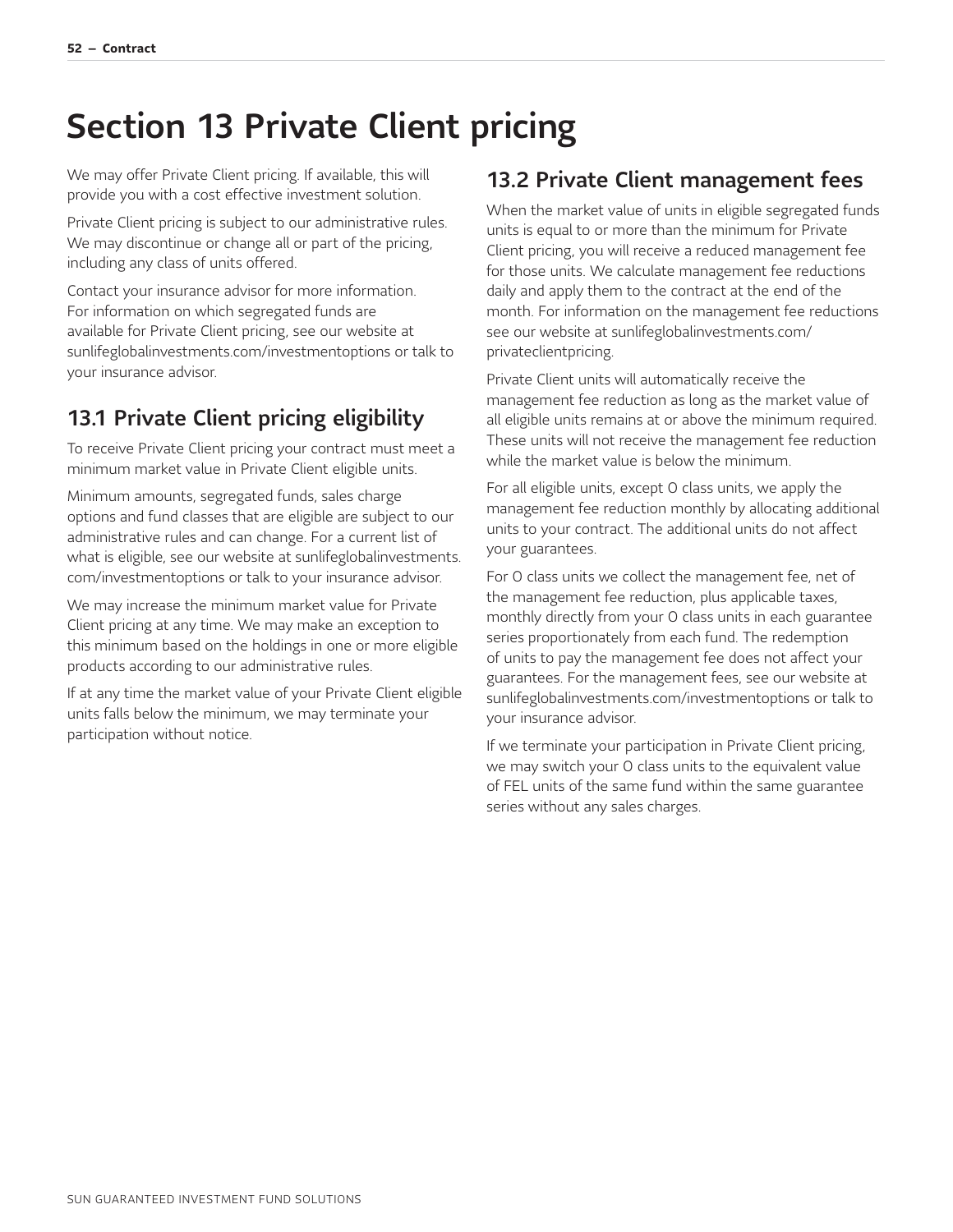# <span id="page-53-0"></span>Section 14 Endorsements

## <span id="page-53-1"></span>14.1 Retirement saving plan (RSP)

If you have requested that your contract be registered as an RRSP under the Income Tax Act and any applicable provincial income tax law, the following provisions apply. They form part of your contract and override anything to the contrary in the Sun GIF Solutions contract and guarantee series supplements.

- 1. Before the maturity date and while you are alive you may withdraw some or all of the market value of your guarantee series units. The withdrawal is subject to the terms of your contract and the Income Tax Act.
- 2. The contract and the annuity payments cannot be assigned either in whole or in part.
- 3. The plan may be amended at any time to permit a plan amendment transfer to another issuer in accordance with section 146 of the Income Tax Act.
- 4. Your right to select retirement income is limited to the rights set out in subsection 146(1) of the Income Tax Act.
- 5. If you die before the settlement of your contract, the proceeds are payable in one sum.
- 6. The plan does not provide for periodic payments in a year under an annuity after the death of the first annuitant, the total of which exceeds the total of the payments under the annuity in a year before that death.
- 7. Despite paragraph 146(2)(a) of the Income Tax Act, if we are given proof that there is tax payable, resulting from an over-contribution, under Part X.1 of the Income Tax Act or, if applicable, a similar clause of a provincial act, then we will refund to the contributor all amounts required to reduce or eliminate the amount otherwise payable. However, the refund cannot be greater than the market value of the contract. We may require return of the contract for endorsement.
- 8. Annuity payments to you or to your spouse will be in equal annual or more frequent periodic payments as specified in the Income Tax Act. Annuity payments may not be surrendered, commuted or assigned. However, if you die while annuity payments are being made, any remaining payments must be commuted and paid in one sum to the beneficiary, if other than your spouse. If the beneficiary is your spouse, payment of the annuity will continue under the terms of the annuity you selected and subject to the terms of the Income Tax Act.
- 9. Your contract must mature on or before the latest date specified in the Income Tax Act for RSPs.
- 10. No deposits may be made following the maturity date of the contract.

## <span id="page-53-2"></span>14.2 Retirement income fund (RIF)

If you have requested that your contract be registered as a RRIF under the Income Tax Act and any applicable provincial income tax law, the following provisions apply. They form part of your contract and override anything to the contrary in the Sun GIF Solutions contract and guarantee series supplements.

- 1. We will only accept deposits into the contract from:
	- a. a registered retirement savings plan (RRSP) under which you are the annuitant,
	- b. another registered retirement income fund (RRIF) under which you are the annuitant,
	- c. the proceeds from an RRSP or a RRIF of your spouse on their death as described in paragraph 60(l)(v) of the Income Tax Act,
	- d. the proceeds from an RRSP or a RRIF of your spouse or former spouse under a valid order or a written separation agreement, dividing property between you and your spouse or former spouse settling rights resulting from the breakdown of your marriage or common-law partnership,
	- e. a registered pension plan of which you are a member (under subsection 147.1(1) of the Income Tax Act),
	- f. a registered pension plan according to subsection 147.3(5) or (7) of the Income Tax Act, or
	- g. a specified pension plan according to subsection 146(21) of the Income Tax Act.
- 2. No payments will be made from the contract except as provided in this contract and under paragraph 146.3 (2) (a) of the Income Tax Act.
- 3. The contract or any payments cannot be assigned either in whole or in part.
- 4. On your death except where your spouse becomes entitled to receive retirement income payments under your contract or your will, we will pay the death benefit as provided in your contract.
- 5. On your request we will transfer all or part of the market value of your contract, subject to redemption fees, to another RRIF carrier. We will provide all the information necessary to continue the RRIF. We will pay you the balance of the minimum annual payment for the year in which the transfer is made, as required under the Income Tax Act.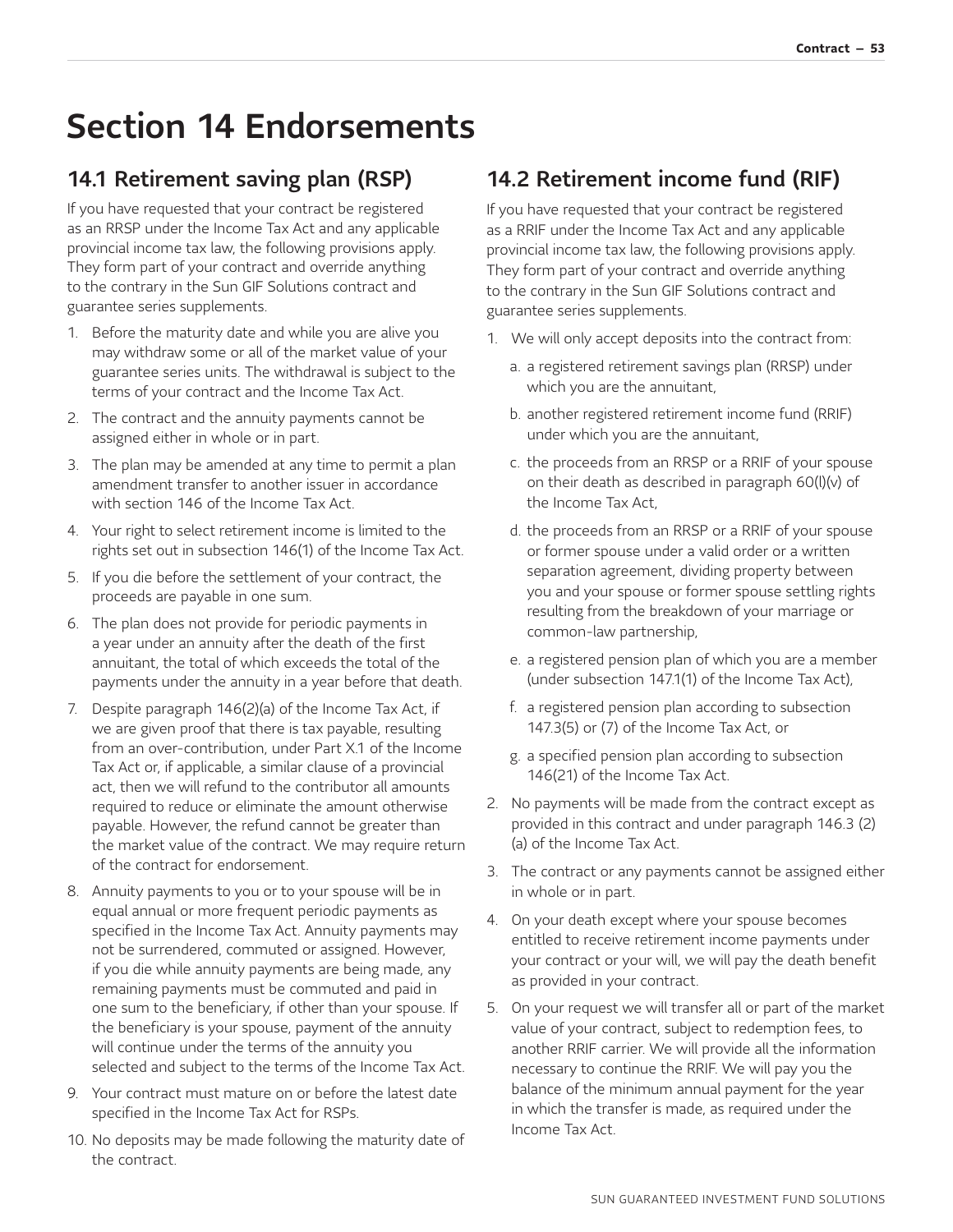### <span id="page-54-0"></span>14.3 Tax-free savings account (TFSA)

If you have requested that your contract be registered as a TFSA under the Income Tax Act and any applicable provincial income tax law, the following provisions apply. They form part of your contract and override anything to the contrary in the Sun GIF Solutions contract and guarantee series supplements.

- 1. You must be 18 years of age or older and a resident of Canada when this contract is entered into.
- 2. This TFSA contract is a qualifying arrangement for the purposes of subsection 146.2(1) of the Income Tax Act.
- 3. The contract will be maintained for the planholder's exclusive benefit, determined without regard to any right of a person to receive a payment out of or under this contract on or after the death of the planholder. This condition is subject to the provisions of section 9 of this endorsement.
- 4. While there is a planholder, no one other than the planholder or us has any rights under the contract relating to the amount and timing of distributions and the investing of funds.
- 5. Only the planholder can make contributions to this contract.
- 6. If we are given proof that there is tax payable under section 207.02 or 207.03 of the Income Tax Act, then we will refund to the planholder all amounts required to reduce or eliminate the amount otherwise payable. However, the refund cannot be greater than the market value of the contract.
- 7. On your request we will transfer all or part of the market value of your contract to another TFSA of the planholder, subject to redemption fees. We will provide all the information necessary to continue the TFSA.
- 8. The contract complies with any regulations and conditions under the Income Tax Act for TFSAs.
- 9. The planholder may use the interest in the TFSA contract as security for a loan or other indebtedness if:
	- a. the terms and conditions of the indebtedness are terms and conditions that persons dealing at arm's length with each other would have entered into, and
	- b. it can reasonably be concluded that none of the main purposes for that use is to enable a person (other than the planholder) or a partnership to benefit from the exemption from tax under the Income Tax Act of any amount in respect of the TFSA.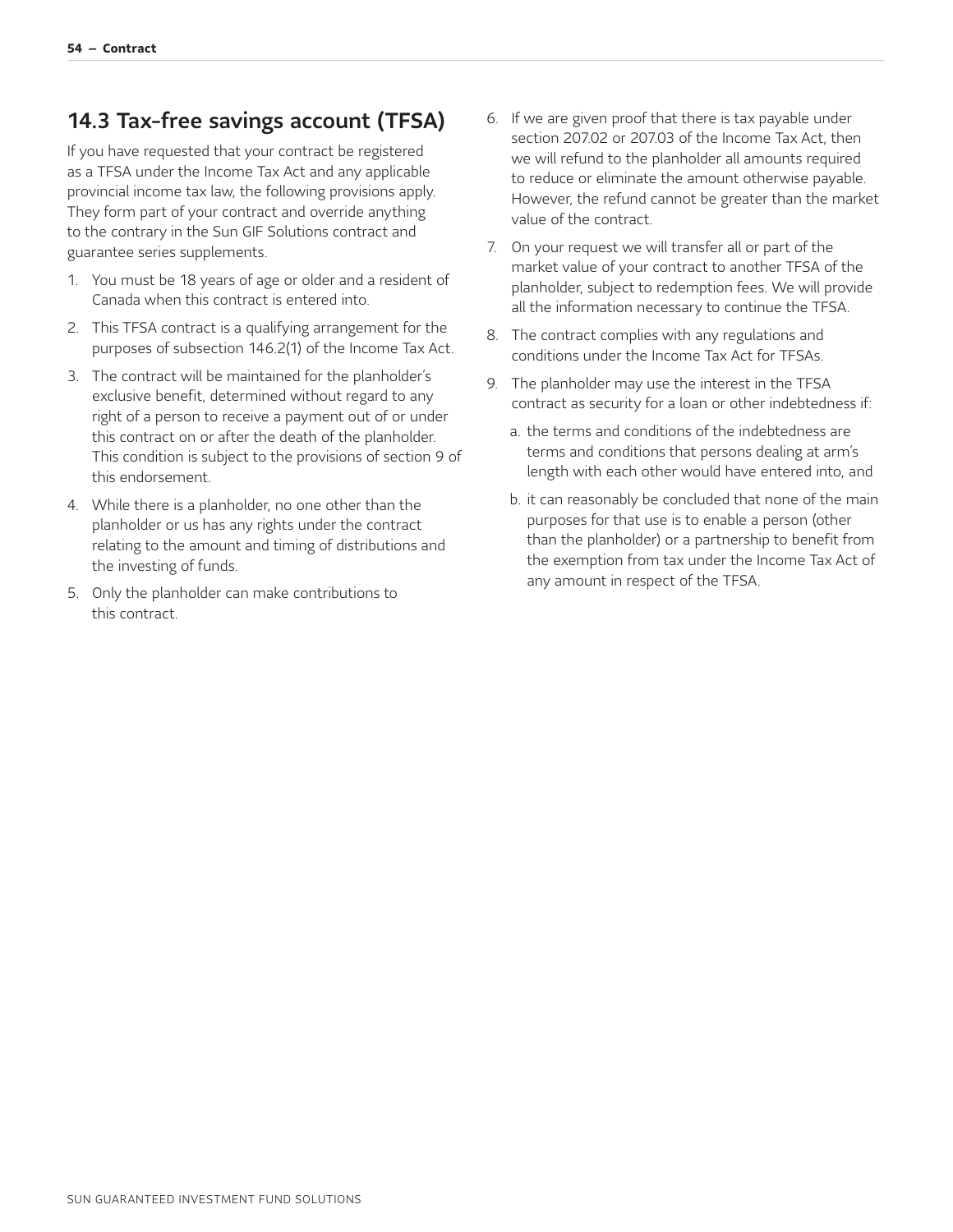# <span id="page-55-0"></span>Glossary of terms

Aggregate unit value  $-$  for a group of units, the total value of all units.

Annuitant – the person on whose life the contract and guarantees are based. If the contract is registered as an RRSP or RRIF it has the meaning defined in subsections 146(1) and 146.3(1) of the Income Tax Act.

**Annuity payments**  $-$  the monthly payout annuity payments we pay to the annuity recipient.

**Client name**  $-$  a contract held in your name and you have not named a nominee.

Contract – includes the contract provisions in this document, the application, applicable supplements and pension law addendum. It also includes any subsequent amendments agreed to by Sun Life in writing. It does not include the information folder or the fund facts.

**Contract date**  $-$  the valuation day of the initial premium payment to the contract.

**Contract maturity date**  $-$  the last valuation day of the calendar year the annuitant turns age 105. If the contract is a LIF the contract maturity date may be an earlier date if required by pension law.

**Death benefit** – the guaranteed benefit we pay on the last surviving annuitant's death less any required tax or government fees.

**Death benefit date**  $-$  the date we receive proof, satisfactory to us, of the last surviving annuitant's death.

**Deposit** – the premium amount you pay us or the amount you transition to a guarantee series, less any sales charges or government fees. We also use it as a verb meaning to make a premium payment or transition.

**Distributor** – a firm, corporation or other entity licensed to solicit applications for insurance.

**Distribution** – means a payment out of or under the TFSA to satisfy all or part of the planholder's interest in the TFSA as defined by subsection 146.2(1) of the Income Tax Act.

**Fund** – any one of the available segregated funds established by Sun Life.

**Fund facts** – provides detailed information about the fund.

**Fund switch** – moving money between funds within a guarantee series.

**Guarantee top-up** – an amount we deposit to a guarantee series, if required, at contact maturity or on notification of death of the annuitant, to increase its value to equal the guaranteed value.

**Income Tax Act** – the Income Tax Act (Canada).

**Information folder** – the document(s) you receive when you buy a segregated fund contract. It provides details about the contract and your investment options.

Insurance fee - a fee charged by Sun Life to the fund for providing the guaranteed benefits.

**Life annuity** – provides payments for as long as the annuitant lives.

Life income fund (LIF), locked-in retirement income fund (LRIF), restricted life income fund (RLIF), and prescribed retirement income fund (PRIF) – a contract funded by locked-in pension money and registered as a RRIF for tax purposes. Pension law limits the amounts that may be withdrawn annually from this type of contract except for PRIF contracts.

Locked-in contract – a contract established with lockedin money from a pension plan. Locked-in means there are limits and restrictions set out in pension law.

Locked-in retirement account (LIRA), locked-in retirement savings plan (LRSP), restricted locked-in savings plan (RLSP) – a contract funded by locked-in pension money and registered as an RRSP for tax purposes. Pension law limits the amounts that may be withdrawn from this type of contract.

**Management fee**  $-$  a fee Sun Life charges to a fund for managing and administering the fund.

**Nominee** – the distributor or their related dealer named by the owner as a nominee owner to provide services to the owner and instructions to Sun Life on the owner's behalf.

Non-registered contract  $-$  a contract that is not registered for tax purposes under the Income Tax Act.

**PAC** – a pre-authorized chequing plan used to make deposits.

Planholder/owner/annuitant of a TFSA – is the holder of the TFSA contract as defined by subsection 146.2(1) in the Income Tax Act.

**Premium** – an amount you pay into the contract before any sales charges or other government fees are deducted.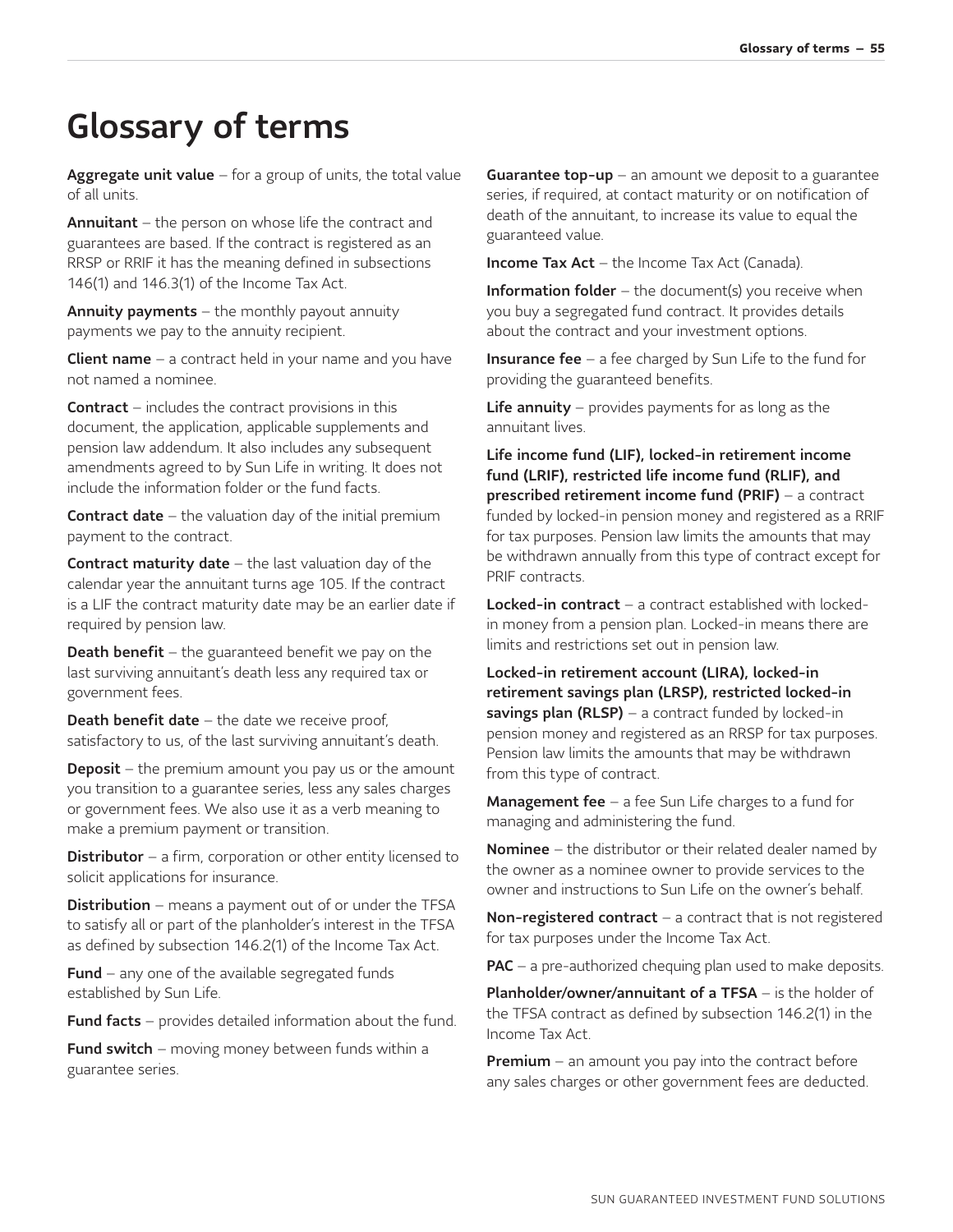**Purchasing units**  $-$  for a segregated fund, it means allocating your deposit to units of a fund. You do not own these units or any part of the underlying assets of the fund.

**Qualifying arrangement**  $-$  is an arrangement that is entered into after 2008 between the issuer and an individual who is at least 18 years of age as defined in subsection 146.2(1) of the Income Tax Act.

Redeem, redeemed, or redemption - means to surrender any units allocated to the guarantee series or contract. This includes withdrawals, transitions, and fund switches.

Redemption fee  $-$  a fee that Sun Life may apply to withdrawals from funds with a deferred sales charge or lowload sales charge option.

**Registered contract** – a contract registered for tax purposes under the Income Tax Act.

Registered retirement income fund (RRIF) – a contract registered under the Income Tax Act as a RRIF for tax purposes.

#### Registered retirement savings plan (RRSP) –

a contract registered under the Income Tax Act as an RRSP for tax purposes.

**RRSP maturity date**  $-$  the latest date permitted by the Income Tax Act that an RRSP, LIRA, LRSP, or RLSP may be converted to a RRIF, LIF, LRIF, RLIF, or PRIF and keep its tax deferred status.

**Segregated fund**  $-$  a pool of investments held and managed by a life insurance company separately (i.e. segregated) from its other investments.

**Spouse** – your spouse or common-law partner as defined in the Income Tax Act.

Spousal RRSP – an RRSP contract into which your spouse deposits a premium.

**Survivor** – a person who is a spouse or common-law partner of the individual immediately before the individual's death as defined by subsection 146.2(1) of the Income Tax Act.

Tax-free savings account (TFSA) - a contract registered under the Income Tax Act as a TFSA for tax purposes.

Total contract value - the total value of all funds in all guarantee series held within the contract.

**Transition** – moving money from one guarantee series to another guarantee series within the contract.

**Underlying fund**  $-$  the mutual fund or other investment fund in which a fund invests.

Unit value – a notional value used to measure the market value of one unit of a fund.

Withdrawal – taking money out of the contract. The gross withdrawal amount is before any sales charges or withholding tax. The net withdrawal amount is after any sales charge or withholding tax is deducted.